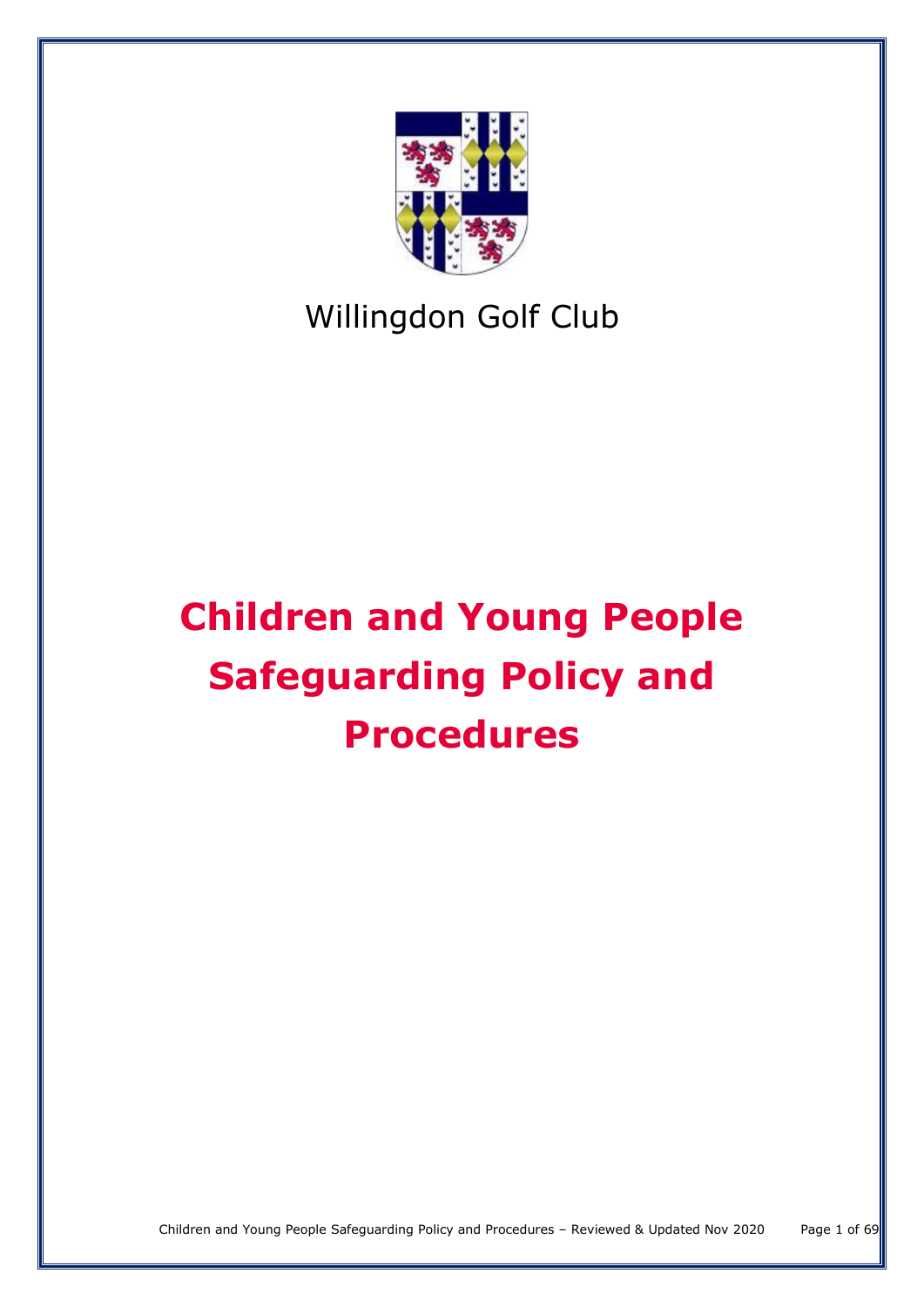# **Contents**

| Safeguarding Policy Statement                                  |             |
|----------------------------------------------------------------|-------------|
| Procedures:                                                    |             |
| 1. Recruitment and training                                    | <u>5</u>    |
| 2. Complaints, concerns, and allegations                       | 6           |
| 3. Flow Charts                                                 | 9           |
| 4. Emergencies and incidents                                   | 11          |
| 5. Supervision                                                 | 12          |
| 6. Good Practice Guidelines                                    | 12          |
| 7. Useful Contacts                                             | <b>16</b>   |
| <b>Supporting Documents</b>                                    |             |
| 1. Volunteer/Staff Job Application form                        | <b>View</b> |
| 2. Self-disclosure                                             | <b>View</b> |
| 3. References                                                  | <b>View</b> |
| 4. Code of Conduct for coaches and volunteers                  | <b>View</b> |
| 5. Code of Conduct for Young Golfers                           | <b>View</b> |
| 6. Code of Conduct for Parents/Carers                          | <b>View</b> |
| 7. Managing Challenging Behaviour                              | <b>View</b> |
| 8. Incident Report Form                                        | <b>View</b> |
| 9. Accident Report Form                                        | <b>View</b> |
| 10.Junior Profile and Parental Consent Forms                   | <b>View</b> |
| 11. Photography Consent                                        | <b>View</b> |
| 12. Parental Guidance                                          | <b>View</b> |
| 13. Managing Young People on Away Trips                        | <b>View</b> |
| 14. Social Media Guidance                                      | <b>View</b> |
| 15. Whistleblowing Policy                                      | <b>View</b> |
| 16. England Golf DBS Flowchart                                 | <b>View</b> |
| 17. Categories of Child Abuse                                  | <b>View</b> |
| 18. Club Welfare Officer Poster                                | <b>View</b> |
| 19. Safeguarding Children and Young People - a short guide for | <b>View</b> |
| club members                                                   |             |
| 20. Photography Policy                                         | <b>View</b> |
| 21.Anti-Bullying Policy                                        | <b>View</b> |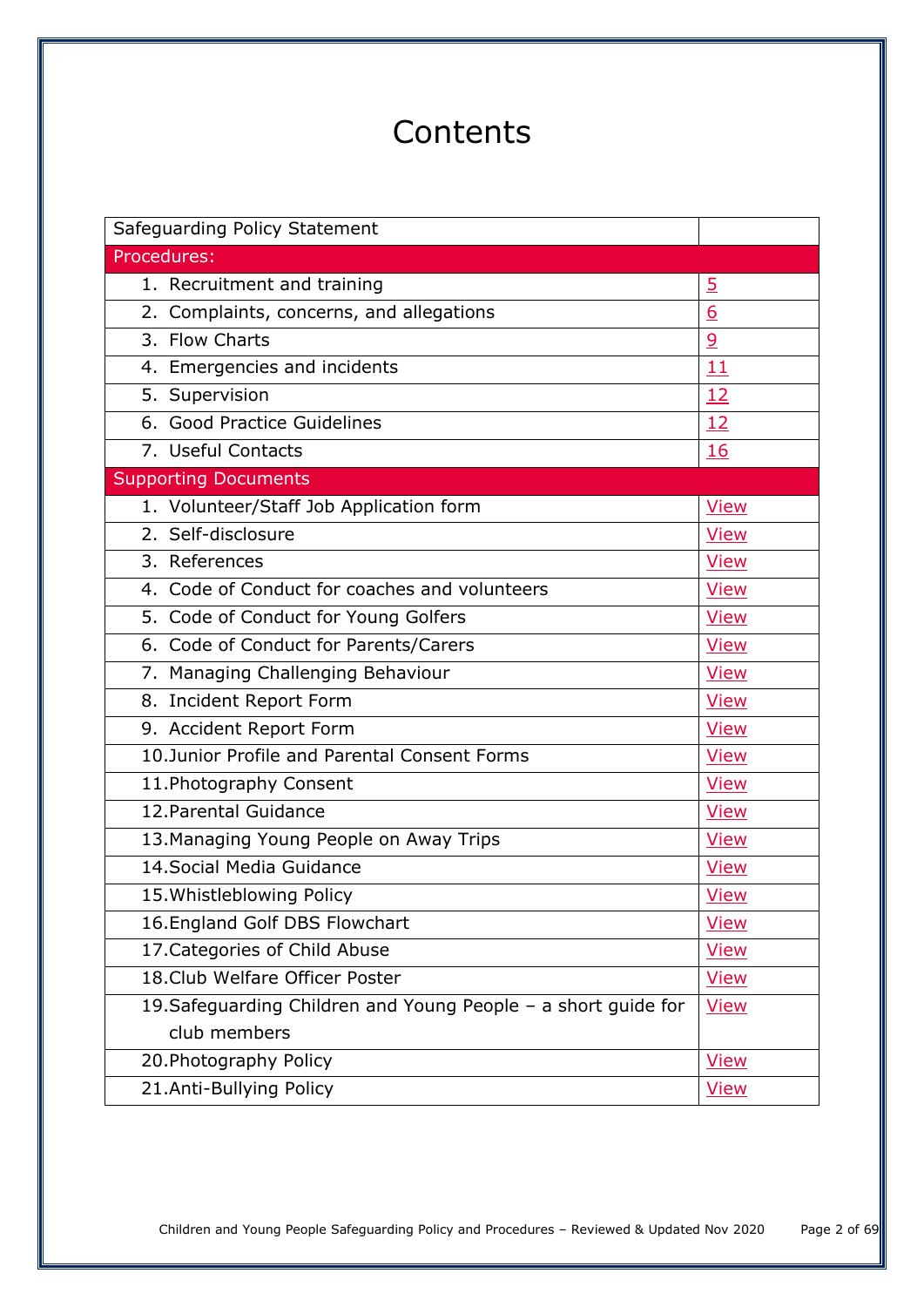# Children and Young People Safeguarding Policy

# Introduction

Everyone working with children and young people has a responsibility for keeping them safe, irrespective of their role, whether they are paid members of staff or volunteers.

England Golf is committed to ensure that the sport of golf is one within which all participants can thrive in a safe environment and that all children and young people have an enjoyable and positive experience when playing golf.

# Key principles

- The welfare of children is paramount.
- A child is defined by law in England and Wales as a person under the age of 18 years.
- All children, regardless of their Age, Race, Religion or Belief, Disability, Gender identity or Sexual Orientation, have the right to protection from abuse.
- All concerns and allegations of abuse and poor practice will be taken seriously and responded to swiftly and appropriately.
- All children have the right to be safe.
- All children have the right to be treated with dignity and respect.
- Willingdon Golf Club will work with children, their parents/carers, and external organisations to safeguard the welfare of children participating in golf.
- We recognise the authority of the statutory agencies and are committed to complying with Local Safeguarding Children Board Guidelines (LSCB), Working Together under the Children Act 2004, and any legislation and statutory guidance that supersedes these.
- Willingdon Golf Club is committed to working in partnership with other key UK Golf Bodies to continually improve and to promote safeguarding initiatives across the sport.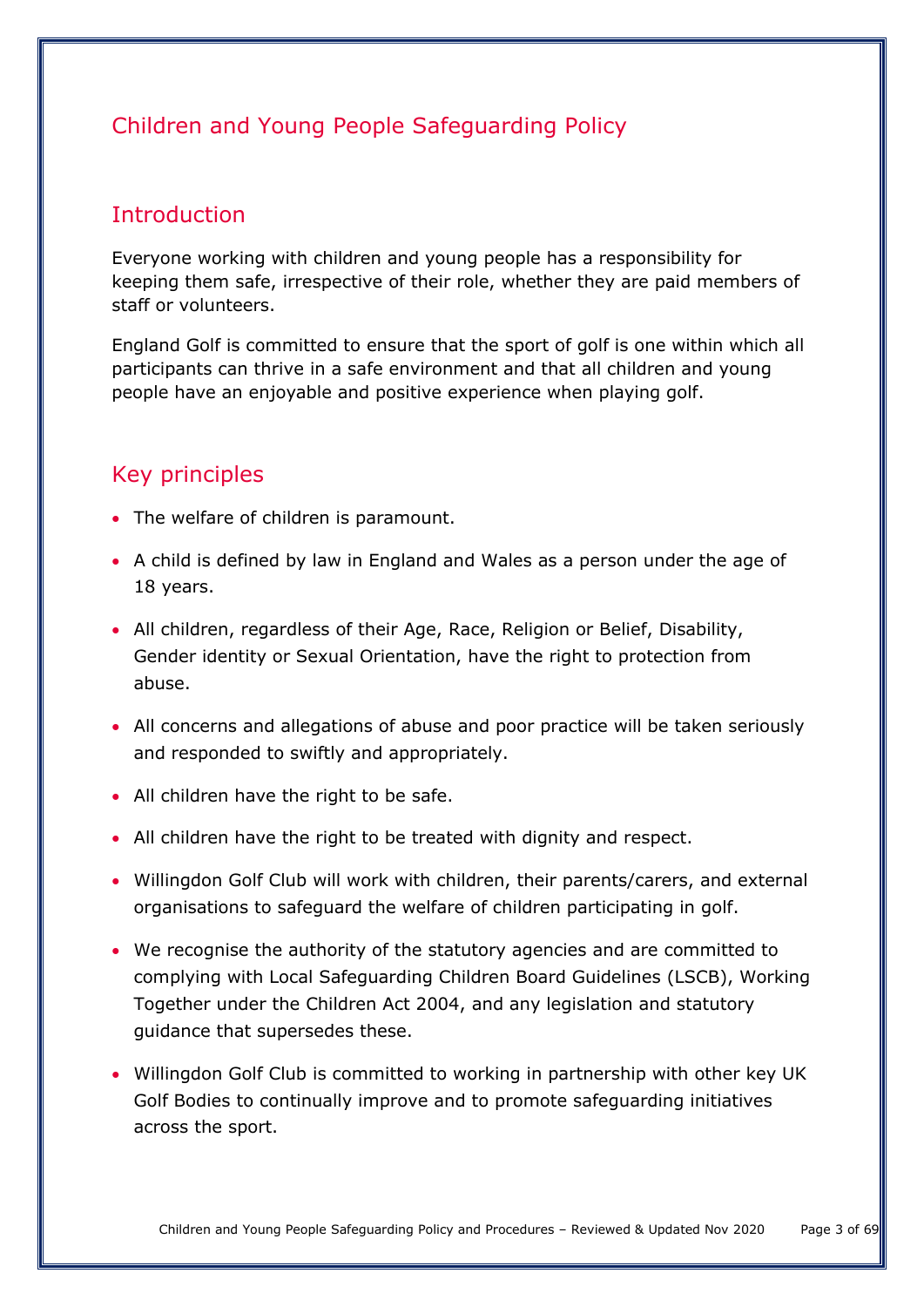• Willingdon Golf Club owes a legal duty of care to children on their premises or engaged in their activities. That duty is to take reasonable care to ensure their reasonable safety and the duty is higher than it would be for adults.

# **Objectives**

Willingdon Golf Club aims to:

- Provide a safe environment for children and young people participating in golfing activities and try to ensure that they enjoy the experience.
- Ensure robust systems are in place to manage any concerns or allegations.
- Support adults (staff, volunteers, PGA Professionals, coaches, members, and visitors) to understand their roles and responsibilities regarding their duty of care and protection of children.
- Provide appropriate level training, support and resources for staff, volunteers & coaches to make informed and confident responses to specific safeguarding issues and fulfill their role effectively.
- Ensure that children and their parents/carers are informed and consulted and, where appropriate, fully involved in decisions that affect them.
- Reassure parents and carers that all children and young people will receive the best care possible whilst participating in club activities and communicate Policy and Procedure to them through website/letter/consents.

# Responsibilities and implementation

Willingdon Golf Club will seek to promote the principles of safeguarding children by:

- Reviewing their policy and procedures every three years or whenever there is a major change in legislation. Guidance from England Golf will be sought as part of the review process.
- Conducting a risk assessment of club activities with regard to safeguarding and take appropriate action to address the identified issues within suitable timescales.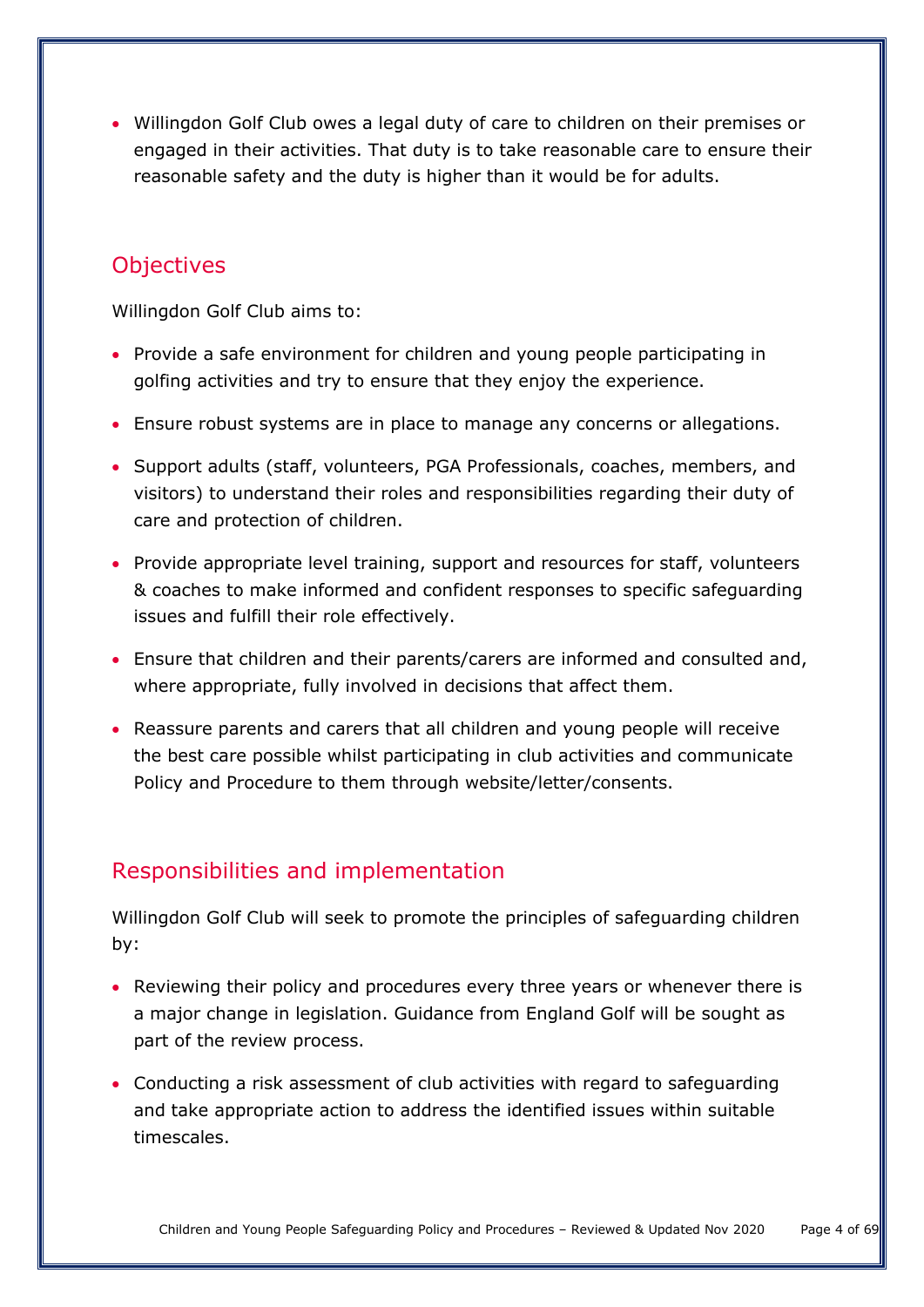- Using appropriate recruitment procedures to assess the suitability of volunteers and staff working with children and young people in line with guidance from England Golf.
- Following National Governing Body (NGB) procedures to report concerns and allegations about the behaviour of adults and ensuring that all staff, volunteers, parents, and children are aware of these procedures.
- Directing staff, volunteers & coaches to appropriate safeguarding training and learning opportunities, where this is appropriate to their role.

# <span id="page-4-0"></span>1. Recruitment and training

Willingdon Golf Club will endeavour to ensure that all volunteers and staff working with children and young people are appropriate and suitable to do so, and that they have all the information they require to undertake their job effectively and appropriately.

Each role which involves an element of responsibility with regard to children, particularly those involving the regular supervision of children, whether voluntary or paid, should be assessed by the recruiting body to establish which qualifications, checks and other requirements are necessary. These will include the following:

- An application form **(Appendix 1)**
- A self-disclosure form **(Appendix 2)**
- References from 2 people **(Appendix 3)**
- A signed Code of Conduct **(Appendix 4)**
- A Disclosure & Barring Service (DBS) check on people involved in 'regulated activity' with children **(Guidance on Regulated Activity & DBS- Appendix 16)**

Details of the requirements and the qualifications and checks of individuals will be recorded by the Club Welfare Officer/Secretary/Manager who will also hold copies of the necessary Safeguarding and Protecting Children (SPC) certificates. The nominated person will possess all relevant and appropriate contact details of all staff / volunteers and other relevant bodies.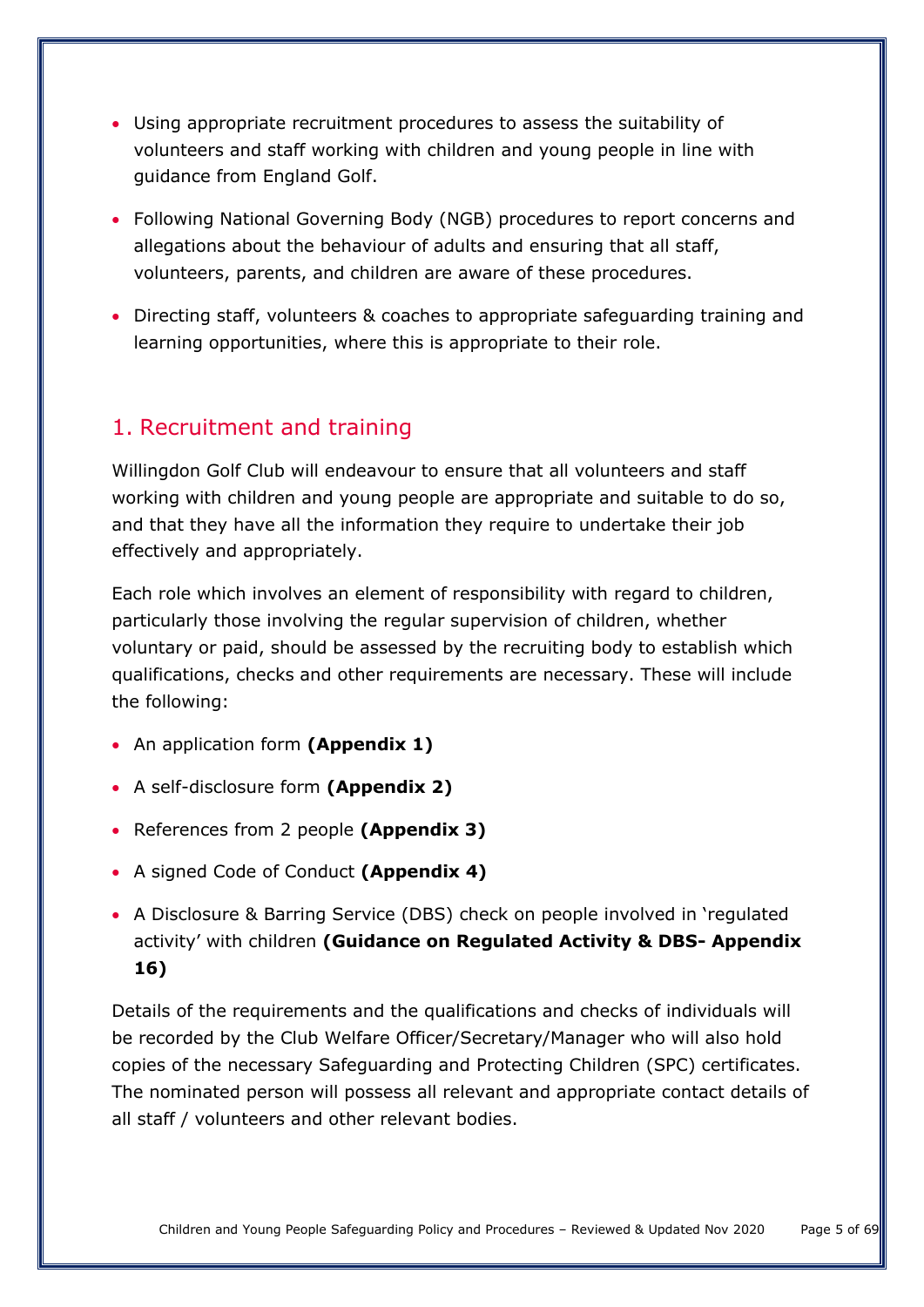All staff, volunteers & coaches will be offered access to appropriate child protection training. Willingdon Golf Club recommends attendance at the UK Coaching Safeguarding and Protecting Children (SPC) workshop and will ensure that all volunteers and staff who have significant contact with children attend. An online UK Coaching refresher course should be completed and repeated every three years for those involved in "Regulated Activity."

All staff, volunteers & coaches working with children and young people will be asked to read and become familiar with Willingdon Golf Club's Safeguarding Policy and Procedures.

All staff, volunteers & coaches involved with children and young people will be asked to read Willingdon Golf Club's Code of Conduct relevant to their role, and sign to indicate their understanding and agreement to act in accordance with the code. The code is linked to Willingdon Golf Club's Disciplinary Procedures. **(Codes of Conduct-Appendix 4,5,6)**

Willingdon Golf Club are committed to the fact that every child and participant in golf should be afforded the right to thrive through being involved in sporting activity for life, in an enjoyable, safe environment, and be protected from harm. Willingdon Golf Club acknowledge the additional vulnerability of some groups of children (e.g., disabled, looked after children, those with communication differences). Willingdon Golf Club will ensure that the environment is appropriate for the child and tailored to their needs so that they have a positive experience of their sport without risk of harm.

# <span id="page-5-0"></span>2. Complaints, concerns and allegations

- **2.1** If a player, parent/carer, member of staff or volunteer has a concern about the welfare of a child, or the conduct of another child/young person or an adult (whether they are a parent, coach, member, or otherwise), these concerns should be brought to the attention of the Club Welfare Officer without delay. The person reporting the concern is not required to decide whether abuse has occurred, but simply has a duty to pass their concerns and any relevant information to the Welfare Officer. Please refer to Flowcharts 1 & 2 for further details (see below).
- **2.2** All concerns will be treated in confidence. Details should only be shared on a "need to know" basis with those who can help with the management of the concern.

Children and Young People Safeguarding Policy and Procedures – Reviewed & Updated Nov 2020 Page 6 of 69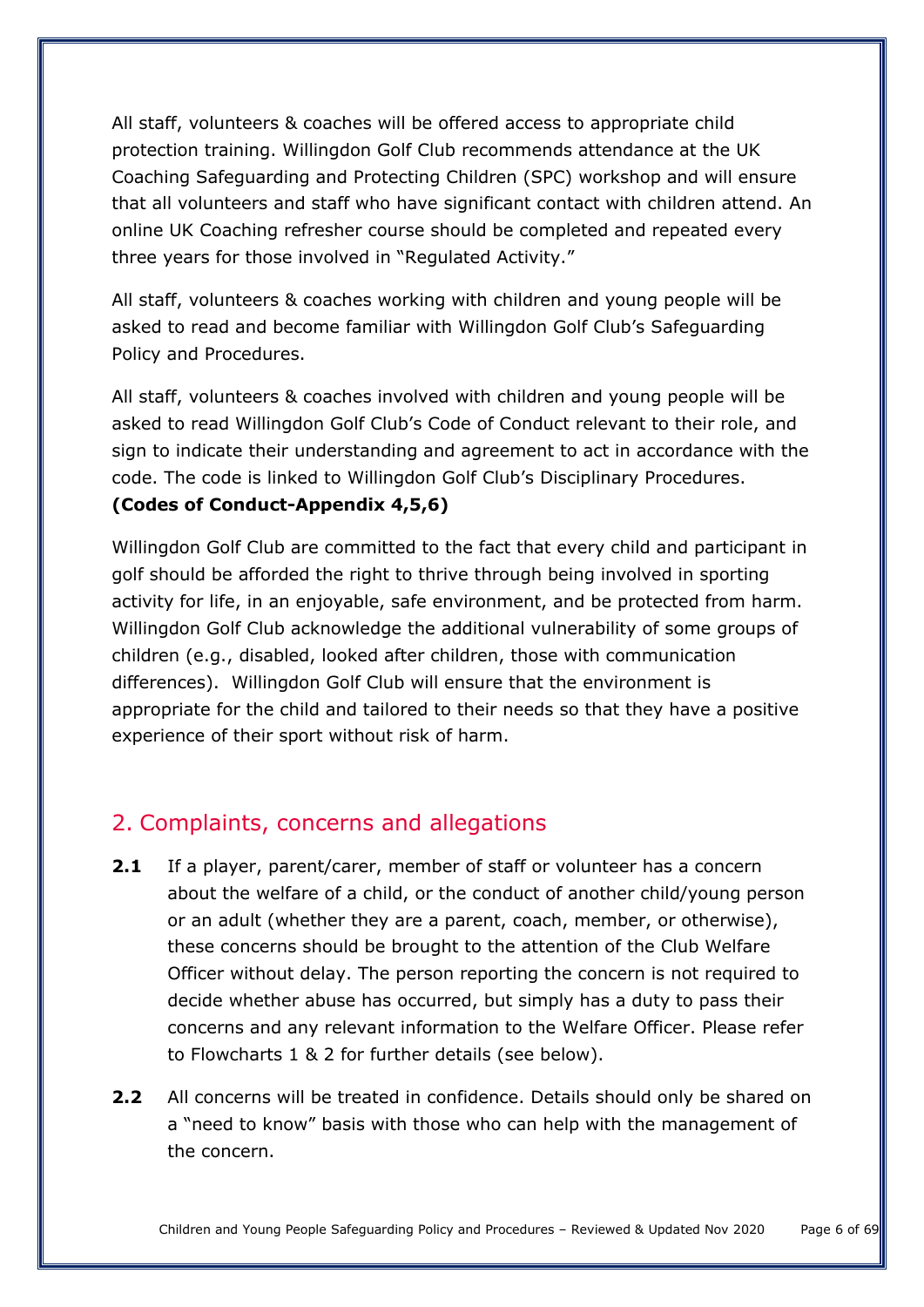- **2.3** Concerns will be recorded on an Incident Report Form and sent to the England Golf Lead Safeguarding Officer and retained confidentially within the club. The England Golf Lead Safeguarding Officer can assist with completion of this form if required, tel: 01526 351824. **(Incident Report Form-Appendix 8)**
- **2.4** Willingdon Golf Club will work with England Golf and other external agencies to take appropriate action where concerns relate to potential abuse or serious poor practice. Willingdon Golf Club disciplinary procedures will be applied and followed where possible.
- **2.5** In the event of a child making a disclosure of any type of abuse, the following guidance is given:
	- Reassure them that they have done the right thing to share the information
	- Listen carefully
	- Do not make promises that cannot be kept, such as promising not to tell anyone else
	- Do not seek to actively question the child or lead them in any way to disclose more information than they are comfortably able to: this may compromise any future action. Only ask questions to clarify your understanding where needed e.g., can you tell me what you mean by the word?
	- Record what the child has said as soon as possible on an incident report form.
	- You should explain to children, young people and families at the outset, openly and honestly, what and how information will, or could be shared and why, and seek their agreement.
	- Parents or Carers should be informed if the allegation does not involve them.
- **2.6** The NSPCC Helpline is available to discuss concerns regarding poor practice and abuse in confidence with members of the public who need support. Those with concerns are encouraged to use this service. The Helpline number is 0808 800 5000.
- **2.7** Safeguarding children and young people requires everyone to be committed to the highest possible standards of openness, integrity and

Children and Young People Safeguarding Policy and Procedures – Reviewed & Updated Nov 2020 Page 7 of 69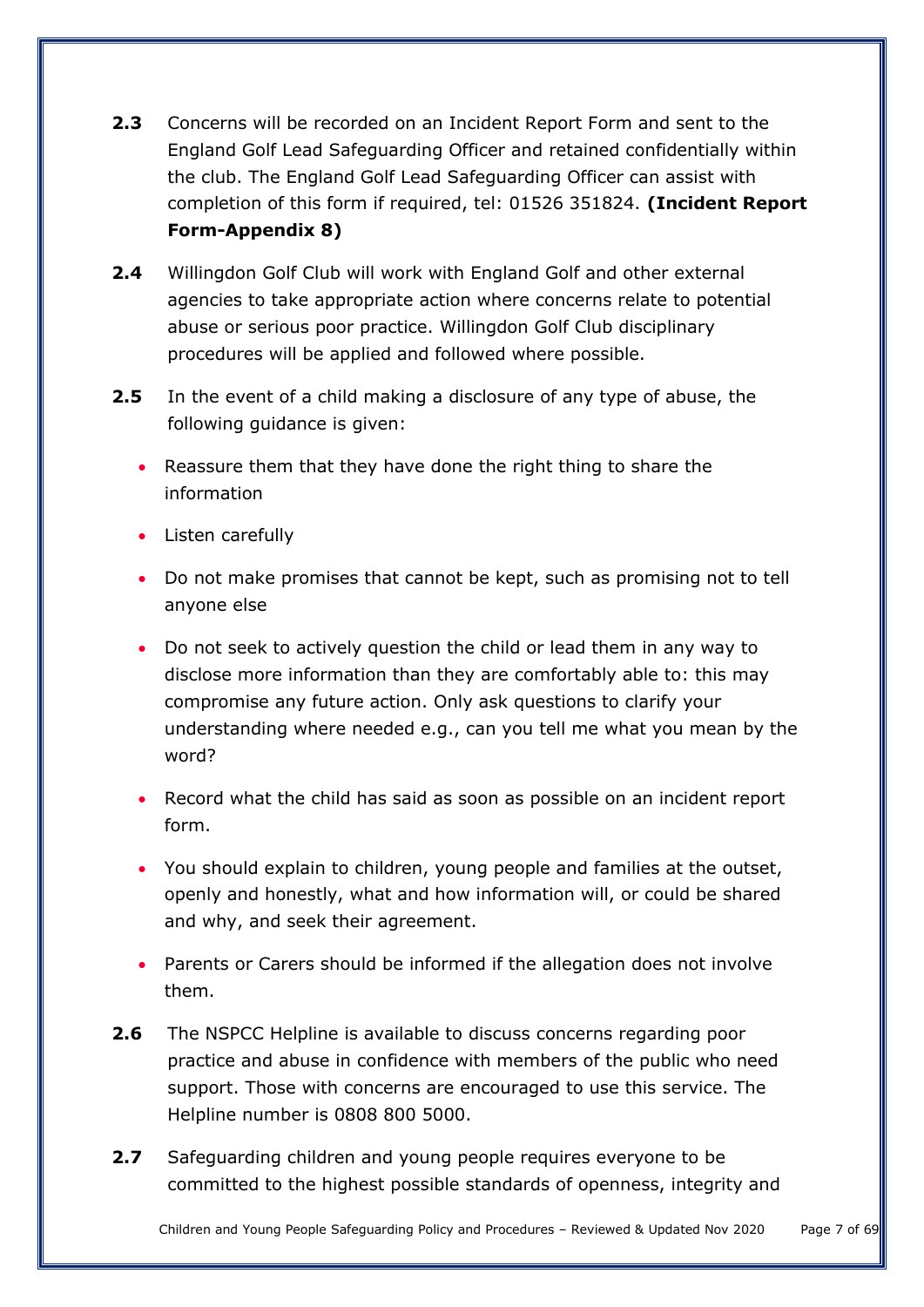<span id="page-7-0"></span>accountability. Willingdon Golf Club supports an environment where staff, volunteers, parents/carers, and the public are encouraged to raise safeguarding and child protection concerns. Anyone who reported a legitimate concern to the organisation (even if their concerns subsequently appear to be unfounded) will be supported. All concerns will be taken seriously. **(Whistleblowing Policy-Appendix 15)**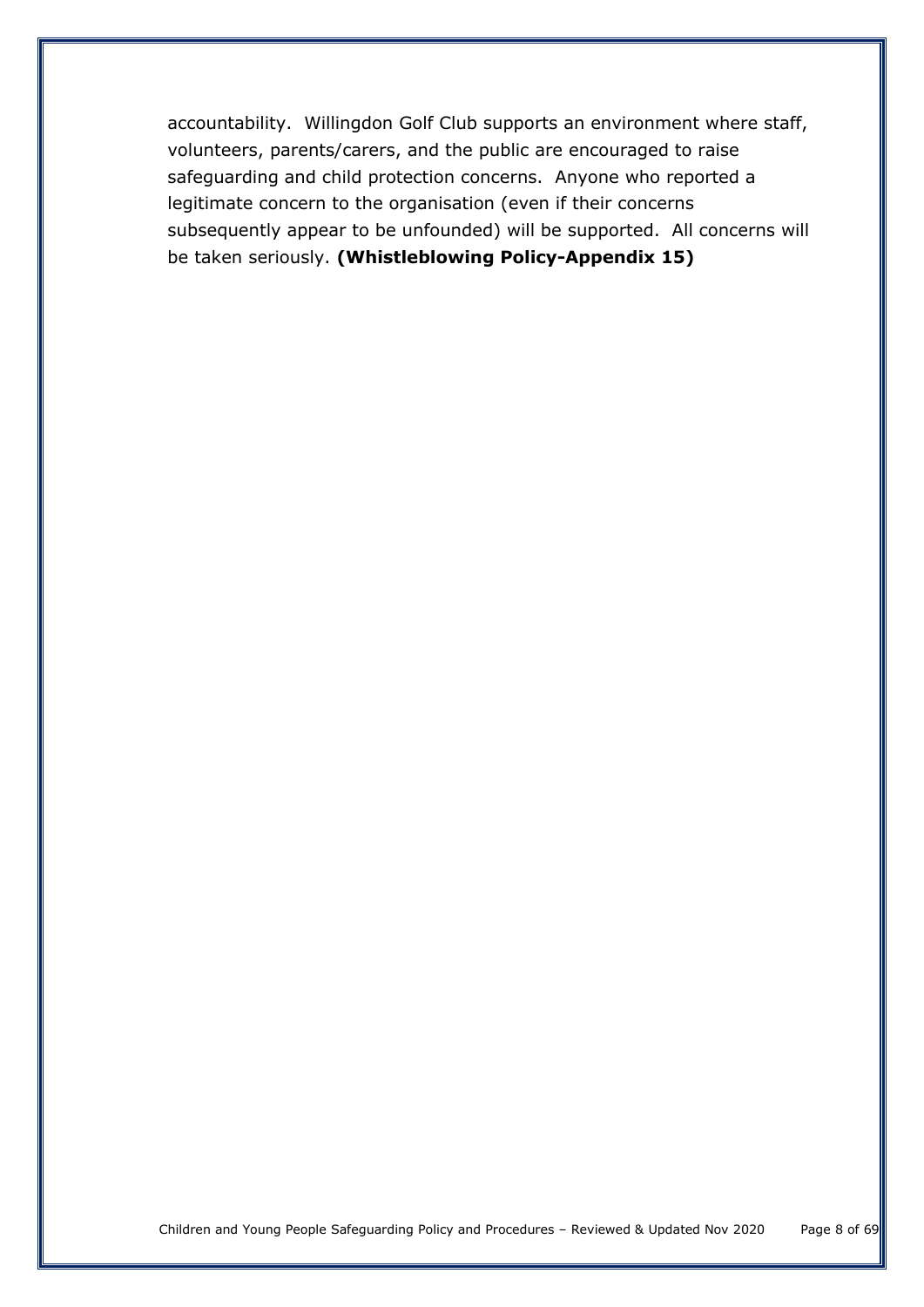# 3. FLOWCHART 1

# **What to do if you are worried about what is happening to a child outside of the Club (but the concern is identified through the child's involvement in golf)**



If the child requires urgent medical attention call an ambulance and inform the hospital doctor that you have a child protection concern

Report your concern to the Club Welfare Officer\* who will, if necessary, refer the matter to Children's Social Care/Police without delay. Make a record of everything that the child has said and /or what has been observed with dates and times, using the Incident Report Form.

If the Club Welfare Officer is not available contact the England Golf Lead Safeguarding Officer, tel :01526 351824

or refer the matter directly to Children's Social Care/Police.

Remember - delay may place the child at further risk.

Email: [safeguarding@englandgolf.org](mailto:safeguarding@englandgolf.org)

Complete a report form and copy it to Children's Social Care/Police and to the England Golf Governance Department within 24 hours.

\* If for any reason a Club Welfare Officer is not in post or is unavailable a principle of least delay is important. Please contact the England Golf Lead Safeguarding Officer 01526 351824 [safeguarding@englandgolf.org](mailto:safeguarding@englandgolf.org)

Children and Young People Safeguarding Policy and Procedures – Reviewed & Updated Nov 2020 Page 9 of 69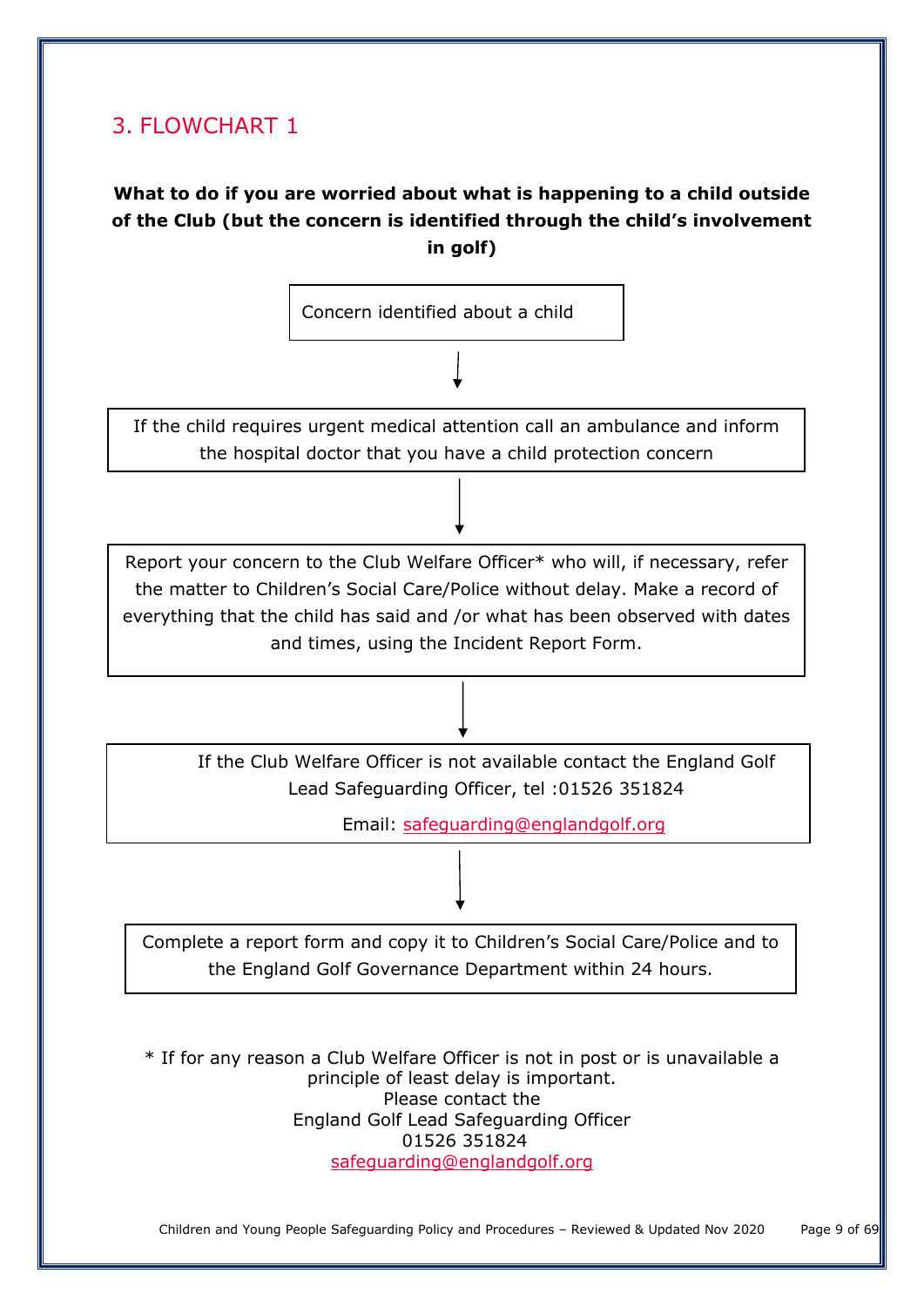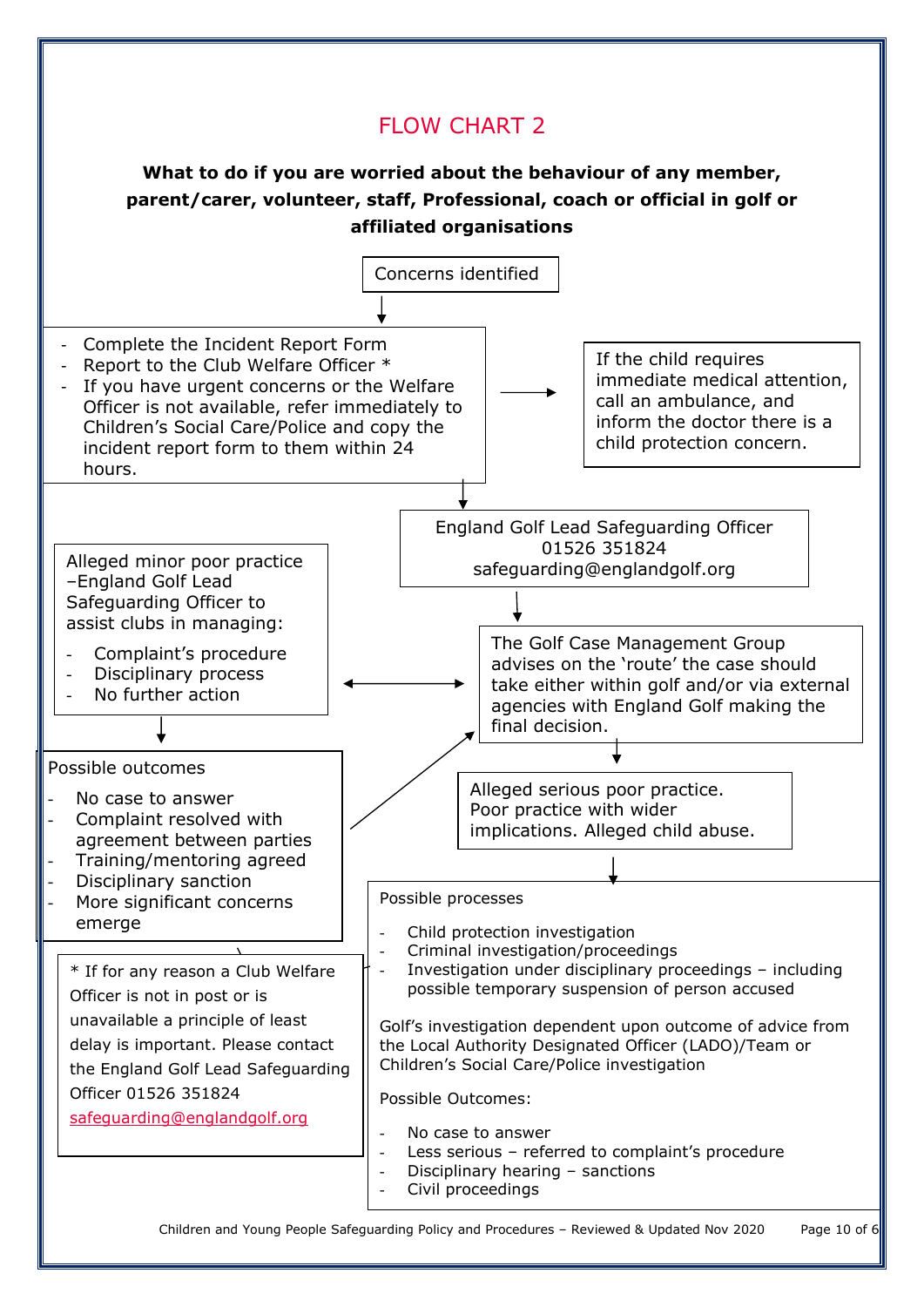# <span id="page-10-0"></span>4. Emergencies and incidents

- **4.1** Parental Consent Forms will be obtained and retained by Willingdon Golf Club for all children who are participating in events or activities, or attending coaching organised by the club. These forms will be treated in confidence and only shared with those who require the information they contain to perform their role effectively. **(Junior Profile and Parental Consent Forms-Appendix 10)**
- **4.2** In the event of a child requiring medical attention:
	- The parents will be contacted immediately.
	- In the event of failure to contact parents, the alternative emergency contacts will be used.
	- The consent form will be consulted to establish whether parents have given their consent for a club representative to act in loco parentis.
	- An adult club representative will accompany the child to seek medical attention, if appropriate, ensuring that they take the consent form with them.
	- A record of the action taken will be made and retained by a club representative.
- **4.3** Where a parent is late in collecting their child, the following procedure will apply:
	- Attempt to contact the parent/carer using the contact details on the Parental Consent Form
	- Attempt to contact the first, then the second emergency contact nominated on the Consent Form
	- Wait with the young person(s) at the venue with, wherever possible, other staff/volunteers or parents.
	- If no one is reachable, contact the Club's Welfare Officer for advice.
	- If all attempts to make contact fail, consideration should be given to contacting the police for their advice.
	- Staff, volunteers and coaches should try to avoid:
	- Taking the child home or to another location without consent.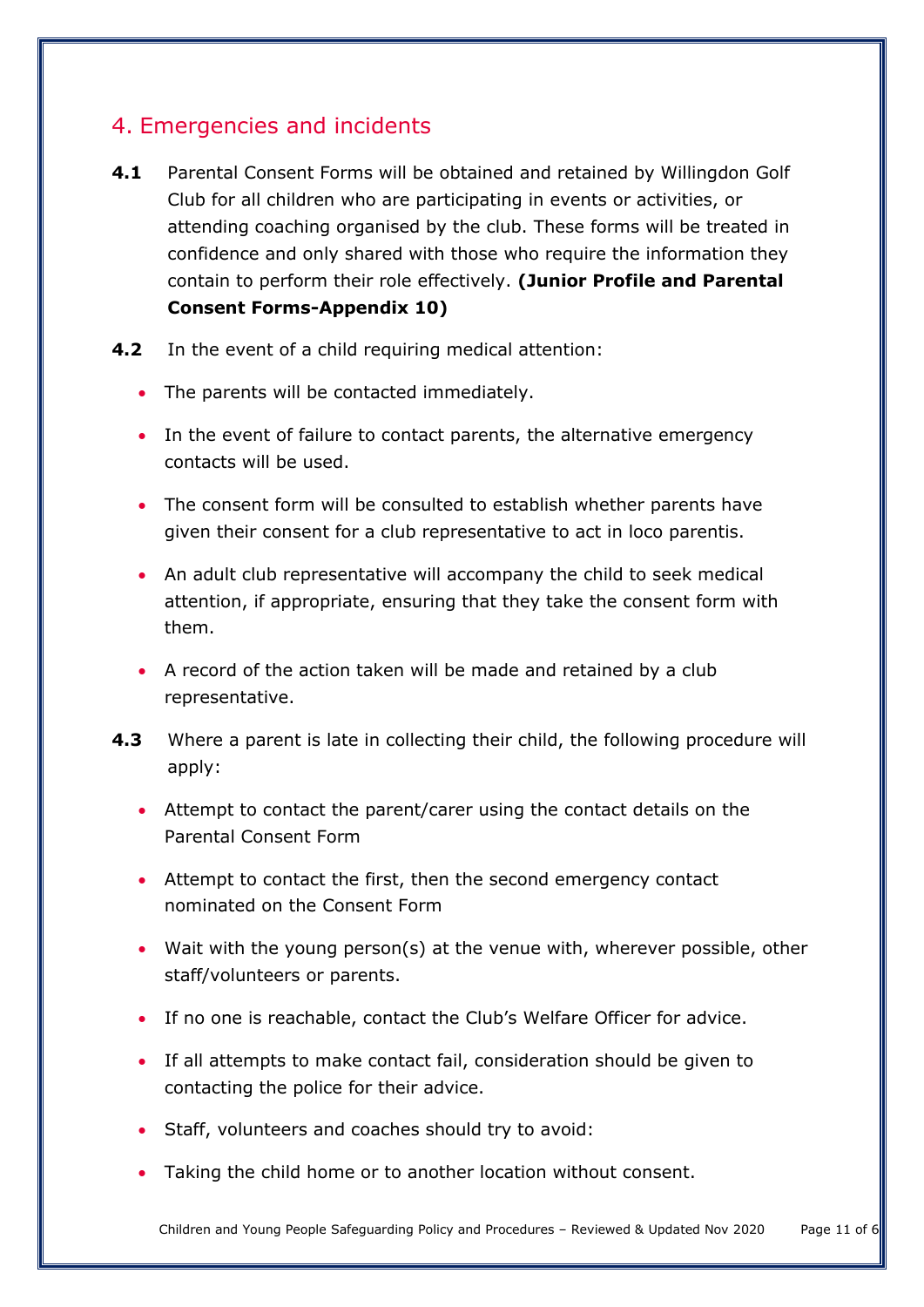- Asking the child to wait in a vehicle or the club with them alone.
- Sending the child home with another person without permission.

# <span id="page-11-0"></span>5. Supervision

- **5.1** During coaching sessions, coaches should conduct a risk assessment to inform decision making about appropriate supervision levels. Regardless of the recommended ratio of adults to participants, it is recommended that a minimum of two adults should be present. This ensures at least basic cover in the event of something impacting on the availability of one of the adults during the activity.
- **5.2** Parents may be encouraged to stay for coaching/competitions & other events where their children are of an age where greater levels of parental supervision are required.
- **5.3** Wherever possible adults will avoid changing or showering at the same time as children, but parents will be made aware that with limited changing room space there will be occasions when adults and children may need to share the facilities.
- **5.4** Parents should be aware that if children are left at a venue unsupervised, other than to attend specific coaching sessions, competitions, or other organised events, the club cannot accept supervisory responsibility.
- **5.5** Special arrangements will be made for away trips. Parents will receive full information about arrangements for any such trip and will be required to provide their consent for their child's participation. **(Managing Young People on Away Trips-Appendix 13)**

# <span id="page-11-1"></span>6. Good practice Guidelines

## **6.1 Behaviour of adults and children**

**6.1.1** Adults who work with children are placed in a position of trust in relation to children, and therefore it is important they behave appropriately and provide a strong positive role model for children, both to protect children and those working with children from false allegations of poor practice.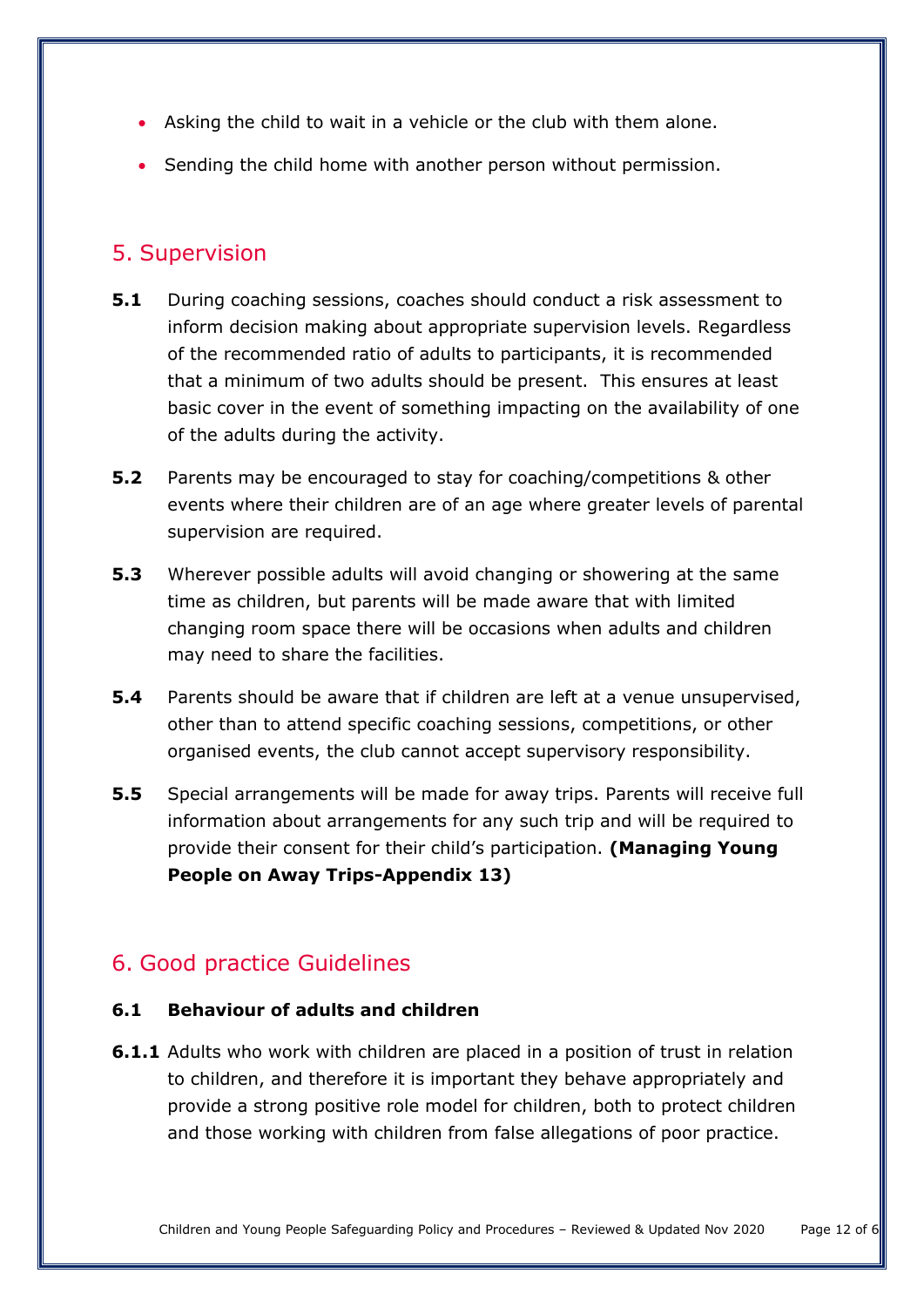Codes of conduct will be issued to junior members & adults working with them to promote good practice.

- **6.1.2** Willingdon Golf Club requires that all staff and volunteers working with children and young people adhere to the standards set out in the Code of Conduct relevant to their role. Similarly, children are expected to follow their own Code of Conduct to ensure the enjoyment of all participants and assist the club in ensuring their welfare is safeguarded.
- **6.1.3** Willingdon Golf Club requires that all staff and volunteers working with children adhere to the guidelines on Managing Challenging Behaviour. **(Managing Challenging Behaviour-Appendix 7).**
- **6.1.4** Parents and carers should also work together with the club to ensure that the welfare of all children is safeguarded. A sheet on "Parental Guidance" is provided to assist them in understanding how they can best assist the club **(Parental Guidance-Appendix 12)**

#### **6.2 Adults and Children playing golf together**

One of the reasons for the popularity of golf is that the game is not restricted by ability, age or gender. Responsible interaction between adults and children helps bring mutual respect and understanding and will be encouraged as part of club activities. Adults should always be aware however that age related differences do exist and conduct themselves in a manner that both recognises this and prioritises the welfare of any children involved.

## **6.3 Physical Contact**

Physical contact with children by coaches or volunteers should always be intended to meet the needs of the child and the sport, not the adult. That is, to develop golf technique, to protect the child from injury, to provide first aid or treat an injury. It should always take place in an open environment, and should not, as a general principle, be made gratuitously or unnecessarily.

#### **6.4 Transport**

**6.4.1** The club believes it is primarily the responsibility of parents/carers to transport their child/children to and from events. It is not the responsibility of club volunteers or coaches to transport children and young people to and from events, activities, tournaments or matches.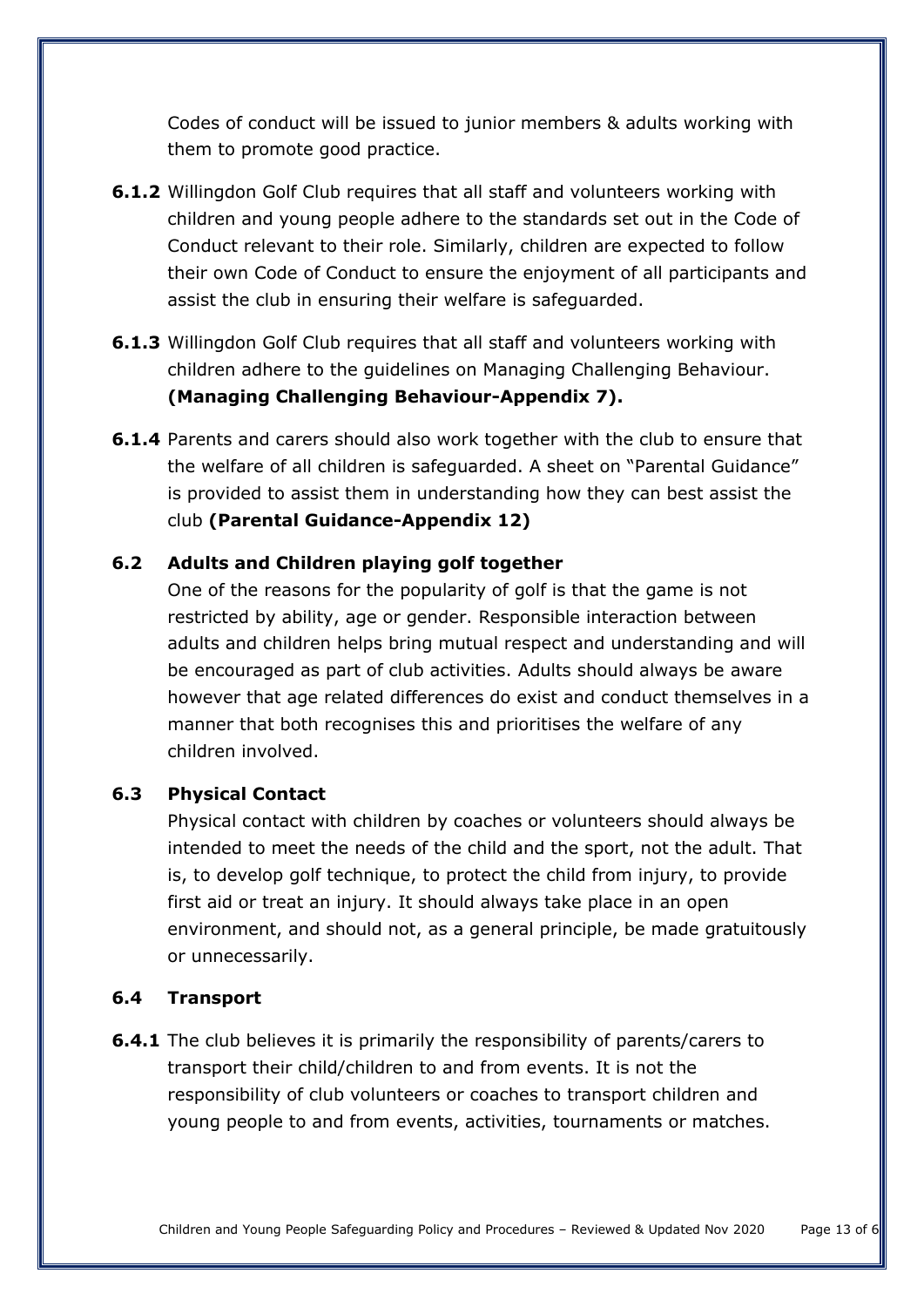- **6.4.2** The club may make arrangements for transport in exceptional circumstances, such as team events. Where this is the case, the written permission of the parents of the relevant children will be sought. The drivers used will be checked for their suitability to transport and supervise children (see Section 1 Recruitment and Training) and their insurance arrangements verified.
- **6.4.3** Children and young people are often involved in competition. When taking young people away from their home club, consideration and planning needs to be paramount to ensure the duty of care for the young people within the team is fulfilled.

#### **6.5 Photography/ Videoing**

- **6.5.1** Permission will be sought from parents prior to the publication or use of any video or photographic images of their child, for instance in newspapers, websites or for coaching purposes. The personal details of the child will not be used in any promotional material. **(Photography Consent-Appendix 11)**
- **6.5.2** Any press/official photographers attending events will be required to seek permission from the club before taking photographs and also permission of parents to use the images. **(Photography Policy – Appendix 20)**

#### **6.6 Social Media**

Social media provides unique opportunities for the club to engage and develop relationships with people in a creative and dynamic forum where users are active participants. It is important that all staff, volunteers, coaches, officials/referees, board members, or anyone working on behalf of the club are aware of the club Social Media policy **(Social Media Guidance–Appendix 14)**

#### **6.7 Anti-Bullying Procedures**

- **6.7.1** We believe that every effort must be made to eradicate bullying in all its forms. Bullying can be difficult to define and can take many forms which can be categorised as.
	- Physical hitting, kicking, theft
	- Verbal homophobic or racist remarks, threats, name calling
	- Emotional isolating an individual from activities or a group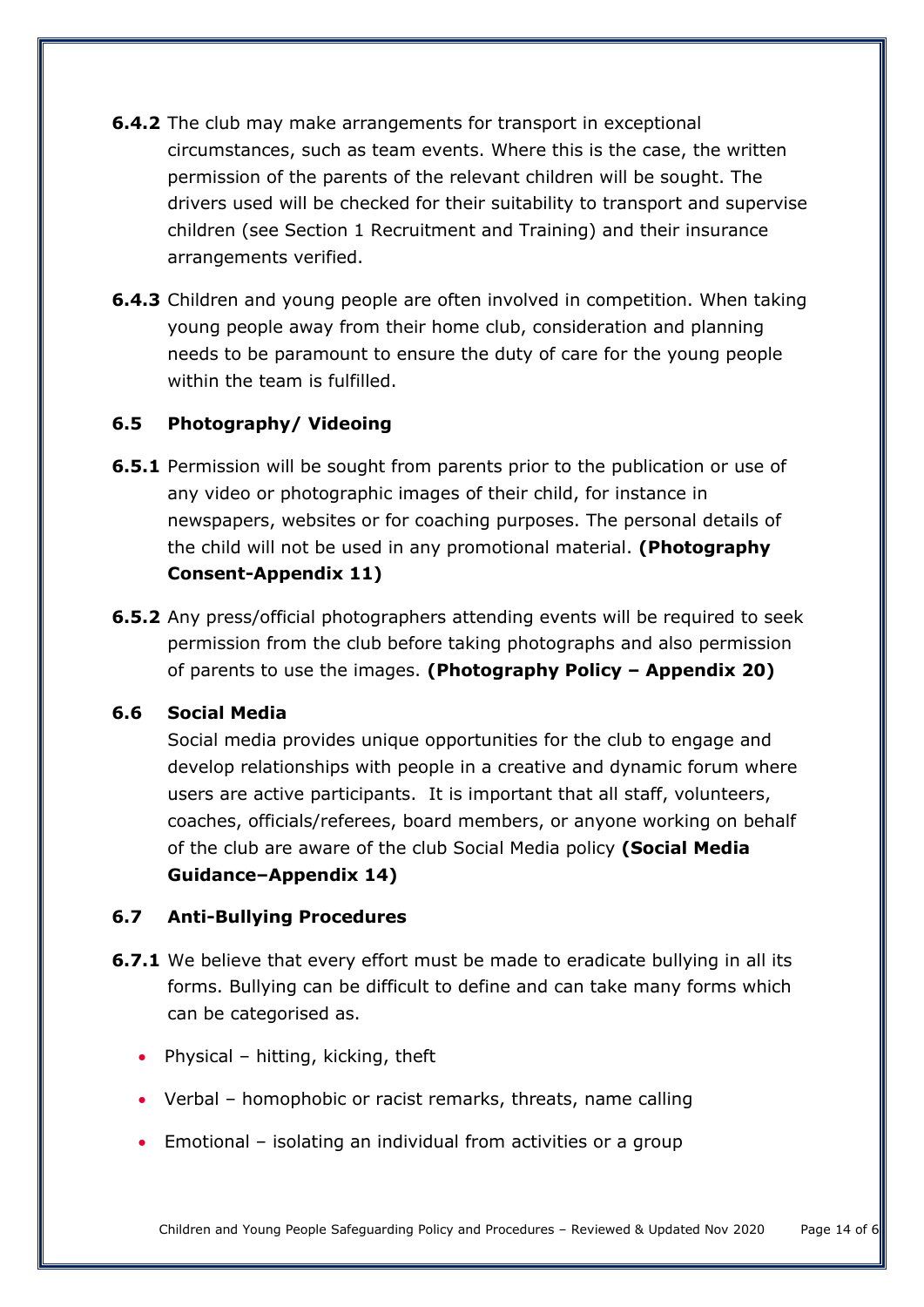All forms of bullying include: -

- Deliberate hostility & aggression towards an individual(s)
- A victim who is weaker and less powerful than the bully or bullies
- An outcome which is always painful & distressing for the victim

Bullying behaviour may also include: -

- Other forms of violence
- Sarcasm, spreading rumours, persistent teasing
- Tormenting, ridiculing, humiliation
- Racial taunts, graffiti, gestures
- Unwanted physical contact or abusive or offensive comments of a sexual nature.

The Club and its Staff, Volunteers & Coaches will not tolerate bullying in any of its forms during club matches, competitions, coaching or at any other time while at the club. **(Anti-Bullying Policy -Appendix 21)**

## **6.7.2** We will:

- Provide a point of contact where those being bullied can report their concerns in confidence – The Club Welfare Officer.
- Take the problem seriously.
- Investigate any and all incidents and accusations of bullying.
- Talk to bullies and their victims separately along with their parents/carers.
- Impose sanctions where appropriate
- Keep a written record of all incidents referred to England Golf and the action taken.
- Have discussions about bullying and why it matters.

## **6.8 Confidentiality**

**6.8.1** Details of all juniors will be kept on file in the office and will not be shared with a third party without parent/carer consent.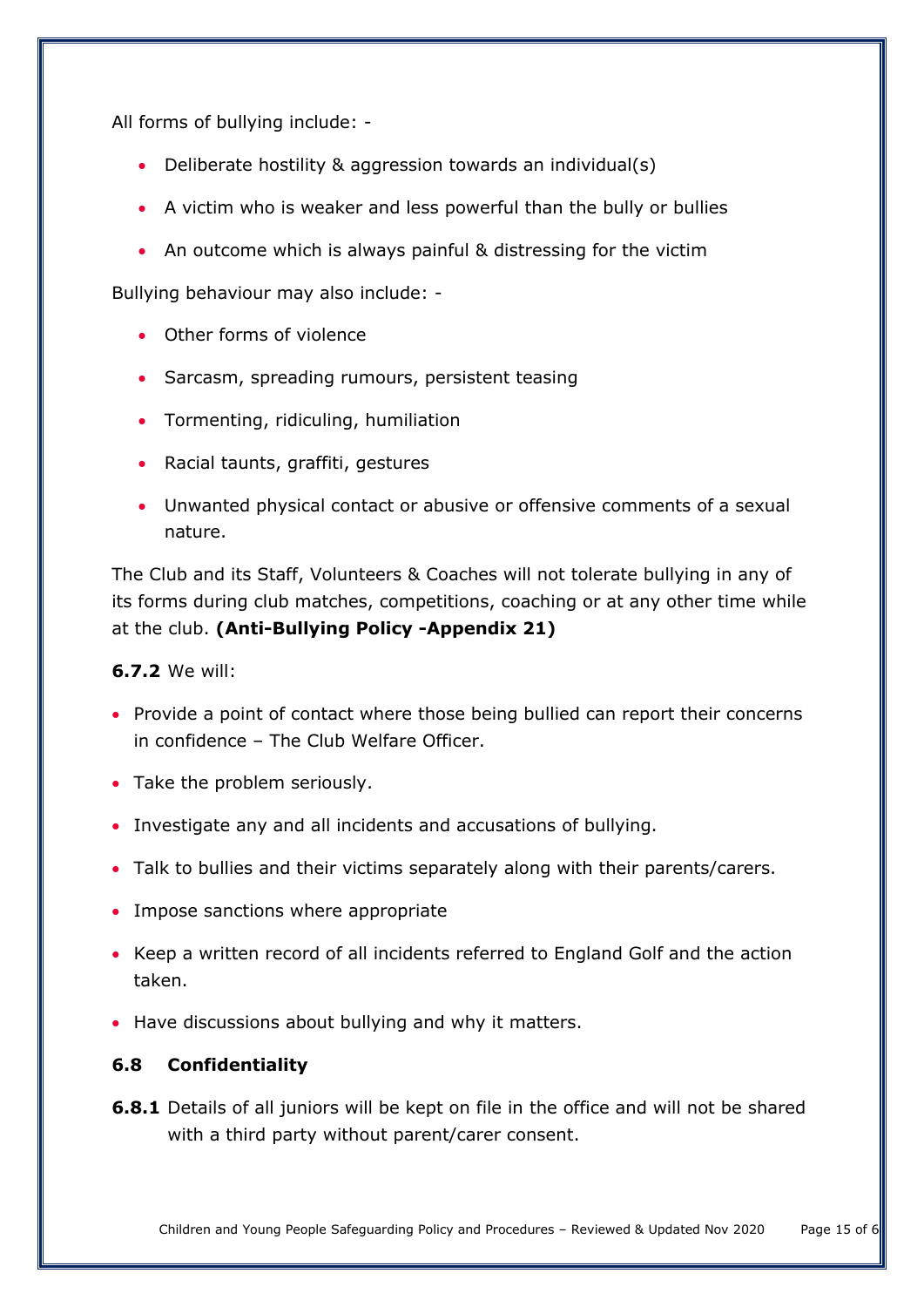**6.8.2** All concerns/allegations will be dealt with confidentially by the club and information will only be shared on a need-to-know basis, either internally or externally depending on the nature/seriousness of the concern/allegation.

#### **6.9 Changing rooms**

The changing rooms are used by all members & visitors. Juniors will only be supervised if needed at club organised events. Parents will be made aware that adults use the changing rooms throughout the day for changing & showering. Where a parent/carer does not consent to their child accessing the changing rooms, it is their responsibility to either supervise the child while in the changing rooms or ensure that they do not use them.

# <span id="page-15-0"></span>7. Useful Contacts

| <b>Golf Contacts</b>     |                                                                             |                                    |
|--------------------------|-----------------------------------------------------------------------------|------------------------------------|
| Name                     | <b>Address</b>                                                              | <b>Number</b>                      |
| Club Welfare Officer -   |                                                                             | 01323 410981                       |
| Graham Westrope          |                                                                             | accounts@willingdongolfclub.co.uk  |
| <b>England Golf Lead</b> | <b>England Golf</b>                                                         | 01526 351824                       |
| Safeguarding Officer     | <b>National Golf Centre</b><br>The Broadway<br>Woodhall Spa<br>Lincolnshire | safeguarding@englandgolf.org       |
|                          | <b>LN10 6PU</b>                                                             |                                    |
| Club Secretary - Jayne   |                                                                             | 01323 410981                       |
| Wilding                  |                                                                             | secretary@willingdongolfclub.co.uk |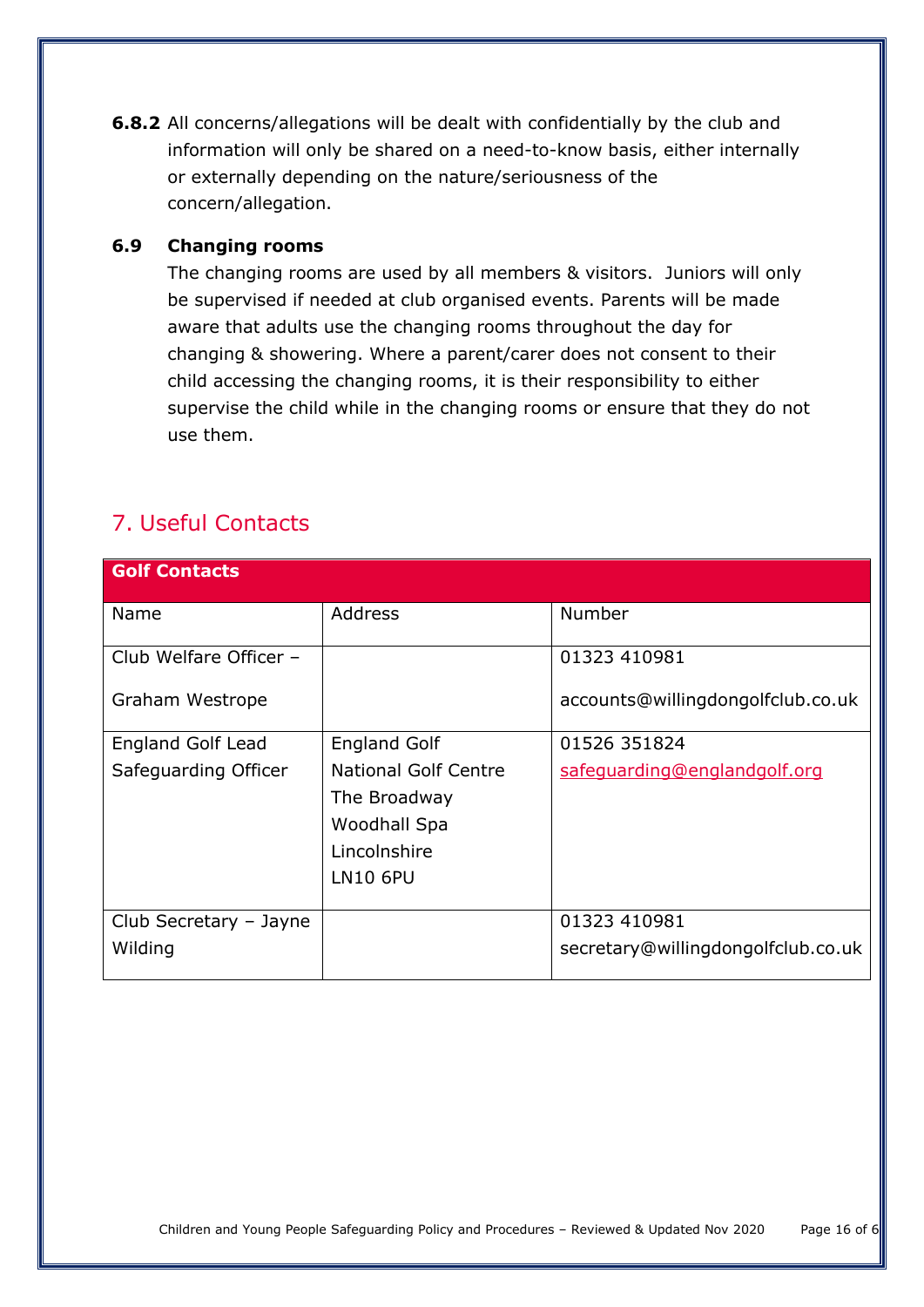| <b>Local Contacts</b>                                                                                  |                                                    |                                                                                         |
|--------------------------------------------------------------------------------------------------------|----------------------------------------------------|-----------------------------------------------------------------------------------------|
| Local Children's Social Care<br>(including out of office hours<br>contact)<br>NB. In an emergency, the | 01323 464222                                       | <b>OUT OF HOURS</b><br>01273 355906/5<br>After 5pm or at the<br>weekends please contact |
| Samaritans will hold the Duty<br>Officer's contact number                                              |                                                    | The Emergency Social<br>Work Duty Team                                                  |
| Local Authority Designated<br>Officer (LADO)                                                           | 01323 464222                                       | 01273 355906/5                                                                          |
| Samaritans                                                                                             |                                                    | 08457 90 90 90                                                                          |
| Local Police child protection<br>teams<br>In an emergency contact 999                                  | 1 Grove Road<br>Eastbourne<br>East Sussex BN21 4TW |                                                                                         |
| <b>NSPCC Freephone</b><br>24-hour Helpline                                                             |                                                    | 0808 800 5000                                                                           |
| <b>NSPCC Whistleblowing</b><br>Helpline for Professionals                                              |                                                    | 0808 028 0285                                                                           |

| <b>National Contacts</b>  |                        |                    |
|---------------------------|------------------------|--------------------|
| The NSPCC                 | <b>National Centre</b> | Tel: 0808 800 5000 |
|                           | 42 Curtain Road        | help@nspcc.org.uk  |
|                           | London                 |                    |
|                           | EC2A 3NH               |                    |
|                           |                        |                    |
| Childline UK              | Freepost 1111          | Tel: 0800 1111     |
|                           | London N1 0BR          |                    |
|                           |                        |                    |
| NI Childline              | 74 Duke Street         | Tel: 028 90 327773 |
|                           | Londonderry            |                    |
|                           |                        |                    |
| NSPCC Child Protection in | 3 Gilmour Close        | Tel: 0116 234 7278 |
| Sport Unit                | <b>Beaumont Leys</b>   | cpsu@nspcc.org.uk  |
|                           | Leicester              |                    |
|                           | LE4 1EZ                |                    |
|                           |                        |                    |

Children and Young People Safeguarding Policy and Procedures – Reviewed & Updated Nov 2020 Page 17 of 6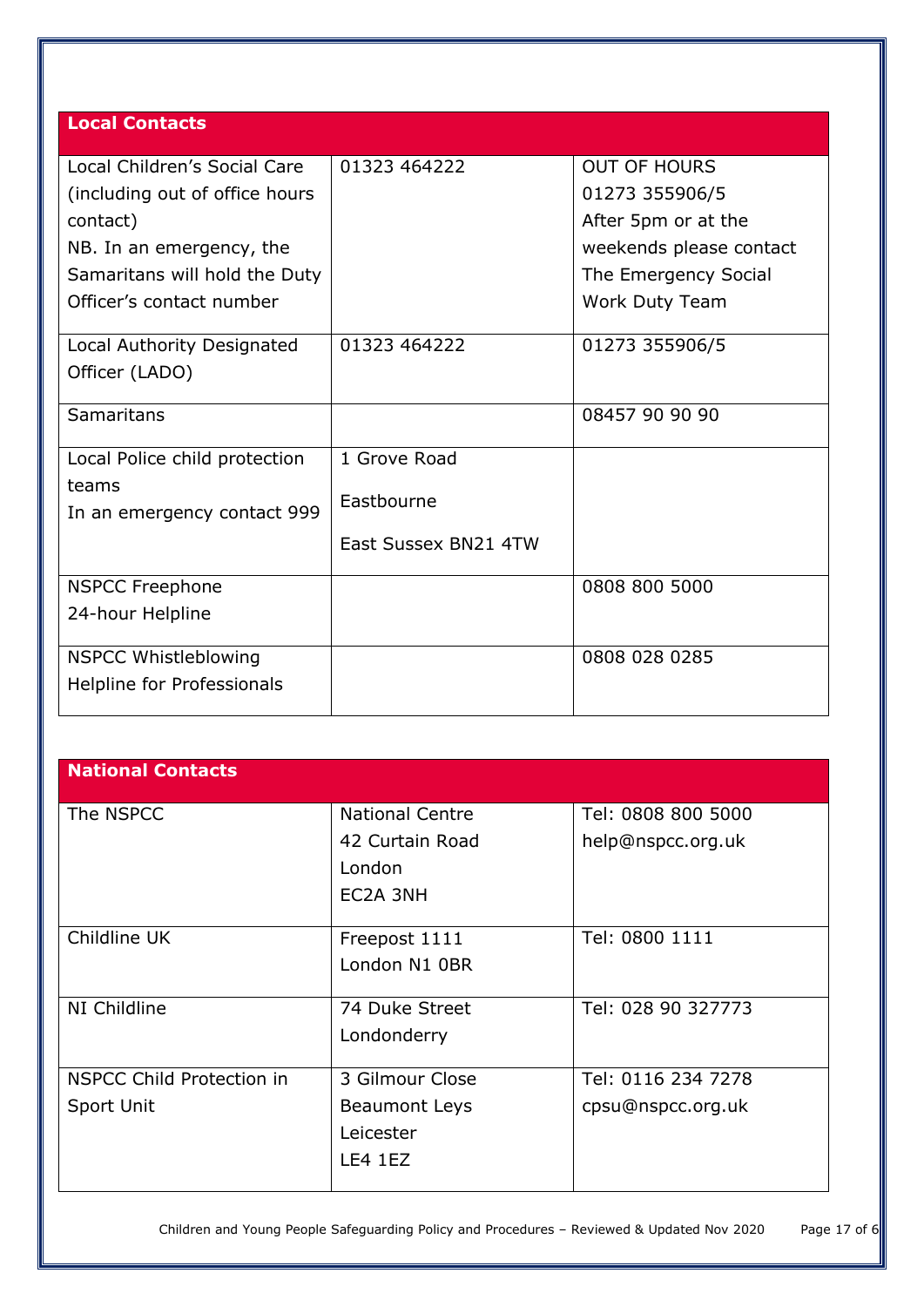<span id="page-17-0"></span>Volunteer / Staff Job Application Form – Willingdon Golf Club

| <b>Position Applied for:</b>                                                                        |  |
|-----------------------------------------------------------------------------------------------------|--|
| <b>Personal Details</b>                                                                             |  |
| Title: Mr/Mrs/Miss/Dr/Other (please specify) ___________________________________                    |  |
|                                                                                                     |  |
|                                                                                                     |  |
|                                                                                                     |  |
|                                                                                                     |  |
|                                                                                                     |  |
|                                                                                                     |  |
|                                                                                                     |  |
|                                                                                                     |  |
|                                                                                                     |  |
|                                                                                                     |  |
| Role:                                                                                               |  |
|                                                                                                     |  |
| Relevant Experience including any previous experience of working with<br>children and young people: |  |
|                                                                                                     |  |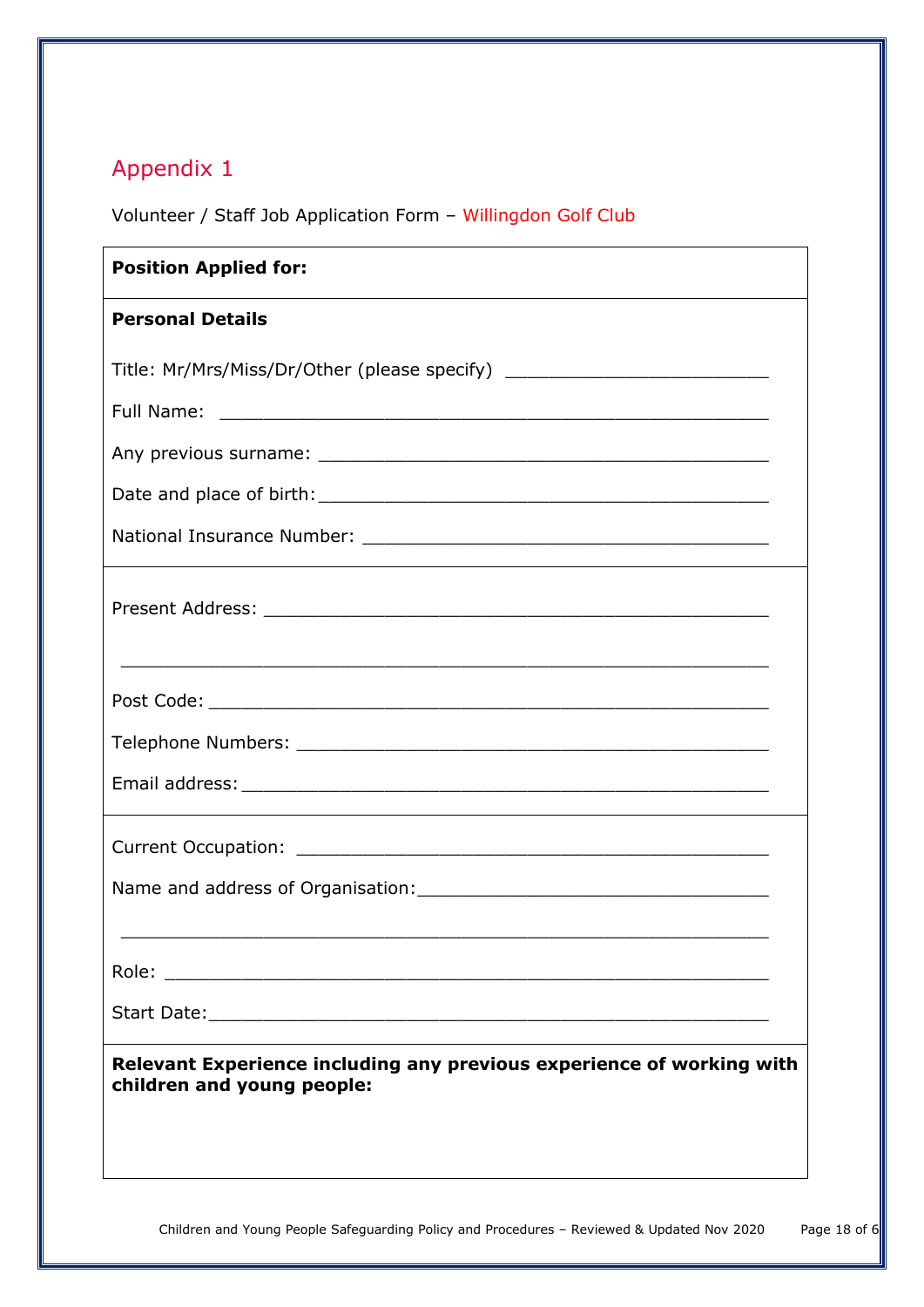## **References:**

Please provide the names and addresses of two people who know you well (one personal, one professional – current or previous employer, who are not related to you) whom we can contact to obtain a reference:

| Name:                    | Name:                    |
|--------------------------|--------------------------|
| <b>Address:</b>          | <b>Address:</b>          |
|                          |                          |
|                          |                          |
| <b>Telephone Number:</b> | <b>Telephone Number:</b> |

#### **Data Protection Notification:**

Information you have provided in completing this form will be used to process your application. Willingdon Golf Club will keep the information you have supplied confidential and will not divulge it to third parties, except where required by law, or where we have retained the services of a third party representative to act on yout/our behalf.

#### **Authorisation:**

I have read the Data Protection notification and understand and agree to the use of my personal data in accordance with the Data Protection Act 2018, GDPR and all relevant data protection legislation.

**Signed: Date:** 

## **Declaration:**

I confirm that the information I have provided is correct and that any false or misleading information may lead to the termination of my appointment.

**Signed: Date:**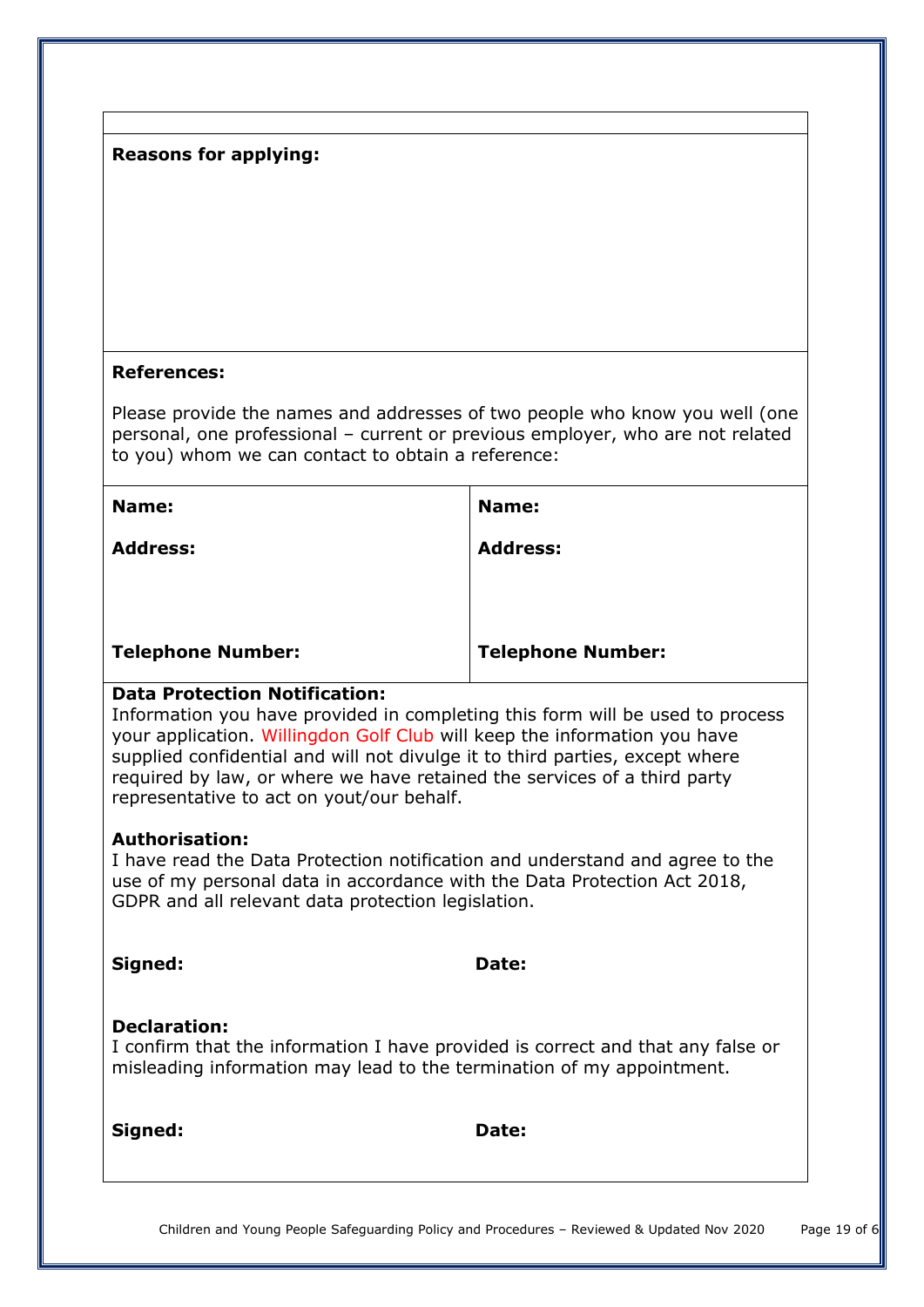# <span id="page-19-0"></span>**Self-Disclosure Form – Willingdon Golf Club**

To be completed at the same time as the application form:

Private and Confidential

For roles involving contact with children (under 18-year-olds).

All information will be treated as confidential and managed in accordance with relevant data protection legislation and guidance. You have a right of access to information held on you under the Data Protection Act 2018.

## **Part One**

| For completion by the organisation:     |             |          |               |  |
|-----------------------------------------|-------------|----------|---------------|--|
| Name:                                   |             |          |               |  |
| <b>Address and</b>                      |             |          |               |  |
| <b>Postcode:</b>                        |             |          |               |  |
|                                         |             |          |               |  |
| <b>Telephone/Mobile No:</b>             |             |          |               |  |
| <b>Date of Birth:</b>                   |             |          |               |  |
| Gender:                                 | <b>Male</b> | $\prime$ | <b>Female</b> |  |
| <b>Identification (tick box below):</b> |             |          |               |  |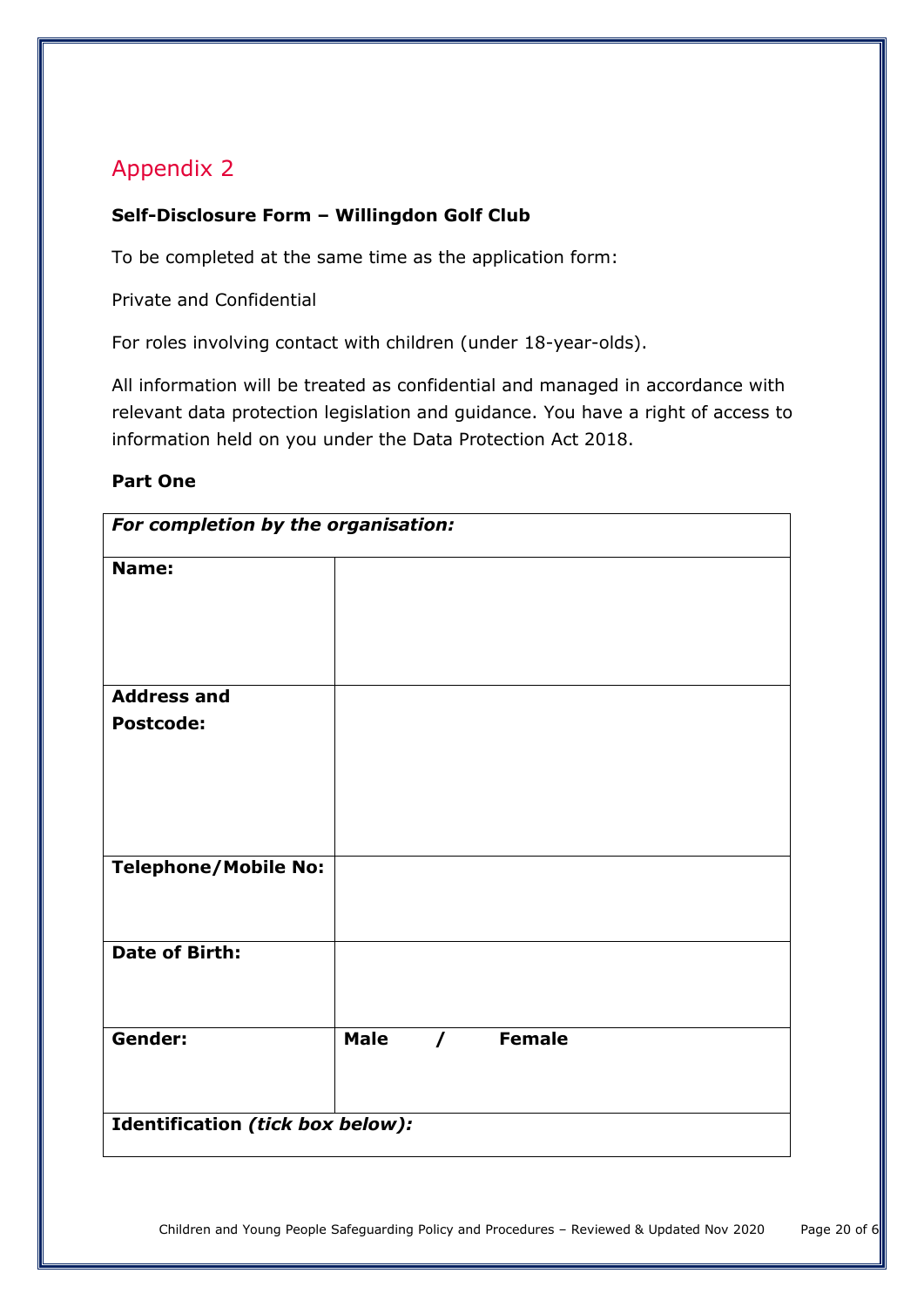|                                        | I confirm that I have seen identification documents relating to<br>this person, and I confirm to the best of my ability that these |  |  |
|----------------------------------------|------------------------------------------------------------------------------------------------------------------------------------|--|--|
| are accurate.                          |                                                                                                                                    |  |  |
|                                        |                                                                                                                                    |  |  |
| <b>Either</b>                          |                                                                                                                                    |  |  |
| <b>UK Passport Number and Issuing</b>  |                                                                                                                                    |  |  |
| <b>Office</b>                          |                                                                                                                                    |  |  |
|                                        |                                                                                                                                    |  |  |
| <b>UK Driving Licence Number (with</b> |                                                                                                                                    |  |  |
| picture)                               |                                                                                                                                    |  |  |
| <b>Plus</b>                            |                                                                                                                                    |  |  |
|                                        |                                                                                                                                    |  |  |
| <b>National Insurance Card or</b>      |                                                                                                                                    |  |  |
| current Work Permit Number             |                                                                                                                                    |  |  |
| <b>Signature of authorised</b>         |                                                                                                                                    |  |  |
| <b>Employing Officer:</b>              |                                                                                                                                    |  |  |
|                                        |                                                                                                                                    |  |  |
|                                        |                                                                                                                                    |  |  |
| <b>Print name:</b>                     |                                                                                                                                    |  |  |
|                                        |                                                                                                                                    |  |  |
|                                        |                                                                                                                                    |  |  |
|                                        |                                                                                                                                    |  |  |
| Date:                                  |                                                                                                                                    |  |  |
|                                        |                                                                                                                                    |  |  |
|                                        |                                                                                                                                    |  |  |

#### **Part Two**

**NOTE:** If the role you have applied for involves frequent or regular contact with or responsibility for children you will also be required to provide a valid DBS (Disclosure and Barring Service) certificate which will provide details of criminal convictions; this may also include a Barring List check depending on the nature of the role (see organisational guidance about eligibility for DBS checks).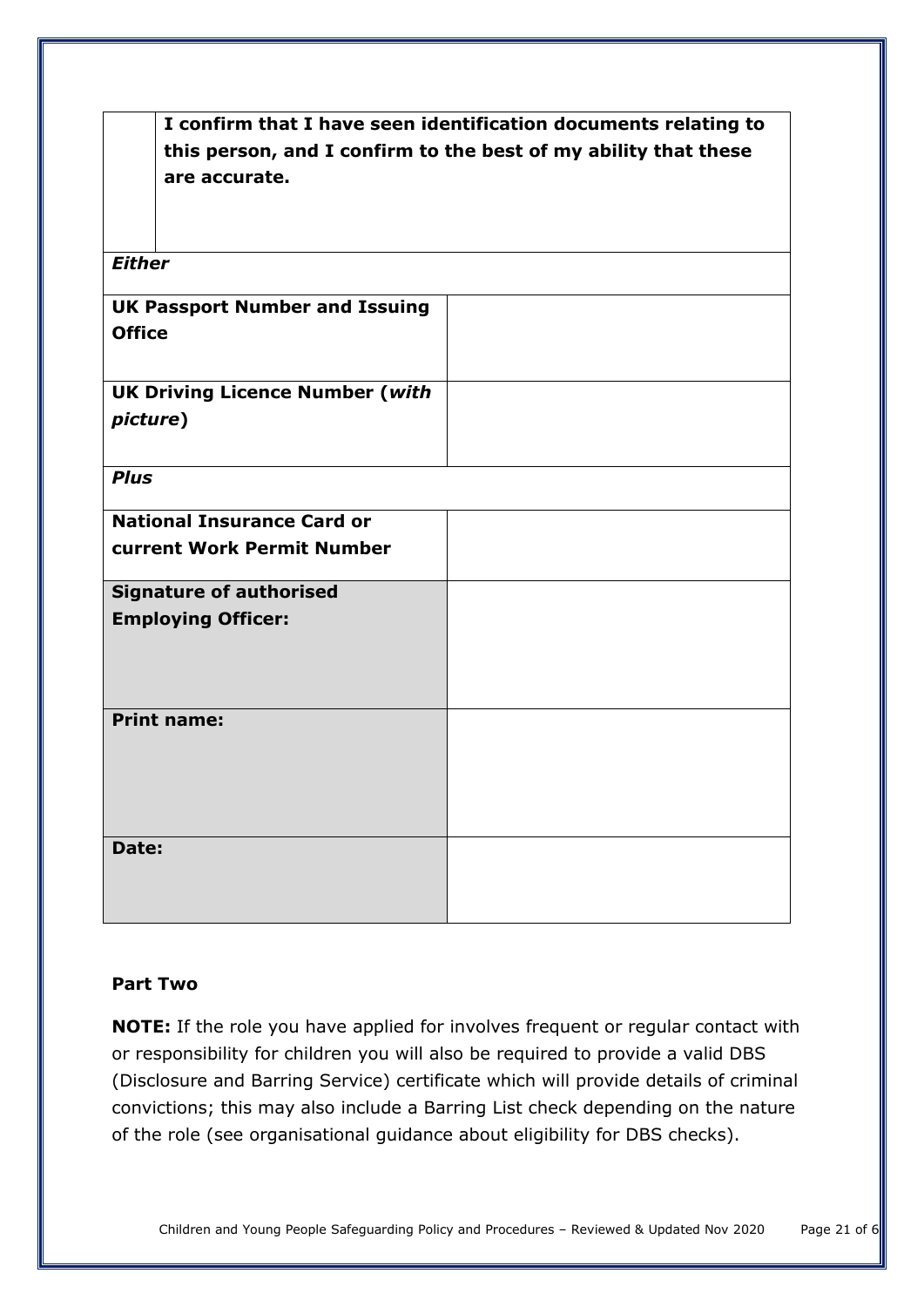| For completion by the individual (named in Part one):                                                                                                   |                                                           |
|---------------------------------------------------------------------------------------------------------------------------------------------------------|-----------------------------------------------------------|
| Have you ever been known to any Children's Services                                                                                                     | <b>YES</b><br><b>NO</b>                                   |
| department as being a risk or potential risk to children?                                                                                               | (If yes, please provide<br>further information<br>below): |
|                                                                                                                                                         |                                                           |
| Have you been the subject of any disciplinary investigation                                                                                             | <b>YES</b><br><b>NO</b>                                   |
| and/or sanction by any organisation due to concerns about<br>your behaviour towards children?                                                           | (If yes, please provide<br>further information)           |
| Confirmation of Declaration (tick box below)                                                                                                            |                                                           |
|                                                                                                                                                         |                                                           |
| I agree that the information provided here may be processed in connection with                                                                          |                                                           |
| recruitment purposes and I understand that an offer of employment may be<br>withdrawn or dismissal may result if information is not disclosed by me and |                                                           |
| subsequently come to the organisation's attention.                                                                                                      |                                                           |
| In accordance with the organisation's procedures if required I agree to provide a                                                                       |                                                           |
| valid DBS certificate and consent to the organisation clarifying any information                                                                        |                                                           |
| provided on the disclosure with the agencies providing it.                                                                                              |                                                           |
| I agree to inform the organisation within 24 hours if I am subsequently                                                                                 |                                                           |
| investigated by any agency or organisation in relation to concerns about my                                                                             |                                                           |
| behaviour towards children or young people.                                                                                                             |                                                           |
| I understand that the information contained on this form, the results of the DBS                                                                        |                                                           |
| check and information supplied by third parties may be supplied by the<br>organisation to other persons or organisations in circumstances where this is |                                                           |

Children and Young People Safeguarding Policy and Procedures – Reviewed & Updated Nov 2020 Page 22 of 6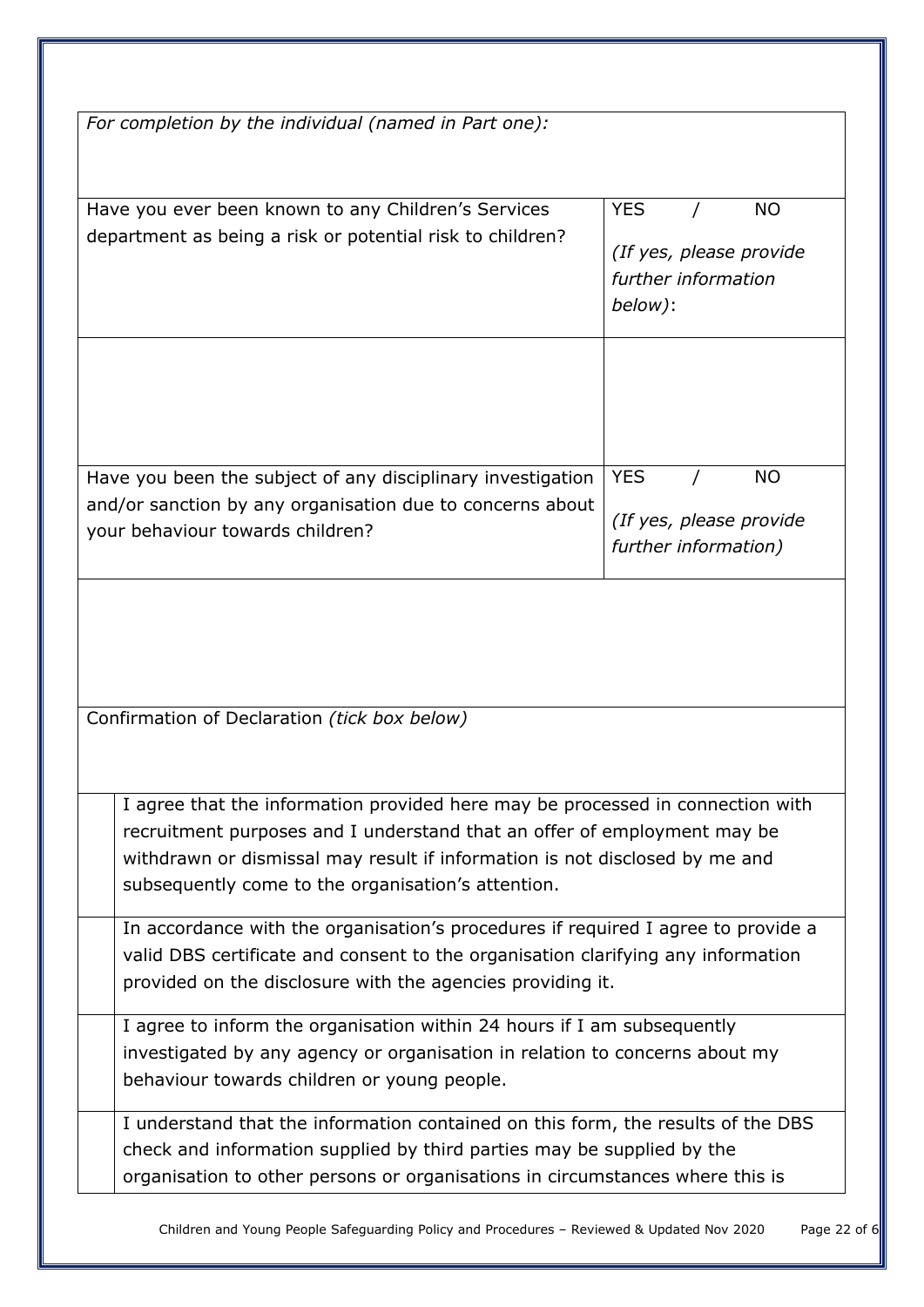|       | considered necessary to safeguard other children. |  |  |
|-------|---------------------------------------------------|--|--|
|       |                                                   |  |  |
|       | Signature:                                        |  |  |
|       | Print name:                                       |  |  |
| Date: |                                                   |  |  |

**Club Welfare Officer ………………………………………….:**

**I have seen and checked the above responses, if any of the boxes above are ticked YES, I have referred this form to England Golf Governance Department for a risk assessment and advice.**

**Signed: date:**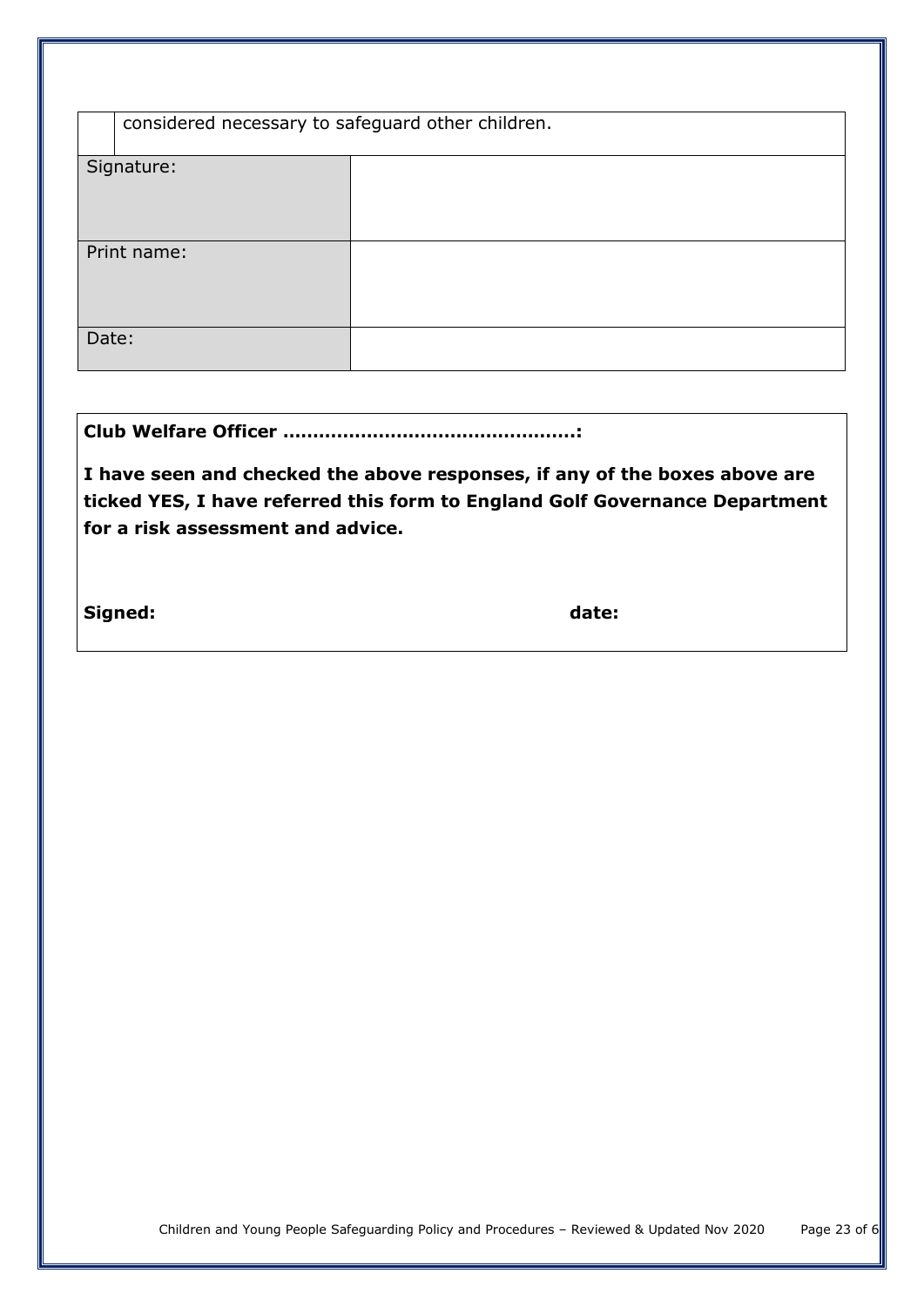<span id="page-23-0"></span>Reference form – Willingdon Golf Club

Reference form

## (Name)

has expressed an interest in becoming a club member of staff, volunteer / coach\* (\*delete as appropriate) and has given your name as a referee.

As this post involves substantial access to children and as an organisation committed to safeguarding children, it is important that if you have any reason to be concerned about this applicant that you do not complete the following form, but please contact me on:

Telephone:

Name:

Organisation:

Any information disclosed in this reference will be treated in confidence and in accordance with relevant legislation and guidance and will only be shared with the person conducting the assessment of a candidate's suitability for a post, if he or she is offered the position in question.

- How long have you known the person?
- In what capacity?
- What attributes does this person have which would make him/her suited to a role working with children?
- How would you describe his/her personality?

Signed:

Date: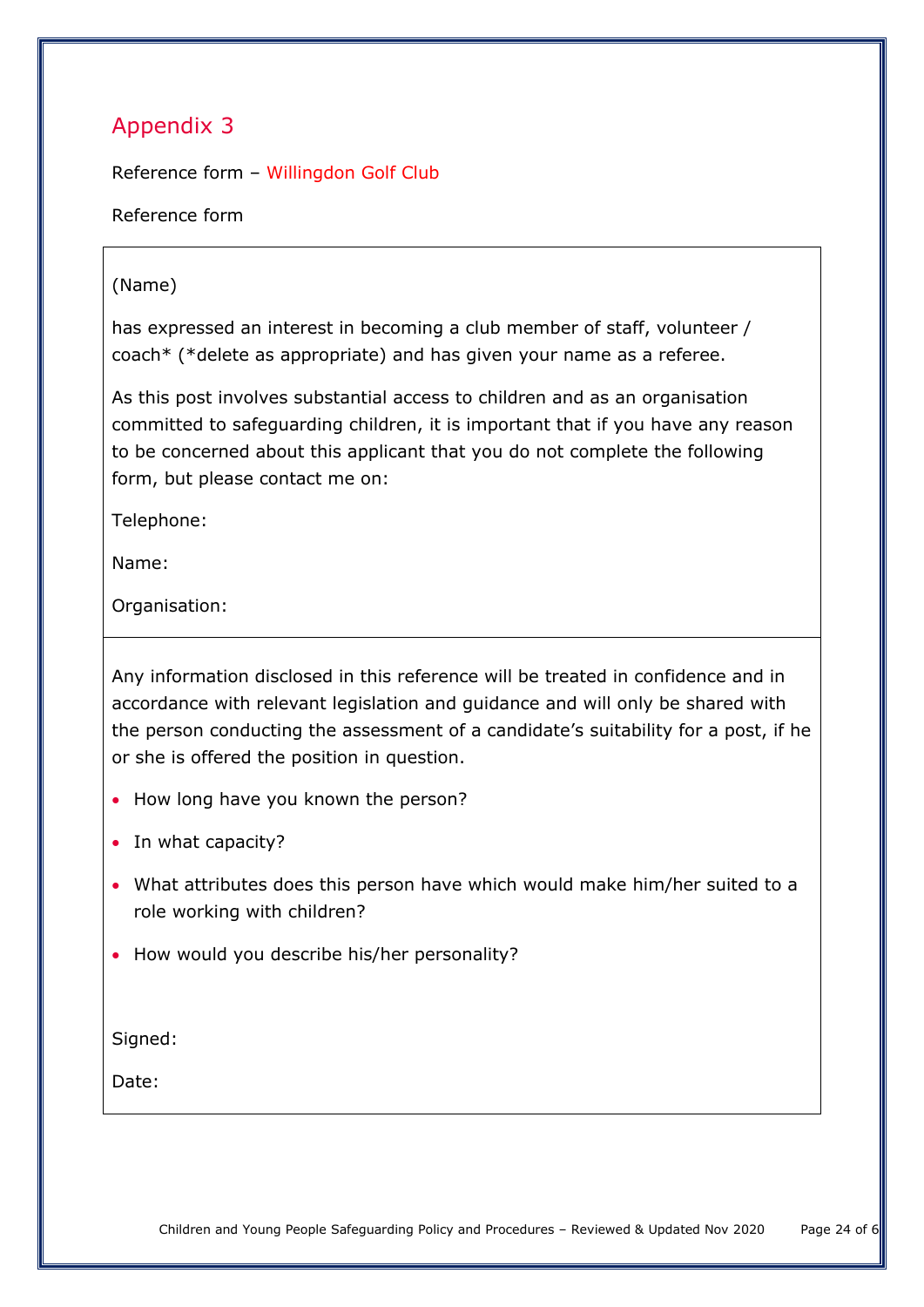<span id="page-24-0"></span>

# **Code of Conduct for staff, coaches & volunteers**

- Respect the rights, dignity and worth of every person within the context of golf
- Treat everyone equally and do not discriminate on the grounds of age, gender, race, religion or belief, sexual orientation or disability
- If you see any form of discrimination, do not condone it or allow it to go unchallenged
- Place the well-being and safety of the young person above the development of performance
- Develop an appropriate working relationship with young people, based on mutual trust and respect
- Ensure that physical contact is appropriate and necessary and is carried out within recommended guidelines with the young person's full consent and approval
- Always work in an open environment (e.g., avoid private or unobserved situations and encourage an open environment)
- Do not engage in any form of sexually related contact with a young player. This is strictly forbidden as is sexual innuendo, flirting or inappropriate gestures and terms
- You should not have regular contact outside your club role with the juniors and should not engage in regular communication through text, email or social network sites
- Know and understand Willingdon Golf Club Child Safeguarding Policies and Procedures
- Respect young people's opinions when making decisions about their participation in golf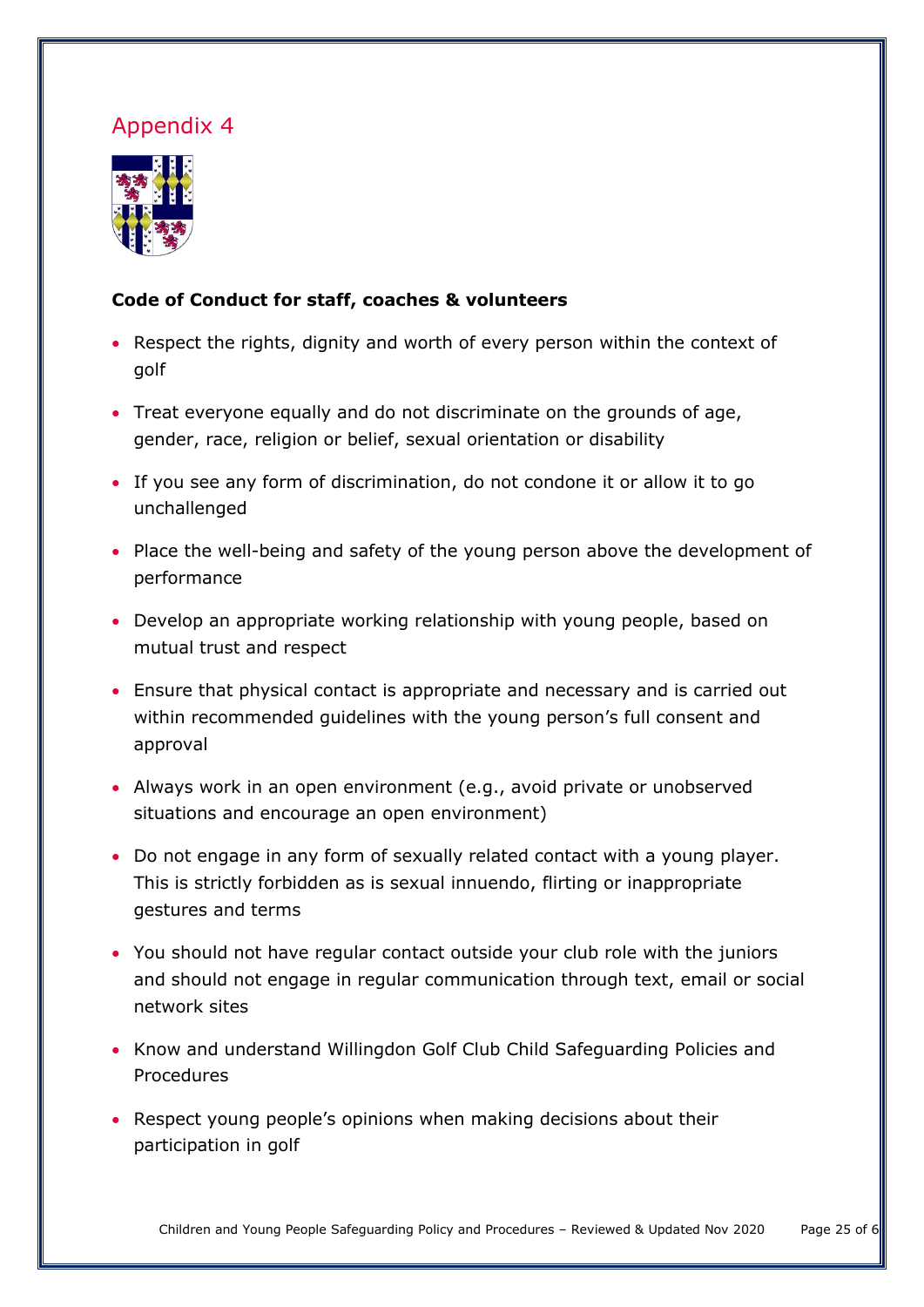- Inform players and parents of the requirements of golf
- Be aware of and report any conflict of interest as soon as it becomes apparent
- Display high standards of language, manner, punctuality, preparation and presentation
- Do not smoke, drink or use recreational drugs while actively working with young people in the club. This reflects a negative image and could compromise the safety of the young people
- Do not give young people alcohol when they are under the care of the club
- Hold relevant qualifications and insurance cover. All Staff, Volunteers & Coaches who work regularly with children must have current DBS clearance, approved by England Golf Governance Department
- Ensure the activities are appropriate for the age, maturity, experience and ability of the individual
- Promote the positive aspects of golf e.g., fair play
- Display high standards of behaviour and appearance
- Follow Club Procedures & good practice guidelines
- Ensure that you attend appropriate training to keep up to date with your role and the welfare of young people
- Report any concerns you may have in relation to a child or the behaviour of an adult, following reporting procedures laid down by Willingdon Golf Club

| Signed:            | Date: |
|--------------------|-------|
| <b>PRINT NAME:</b> |       |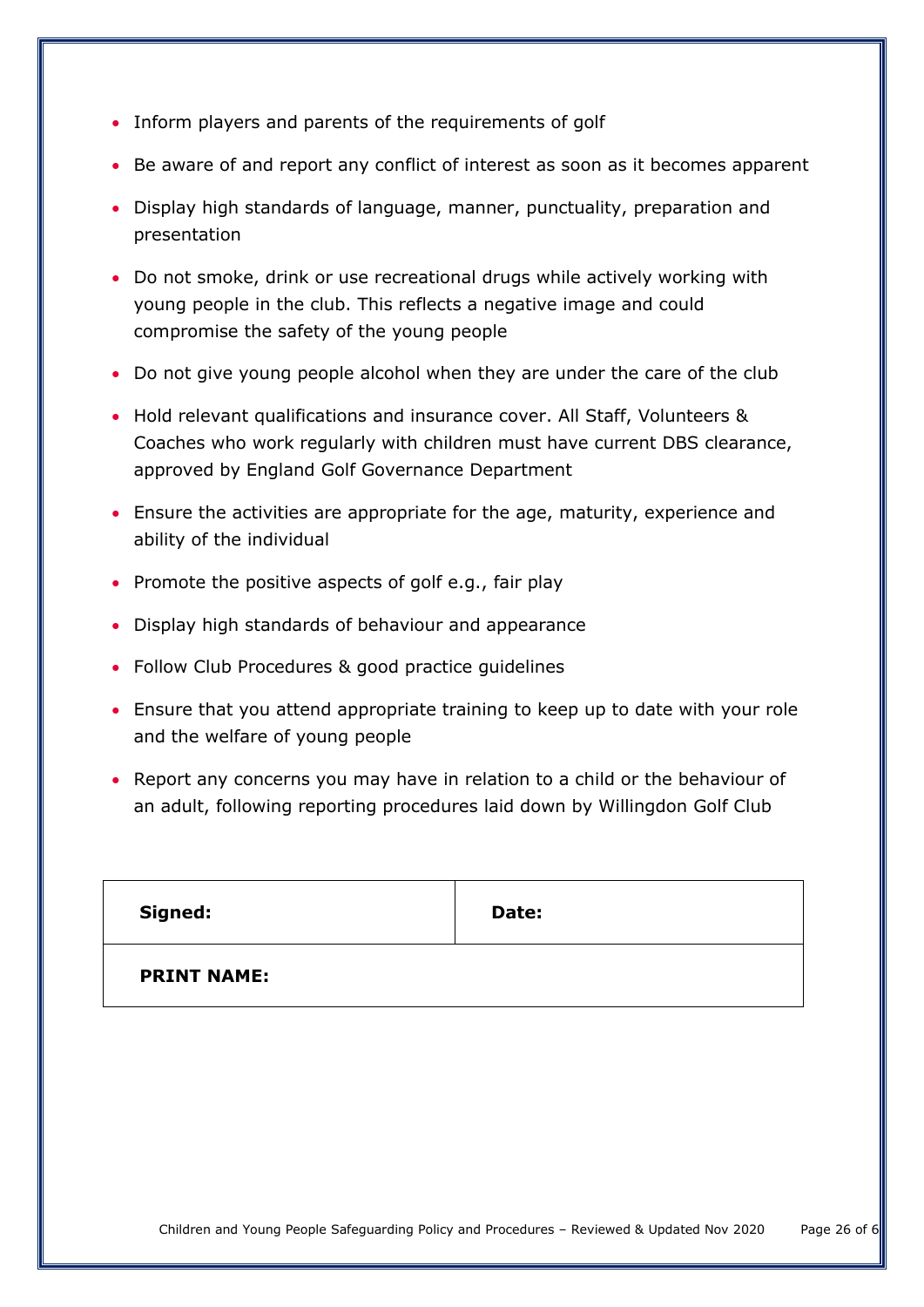## <span id="page-26-0"></span>**Code of Conduct for Young Golfers**

As a young golfer taking part in a Willingdon Golf Club activity, you should:

- Help create and maintain an environment free of fear and harassment
- Demonstrate fair play and apply golf's standards both on and off the course
- Understand that you have the right to be treated as an individual
- Respect the advice that you receive
- Treat others as you would wish to be treated yourself
- Respect other people and their differences
- Look out for yourself and for the welfare of others
- Speak out (to your parents or a club representative) if you consider that you or others have been poorly treated
- Be organised and on time
- Tell someone in authority if you are leaving the venue
- Accept that these guidelines are in place for the well-being of all concerned
- Treat organisers and coaches with respect
- Observe instructions or restrictions requested by the adults looking after you

You should not take part in any irresponsible, abusive, inappropriate or illegal behaviour which includes:

- Smoking
- Using foul language
- Publicly using critical or disrespectful descriptions of others either in person or through text, email or social network sites
- Consuming alcohol, illegal performance-enhancing drugs or stimulants

Child Signature **Child Signature Print Name** 

Children and Young People Safeguarding Policy and Procedures - Reviewed & Updated Nov 2020 Page 27 of 6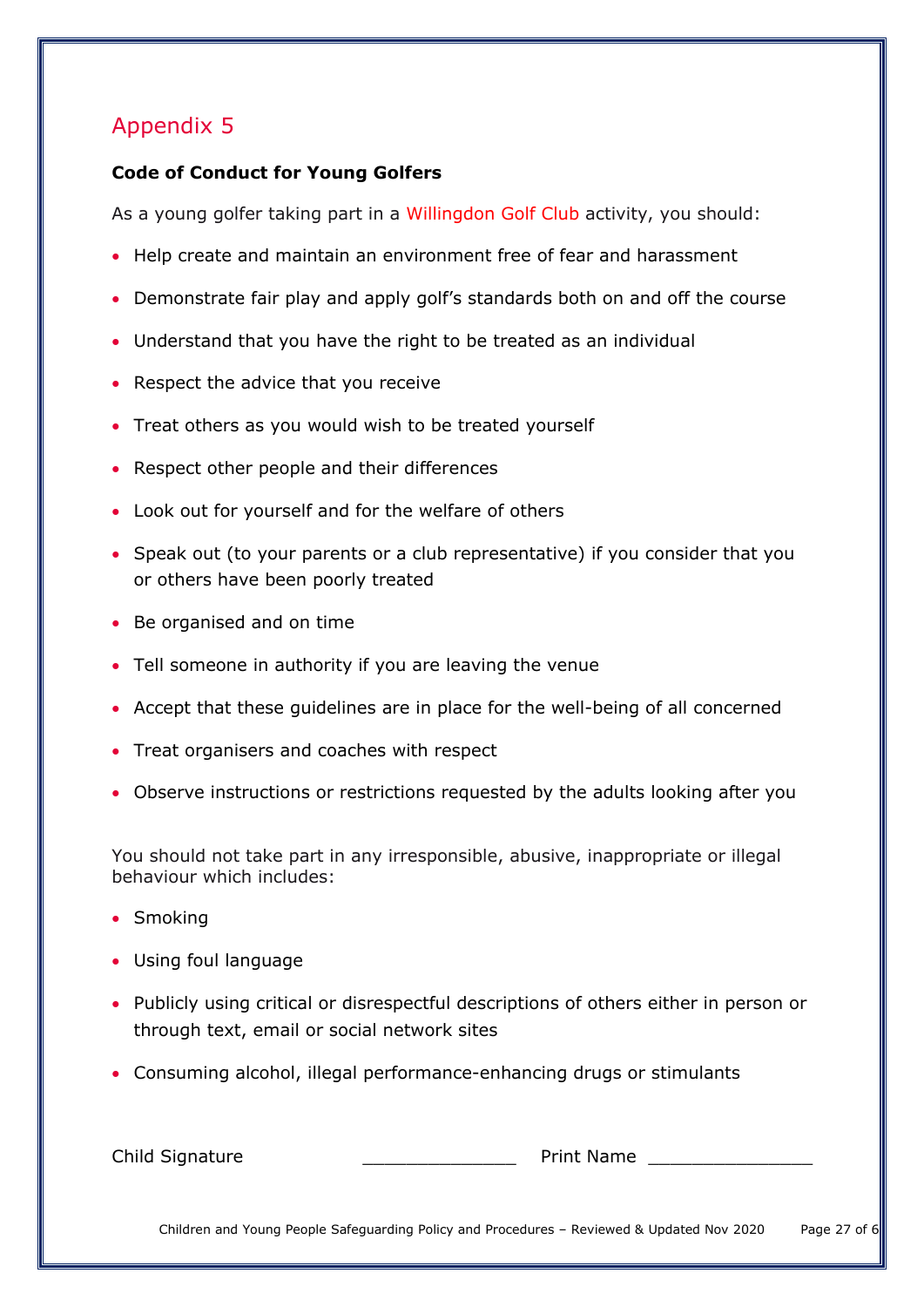Parent/Carer Signature \_\_\_\_\_\_\_\_\_\_\_\_\_\_\_\_\_\_\_\_\_\_\_\_\_ Print Name\_\_\_\_\_\_\_\_\_\_\_\_\_\_\_\_\_\_\_\_\_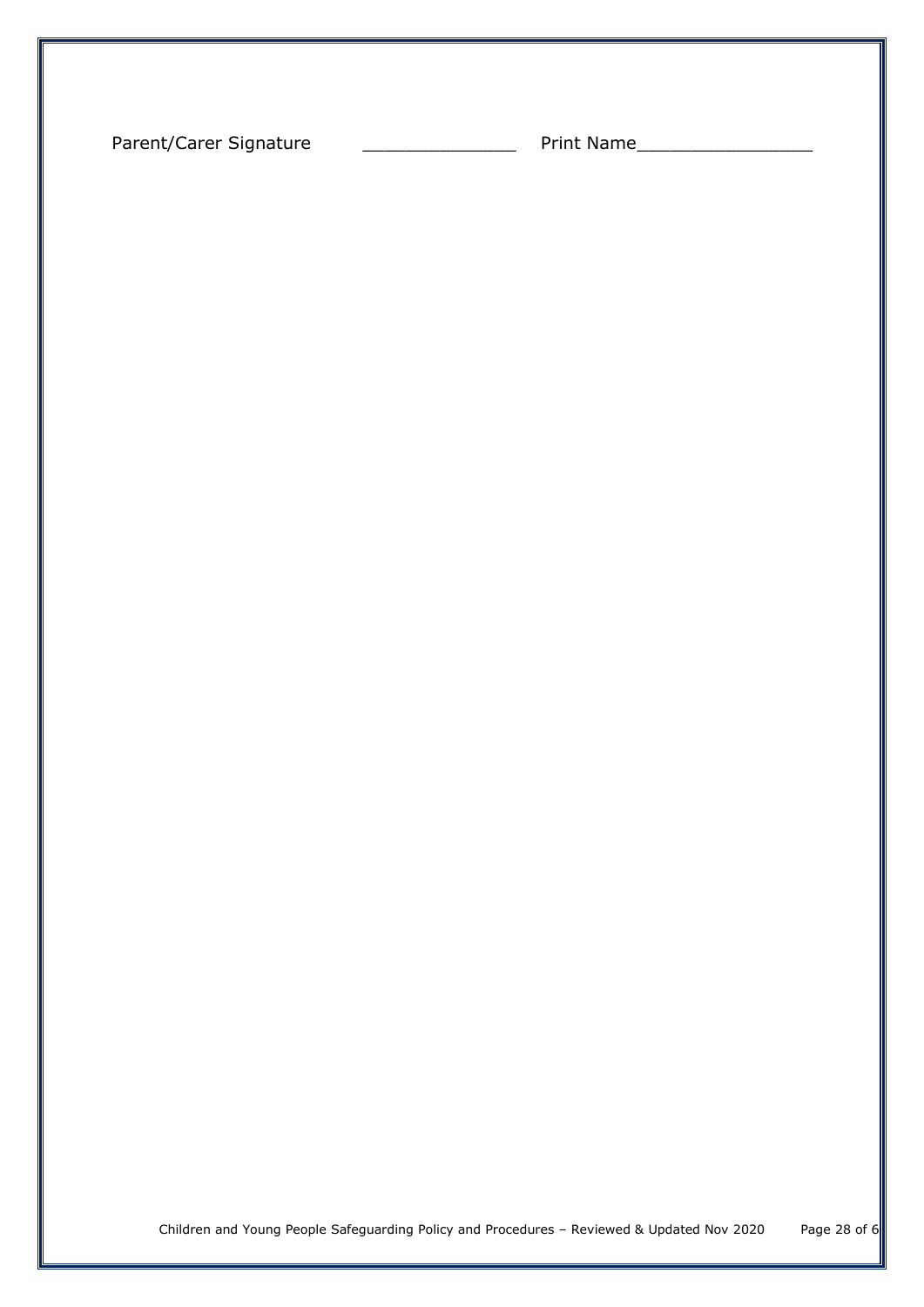## <span id="page-28-0"></span>**Code of Conduct for Parents/Carers of Young Golfers**

As parents you are expected to:

- Positively reinforce your child and show an interest in their chosen activity
- Do not place your child under pressure or push them in to activities they do not want to do
- Be realistic and supportive
- Promote your child's participation in playing sport for fun
- Complete and return the Player Profile Form and Consents pertaining to your child's participation in activities at Willingdon Golf Club
- Report and update Willingdon Golf Club with any changes relevant to your child's health and wellbeing
- Deliver and collect your child punctually before and after coaching sessions/competitions
- Ensure your child has clothing and kit appropriate to the weather conditions
- Ensure you child has appropriate equipment, plus adequate food and drink
- Ensure that you child understands the rules of Golf
- Teach your child that they can only do their best
- Ensure that your child understands their Code of Conduct
- Behave responsibly at Willingdon Golf Club and on the golf course; do not embarrass your child
- Show appreciation and support the coaches, volunteers and staff at Willingdon Golf Club
- Accept the decision and judgement of the officials during events and competition

As a parents/carer you have the right to:

• Be assured that your child is safeguarded during their participation in the sport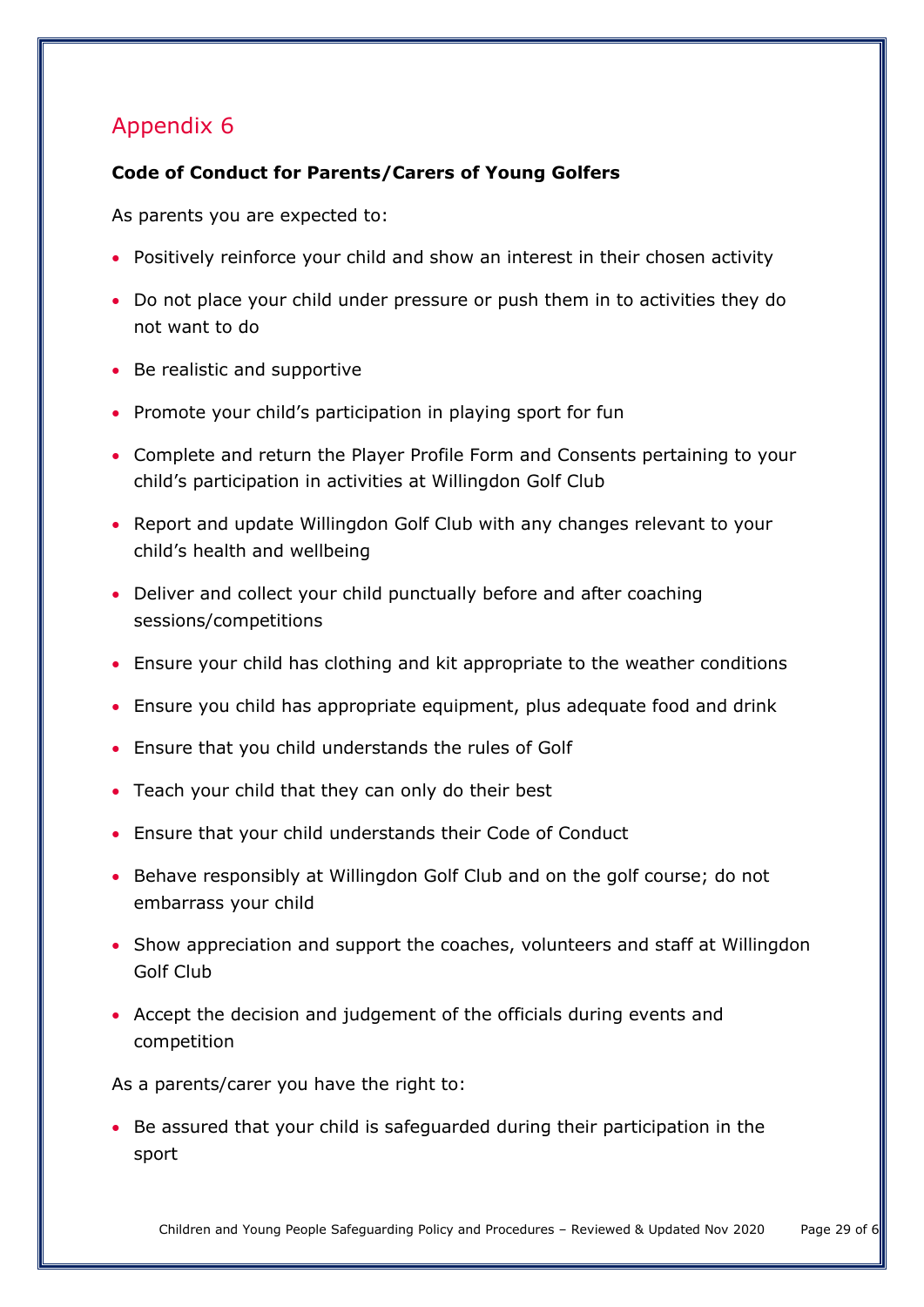- Be informed of problems or concerns relating to your child
- Be informed if your child is injured
- Have consent sought for issues such as trips and photography
- Contribute to the decisions of the club
- Have any concerns about any aspect of your child's welfare listened to and responded to

Any breaches of this code of conduct will be dealt with immediately by ……………………………. at Willingdon Golf Club. Persistent concerns or breaches may result in you being asked not to attend games if your attendance is considered detrimental to the welfare of young participants.

The ultimate action should a parent/carer continue to breach the code of conduct may be Willingdon Golf Club regrettably asking your child to leave the session, event or club.

| Signed:            | Date: |
|--------------------|-------|
| <b>PRINT NAME:</b> |       |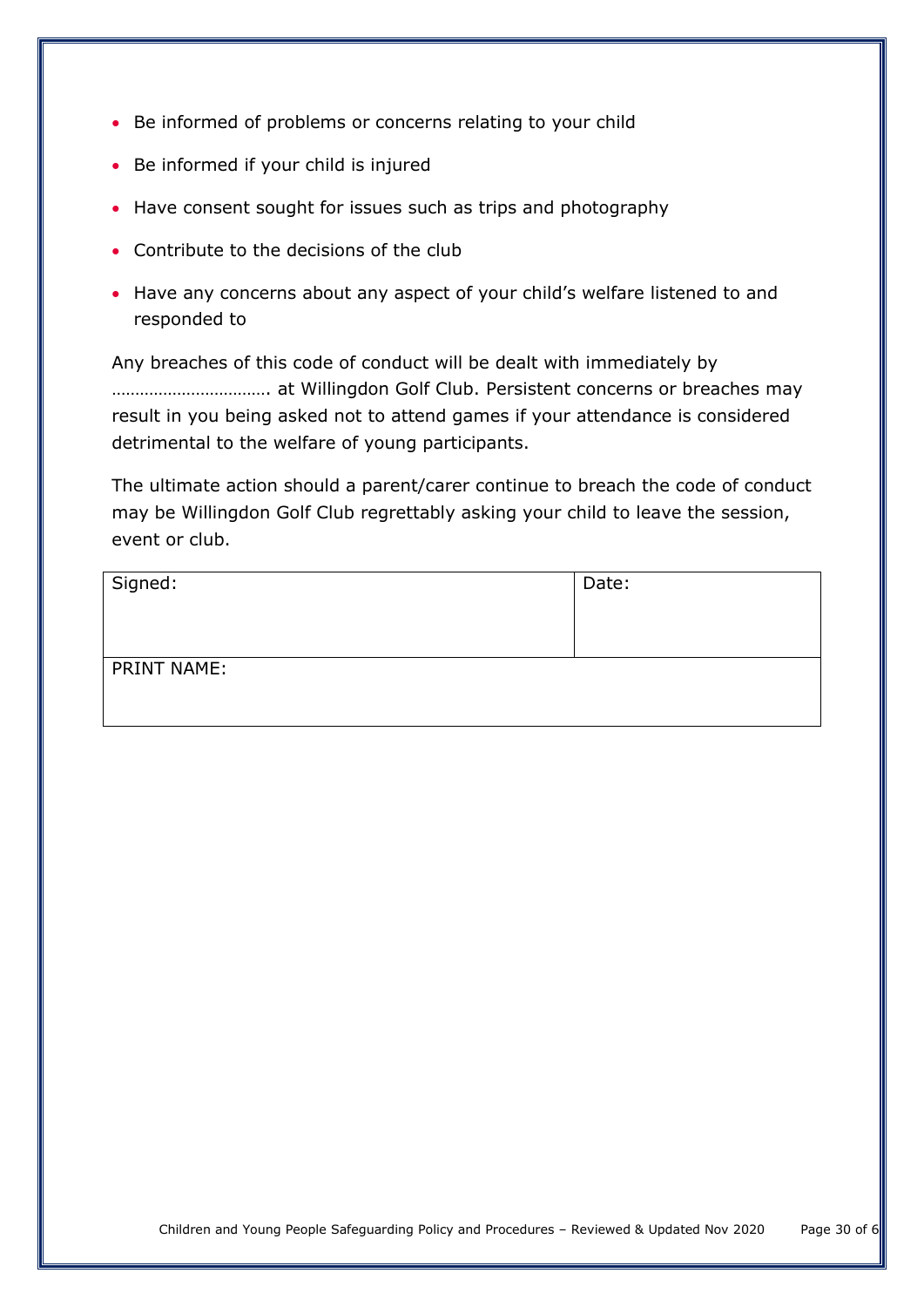# **Willingdon Golf Club**

## **Managing Challenging Behaviour**

Staff/volunteers who deliver sports activities to children may, on occasions, be required to deal with a child's challenging behaviour.

These guidelines aim to promote good practice and are based on the following principles:

- The welfare of the child is the paramount consideration.
- Children must never be subject to any form of treatment that is harmful, abusive, humiliating or degrading.
- The specific needs a child may have (e.g., communication, behaviour management, comprehension and so on) should be discussed with their parent/carer and where appropriate the child, before activities start. Where appropriate it may be helpful to record the details of any agreed plan or approach and provide copies to all parties.
- Every child should be supported to participate. Consideration to exclude a child from activities should apply only as a last resort and after all efforts to address any challenge have been exhausted, in exceptional circumstances where the safety of that child or of other children cannot be maintained.

## **Planning Activities**

Planning for activities should include consideration of whether any child involved may need additional support or supervision to participate safely. This should address:

- Assessment of additional risk associated with the child's behaviour
- Appropriate supervision ratios and whether numbers of adults should be increased
- Information sharing for all/volunteers on managing any challenging behaviour to ensure a consistent approach
- Specialist expertise or support that may be needed from carers or outside agencies. This is particularly relevant where it is identified that a child may need a level of physical intervention to participate safely (see below).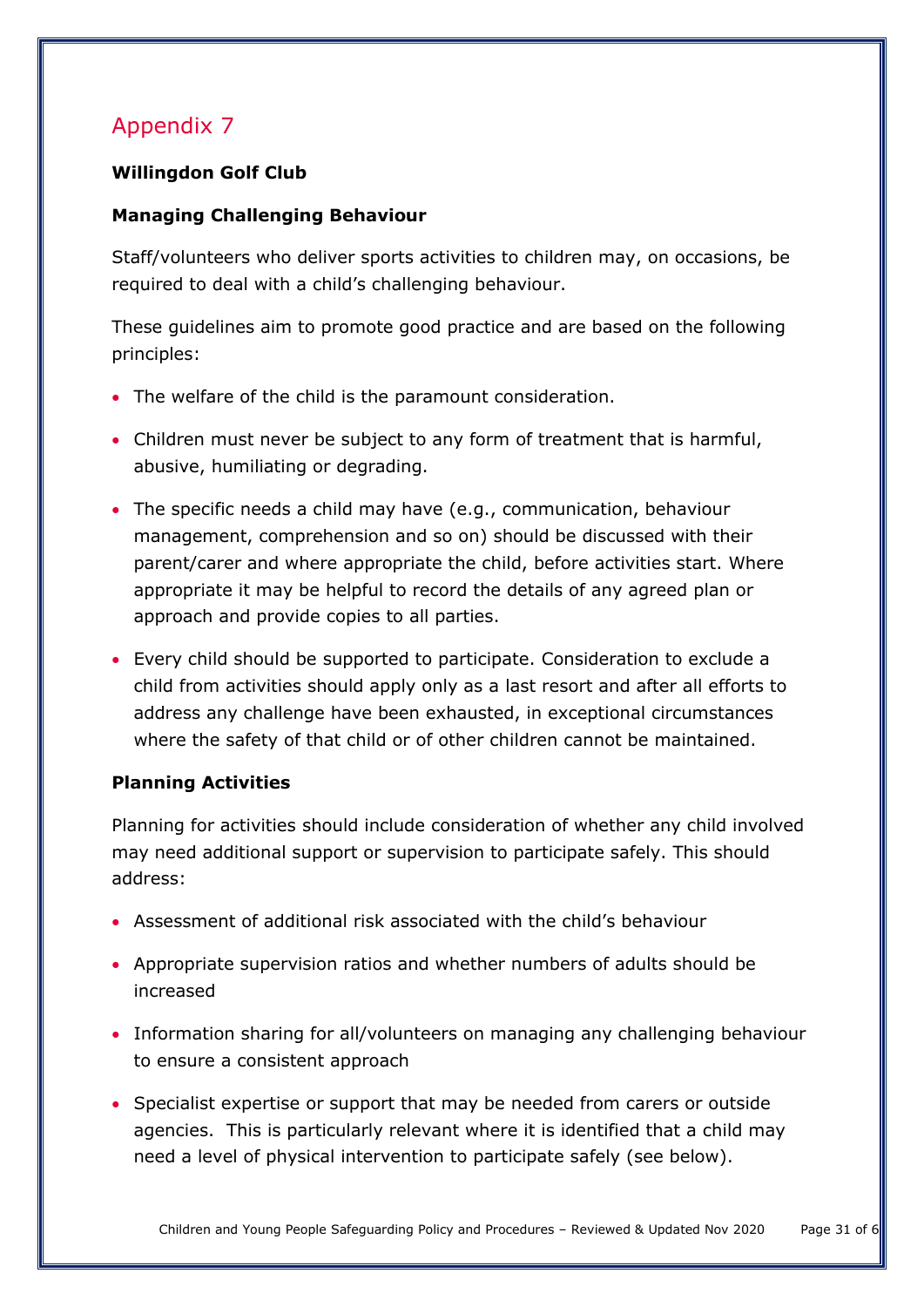## **Agreeing Acceptable and Unacceptable Behaviours**

Staff, volunteers, children, young people and parents/carers should be involved in developing an agreement about:

- what constitutes acceptable and unacceptable behaviour (code of conduct)
- the range of sanctions which may be applied in response to unacceptable behaviour.

This can be done at the start of the season, in advance of a trip away from home or as part of a welcome session at a residential camp. It should involve the views of children and young people to encourage better buy in and understanding.

Where challenges are anticipated in light, for example of a child's impairment or other medical condition, a clear plan/agreement should be established and written down.

Ensure that parents/carers understand the expectations on their children and ask them to reinforce this ahead of any trip or activity.

## **Managing Challenging Behaviour**

In responding to challenging behaviour, the response should always be:

- Proportionate to the actions you are managing.
- Imposed as soon as is practicable.
- Fully explained to the child and their parents/carers.

In dealing with children who display negative or challenging behaviours, staff and volunteers might consider the following options:

- Time out from the activity, group or individual work.
- Reparation the act or process of making amends.
- Restitution the act of giving something back.
- Behavioural reinforcement rewards for good behaviour, consequences for negative behaviour.
- De-escalation of the situation talking with the child and distracting them from challenging behaviour.

Children and Young People Safeguarding Policy and Procedures - Reviewed & Updated Nov 2020 Page 32 of 6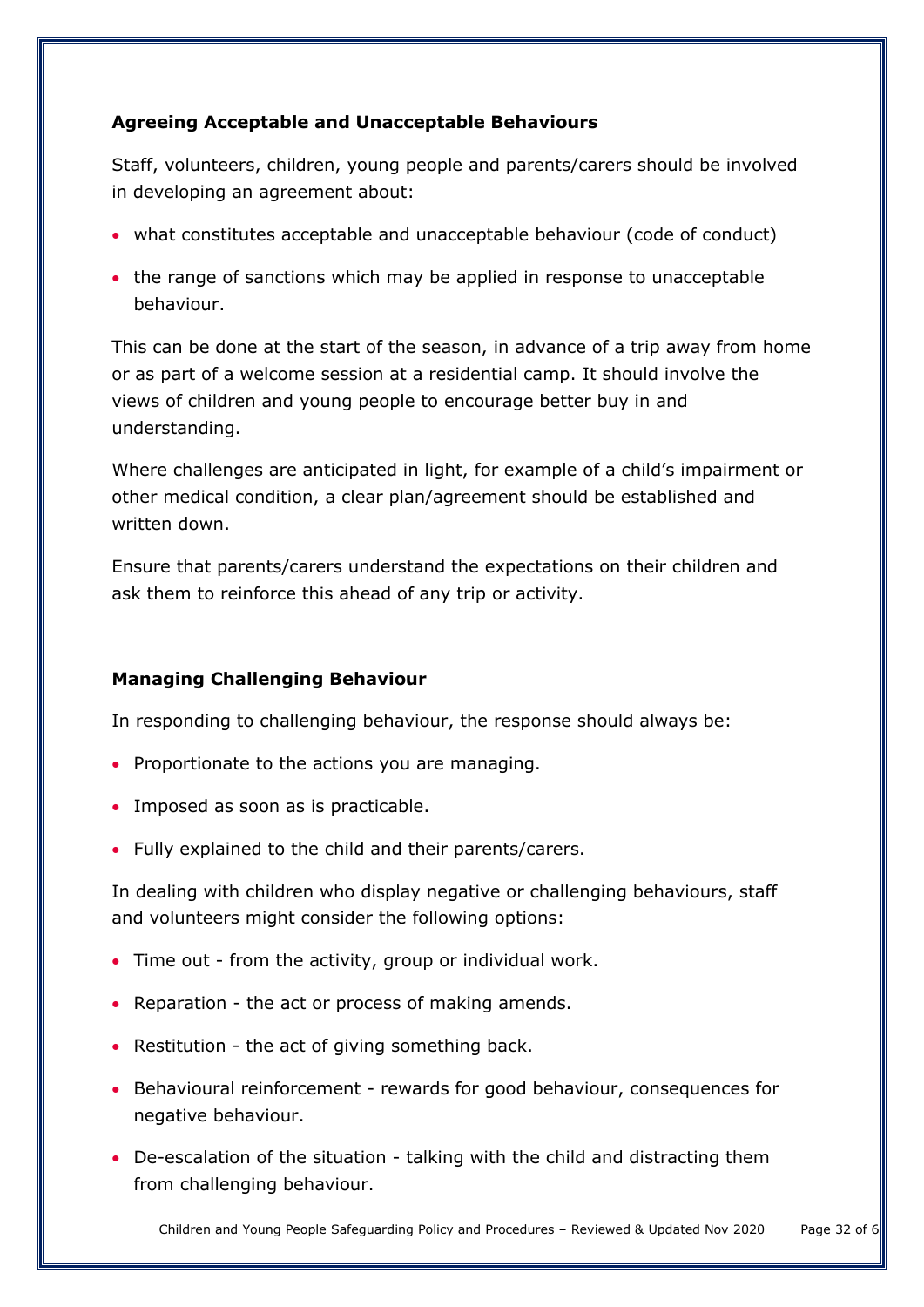- Increased supervision by staff/volunteers.
- Use of individual 'contracts' or agreements for the child's future or continued participation.
- Sanctions or consequences e.g., missing an outing or match
- Seeking additional/specialist support through working in partnership with other agencies.
- Temporary or permanent exclusion.

The following should never be permitted as a means of managing a child's behaviour:

- Physical punishment or the threat of such.
- Refusal to speak to or interact with the child.
- Being deprived of food, water, access to changing facilities or toilets or other essential facilities.
- Verbal intimidation, ridicule or humiliation.

Staff/volunteers should consider the risks associated with employing physical intervention compared with the risks of not employing physical intervention.

The use of physical intervention should always:

- Be avoided unless it is absolutely necessary to prevent a child injuring themselves or others or causing serious damage to property.
- Aim to achieve an outcome that is in the best interests of the child whose behaviour is of immediate concern.
- Form part of a broader approach to the management of challenging behaviour.
- Be the result of conscious decision-making and not a reaction to an adult's frustration.
- Employ the minimum force needed to avert injury to a person or serious damage to property - applied for the shortest period of time.

Children and Young People Safeguarding Policy and Procedures - Reviewed & Updated Nov 2020 Page 33 of 6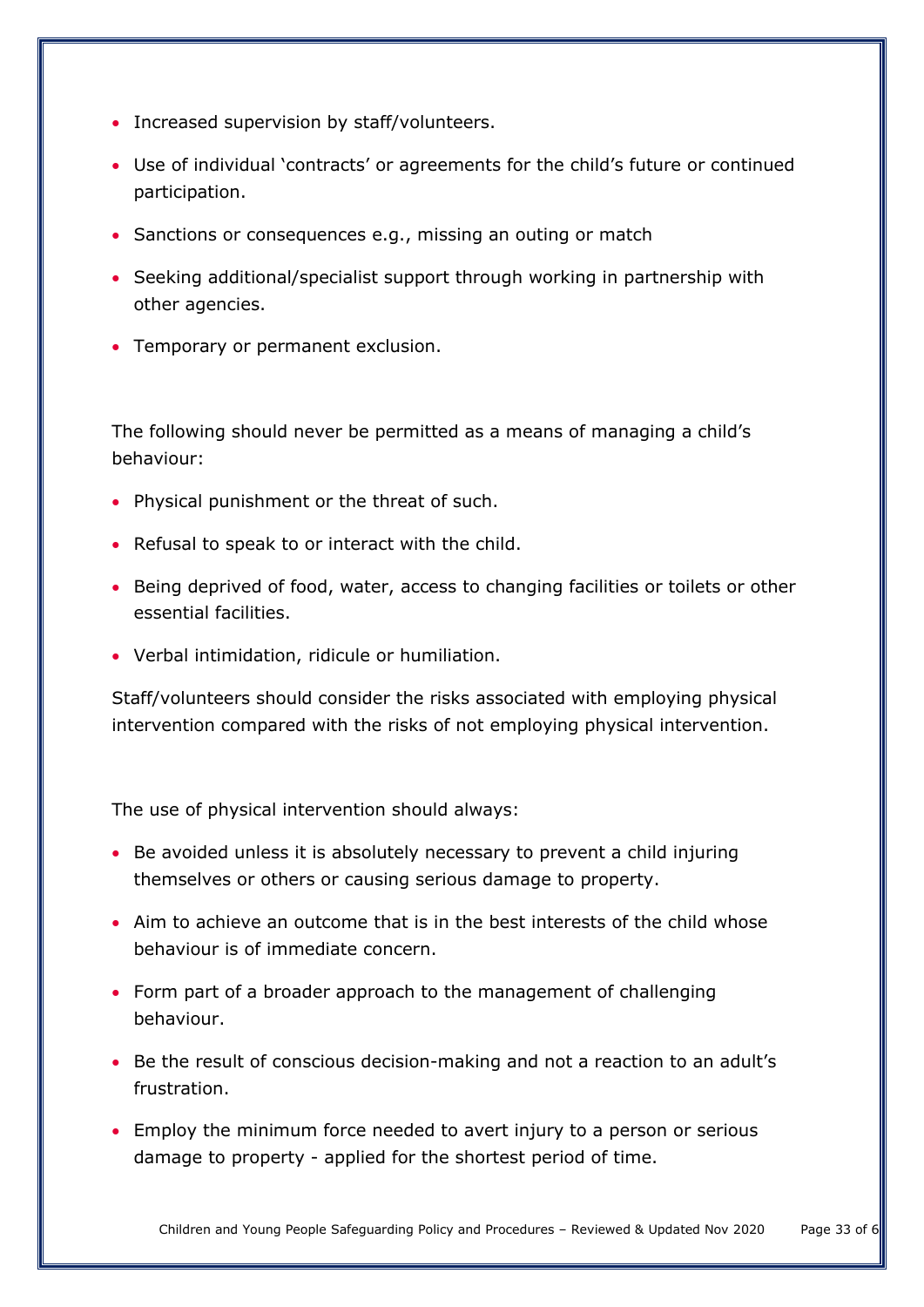- Used only after all other strategies have been exhausted.
- Be recorded as soon as possible using the appropriate organisational reporting form and procedure.

Parents should always be informed following an incident where a coach/volunteer has had to physically intervene with their particular child.

Physical intervention must not:

- Involve contact with buttocks, genitals and breasts.
- Be used as a form of punishment.
- Involve inflicting pain.

#### **Views of the child**

A timely de-brief for staff/volunteers, the child and parents should always take place in a calm environment following an incident where physical intervention has been used. Even children who haven't directly been involved in the situation may need to talk about what they have witnessed.

There should also be a discussion with the child and parents about the child's needs and continued safe participation in the group or activity.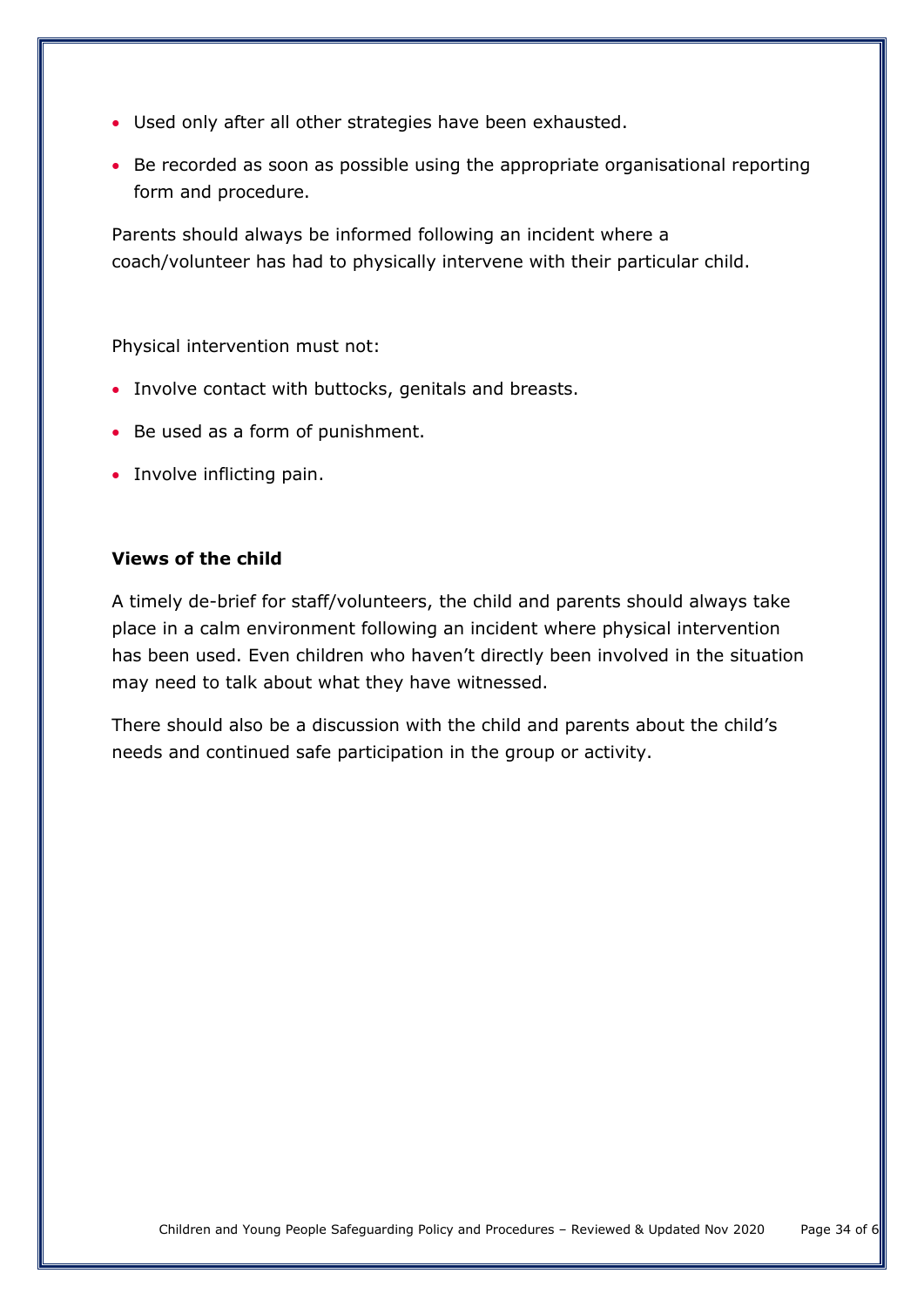# <span id="page-34-0"></span>**Incident Report Form – Willingdon Golf Club**

| Recorder's Name: |               |
|------------------|---------------|
|                  |               |
| Address:         |               |
|                  |               |
|                  |               |
| Post Code:       | Telephone No: |
|                  |               |

| Child's Name: |               |
|---------------|---------------|
| Address:      |               |
| Post Code:    | Telephone No: |

| Complainant's Name: |               |
|---------------------|---------------|
| Address:            |               |
|                     |               |
| Post Code:          | Telephone No: |

Children and Young People Safeguarding Policy and Procedures – Reviewed & Updated Nov 2020 Page 35 of 6 Details of the allegations: [include date; time; location; and nature of the incident]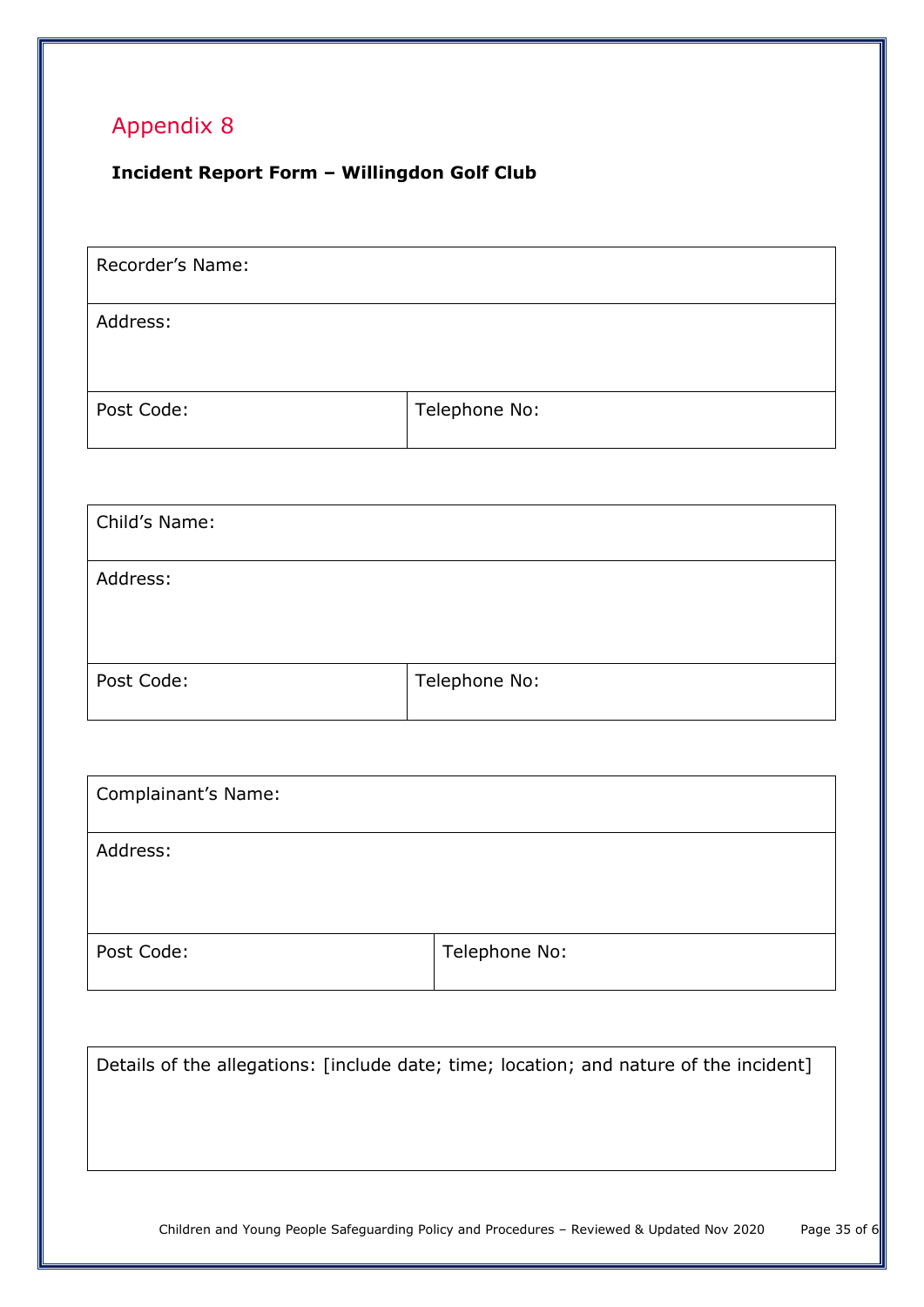|                                                            | Additional information: [include witnesses; corroborative statements; etc.] |
|------------------------------------------------------------|-----------------------------------------------------------------------------|
| England Golf Governance department notified (01526 351824) |                                                                             |
| Case Number (if allocated):                                |                                                                             |
| Name of person spoken to:                                  |                                                                             |
| Date:                                                      | Time:                                                                       |
| Action taken:                                              |                                                                             |
| Date:                                                      | Time:                                                                       |
| Signature of Recorder:                                     |                                                                             |
| Signature of Complainant:                                  |                                                                             |
|                                                            |                                                                             |
|                                                            |                                                                             |
|                                                            |                                                                             |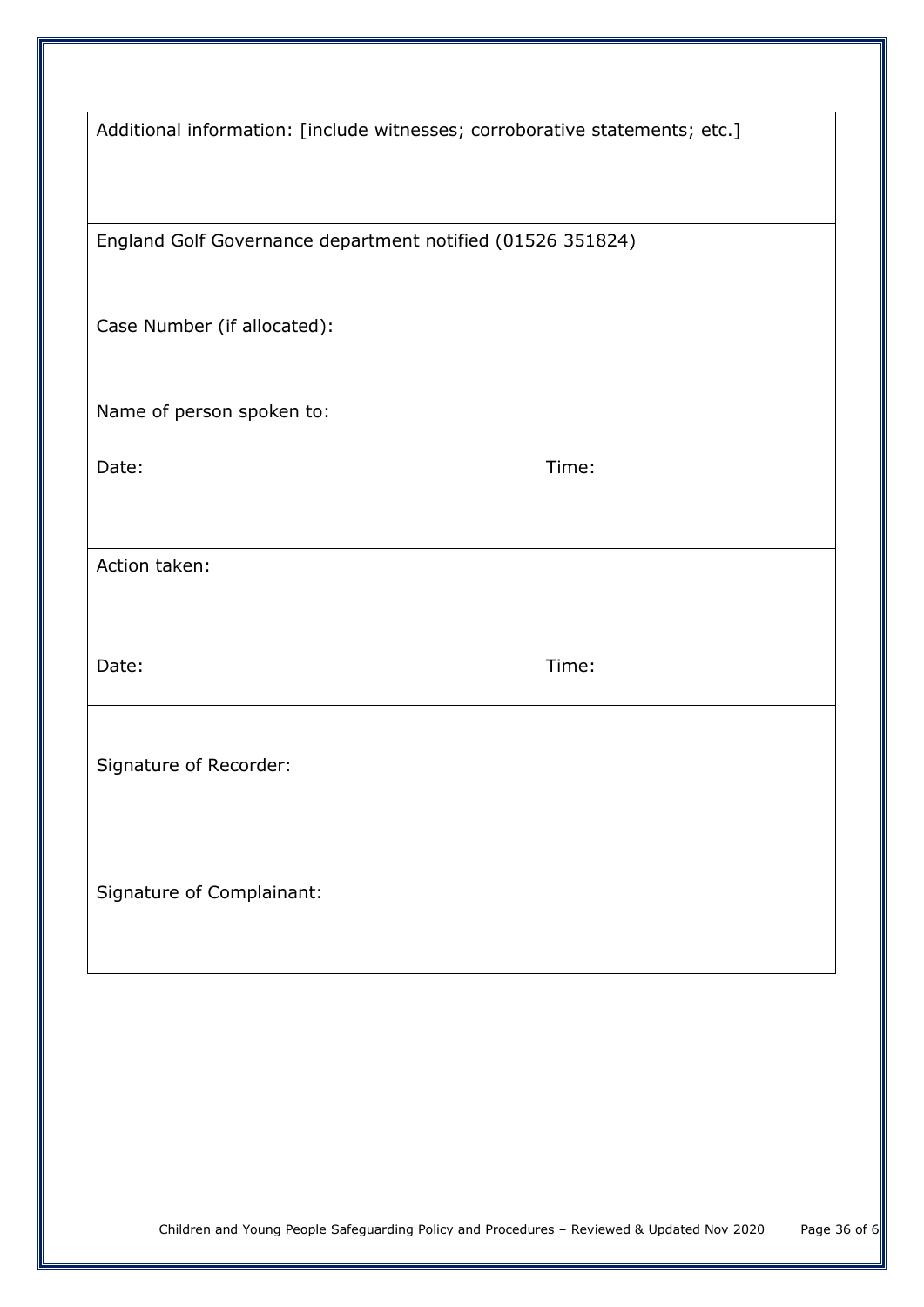#### **Data protection:**

Willingdon Golf Club and England Golf Governance Department may use the information in this form (together with other information they obtain as a result of any investigation) to investigate the alleged incident and to take whatever action is deemed appropriate, in accordance with their Children and Young People Safeguarding Policy and Procedures.

<span id="page-36-0"></span>Strict confidentiality will be maintained, and information will only be shared on a "need to know" basis in the interests of safeguarding and in accordance with the company's data protection policy. This may involve disclosing certain information to a number of organisations and individuals including relevant clubs and County bodies, individuals that are the subject of an investigation and/or Statutory agencies such as the Police and Children's Social Care.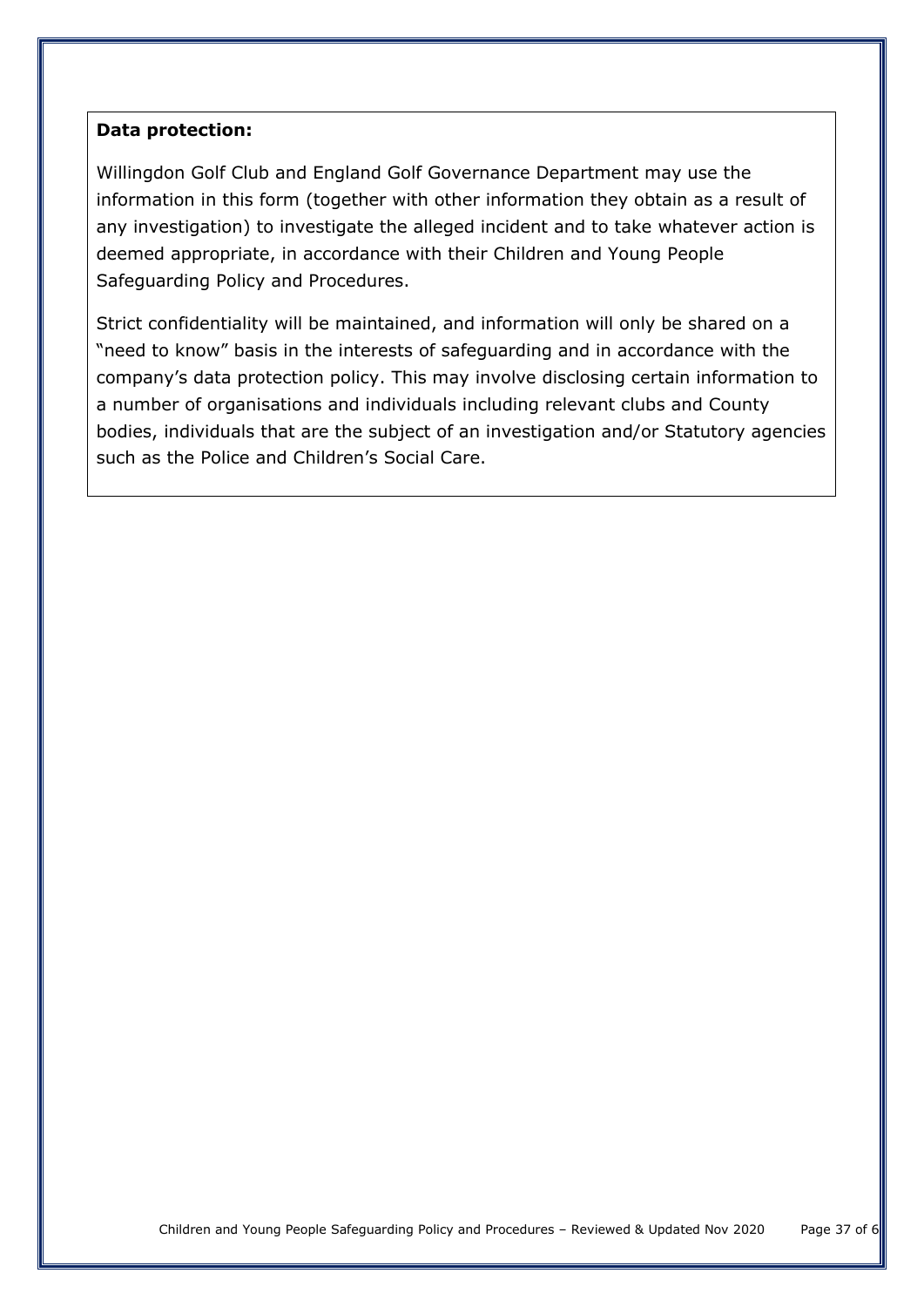# **Accident Report Form – Willingdon Golf Club**

| Address:                    |                                                                                |
|-----------------------------|--------------------------------------------------------------------------------|
| Post Code:                  | Telephone No:                                                                  |
| Name of Injured Person [s]: |                                                                                |
| Address:                    |                                                                                |
|                             |                                                                                |
| Post Code:                  | Telephone No:                                                                  |
| Nature of Injury Sustained: |                                                                                |
|                             | Where did the Accident occur: [include date; time; location; and nature of the |
| accident]                   |                                                                                |
|                             | How did the Accident occur: [include: names; telephone numbers; etc.]          |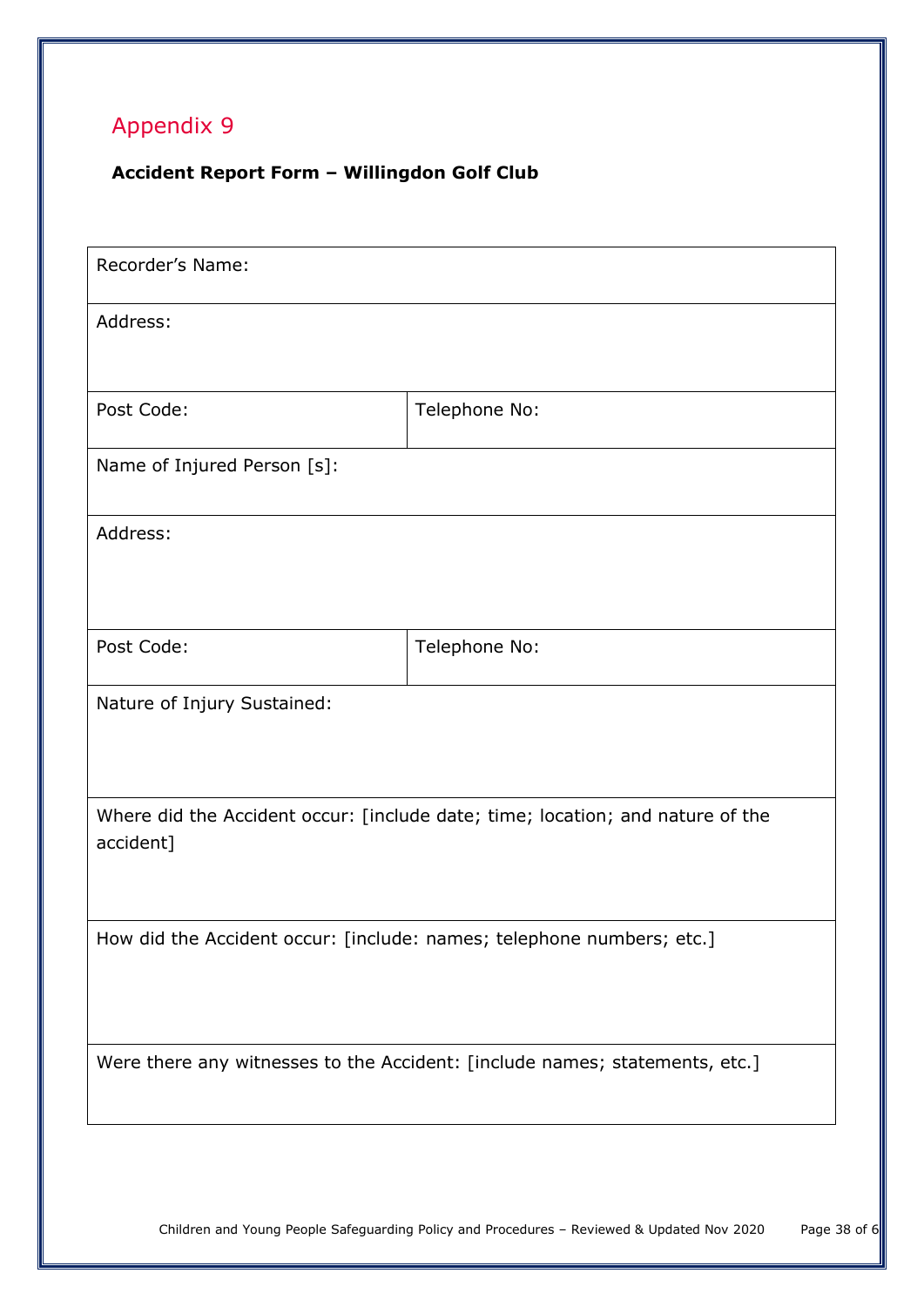What action was taken: [include: treatment administered, by whom, etc.]

Were any other Agencies involved? [e.g. Ambulance service]

Have the Parents / Carers been contacted? YES NO [Please circle.]

Does the accident need to be referred to England Golf Governance Dept? YES NO

Date: Time:

Signature of Recorder:

#### **Data protection:**

Willingdon Golf Club and England Golf Governance Department may use the information in this form (together with other information they obtain as a result of any investigation) to investigate the alleged incident and to take whatever action is deemed appropriate, in accordance with their Children and Young People Safeguarding Policy and Procedures.

Strict confidentiality will be maintained, and information will only be shared on a "need to know" basis in the interests of safeguarding and in accordance with the company's data protection policy. This may involve disclosing certain information to a number of organisations and individuals including relevant clubs and County bodies, individuals that are the subject of an investigation and/or Statutory agencies such as the Police and Children's Social Care.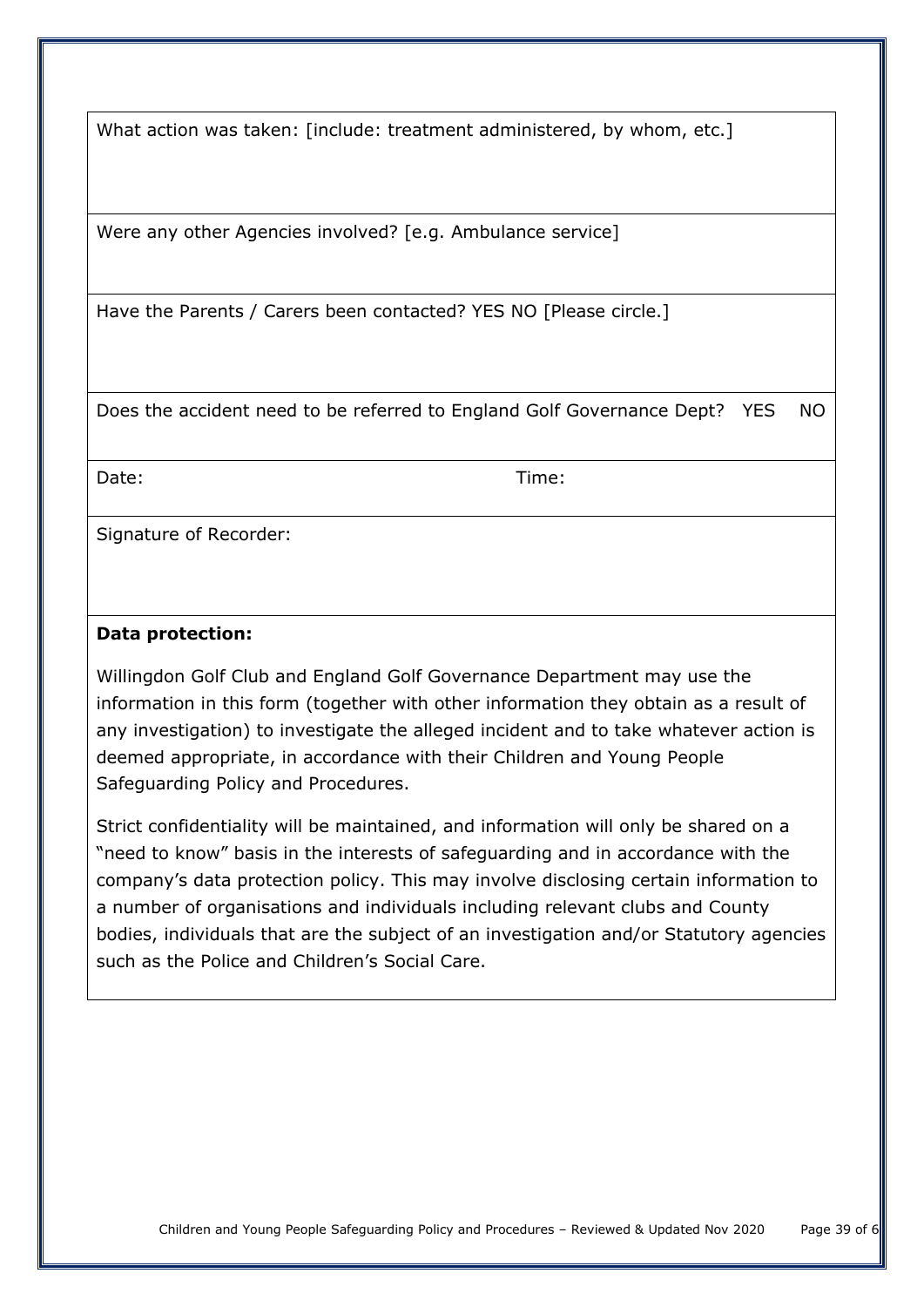## <span id="page-39-0"></span>**Junior Profile and Parental Consent Forms – Willingdon Golf Club**

player profile form template is attached below for clubs to use should they wish:

Player Profile Form Template Willingdon Golf Club

(For Players Under the age of 18)

The safety and welfare of juniors in our care is paramount, and it is therefore important that we are aware of any illness, medical condition and other relevant health details so that their best interests are addressed.

In compliance with the Data Protection Act 2018, GDPR and all relevant data protection legislation, all efforts will be made to ensure that information is accurate, kept up to date and secure and that it is used only in connection with the purpose and activities of the organisation. Information will not be kept once a person is no longer a member of the organisation. The information will be disclosed only to those members of the organisation for whom it is appropriate and relevant officers of England Golf where necessary.

It is the responsibility of the junior and their parent to notify the Club Welfare Officer (CWO) or Secretary if any of the details change at any time.

| Junior Name             |                |
|-------------------------|----------------|
| Date of Birth           |                |
| Address                 |                |
| <b>Telephone Number</b> |                |
|                         |                |
| <b>Parents' Names</b>   |                |
| Address                 | (If different) |
|                         |                |
| Home Telephone No       |                |
| Mobile Telephone No     |                |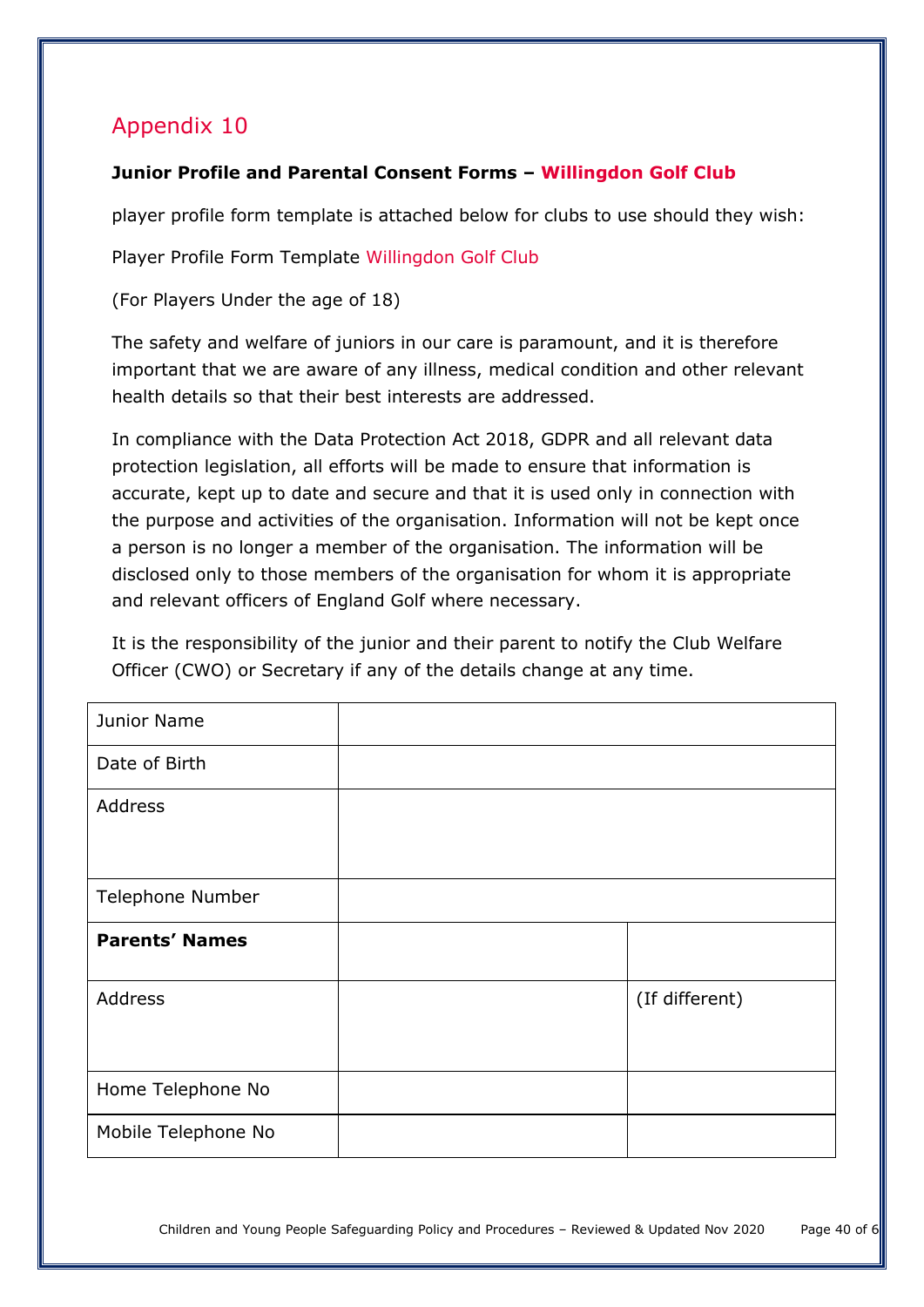| Work Telephone No         |  |
|---------------------------|--|
| <b>Emergency Contacts</b> |  |
| <b>Contact 1 Name</b>     |  |
| Relationship to child     |  |
| Home Telephone Number     |  |
| Mobile Telephone Number   |  |
| Work Telephone Number     |  |
| <b>Contact 2 Name</b>     |  |
| Relationship to child     |  |
| Home Telephone Number     |  |
| Mobile Telephone Number   |  |
| Work Telephone Number     |  |

| Please confirm details of all those |  |
|-------------------------------------|--|
| with Parental Responsibility for    |  |
| the Child.                          |  |
|                                     |  |

## **Medical Information**

| Child's Doctor's name    |  |
|--------------------------|--|
| Doctor's Surgery Address |  |
| Telephone Number         |  |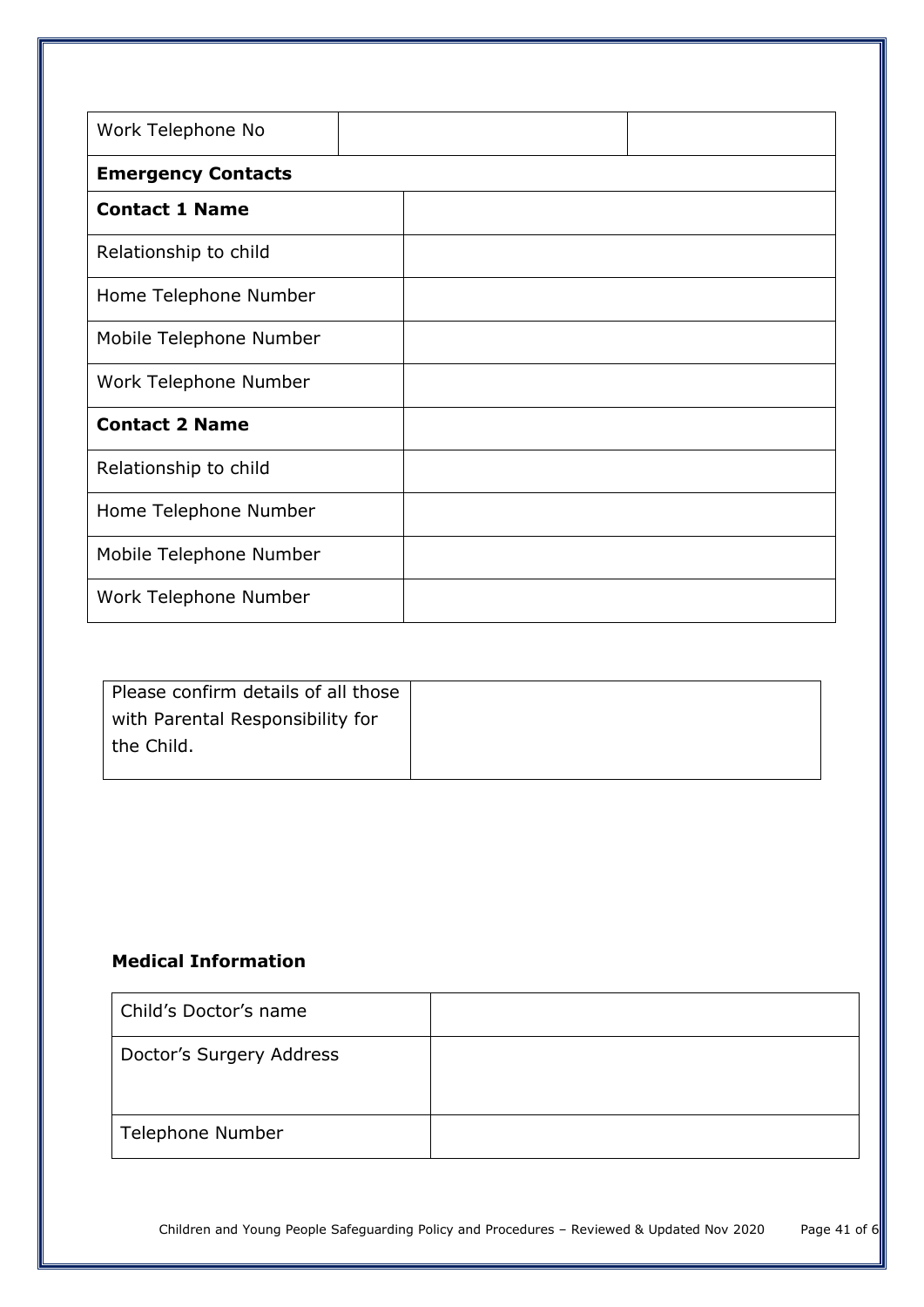Does your child experience any conditions requiring medical treatment and/or medication? **YES □ NO □**

\*If yes please give details, including medication, dose and frequency.

Does your child have any allergies? **YES** □ **NO** □

\*If yes please give details.

Does your child have any specific dietary requirements? YES □ NO □

\*If yes please give details.

What additional needs, if any, does your child have e.g., needs help to administer planned medication, assistance with lifting or access, regular snacks?

## **Disability**

The Equality Act 2010 defines a disabled person as 'anyone with a physical or mental impairment, which has a substantial and long-term adverse effect on his or her ability to carry out normal day to day activities'.

Do you consider your child to have a disability? **YES □ NO □**

\*If yes what is the nature of the disability?

Children and Young People Safeguarding Policy and Procedures - Reviewed & Updated Nov 2020 Page 42 of 6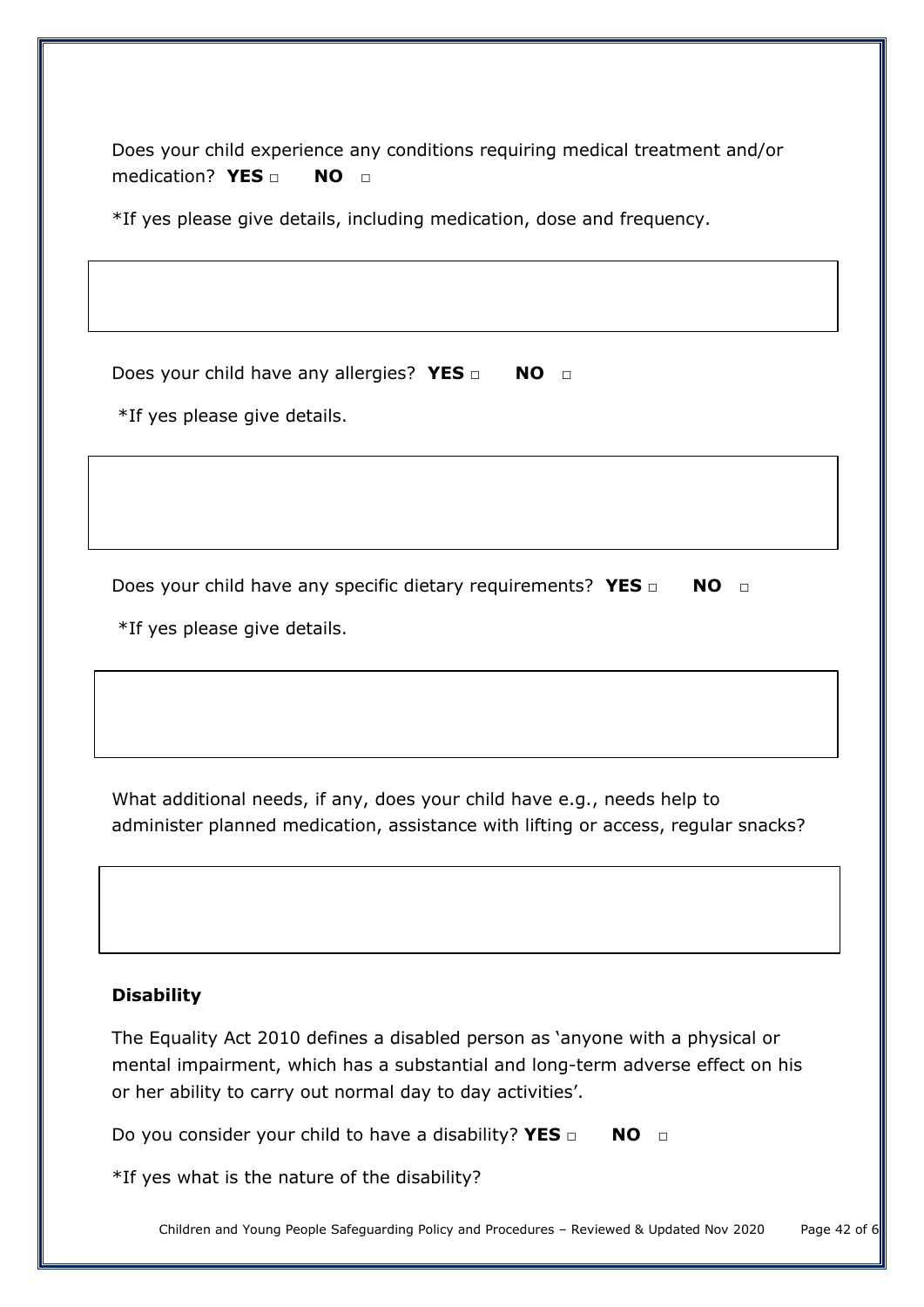Does your child have any communication needs e.g., non-English speaker/ hearing impairment/ sign language user/ dyslexia? If yes, please tell us what we need to do to enable him/her them to communicate with us fully.

#### **Consent from Parent/Legal Carer:**

- I confirm to the best of my knowledge that my child does not suffer from any medical condition other than those detailed above.
- I agree to notify the Club of any changes to this information.
- I give my consent that in an emergency situation, the club may act in my place (loco parentis), if the need arises for the administration of emergency first aid and/or other medical treatment which, in the opinion of a qualified medical practitioner, may be necessary. I also understand that in such an occurrence all reasonable steps will be taken to contact me, or the alternative adult named in this form.
- The attached signature will denote that my child has my permission to be on the golf club's premises.
- I acknowledge that the club is not responsible for providing adult supervision for my child, except for formal junior golfing coaching, matches or competition.
- I agree to my child being transported by club representatives to and from venues when he/she is representing the club.

(Please tick the boxes if agreed)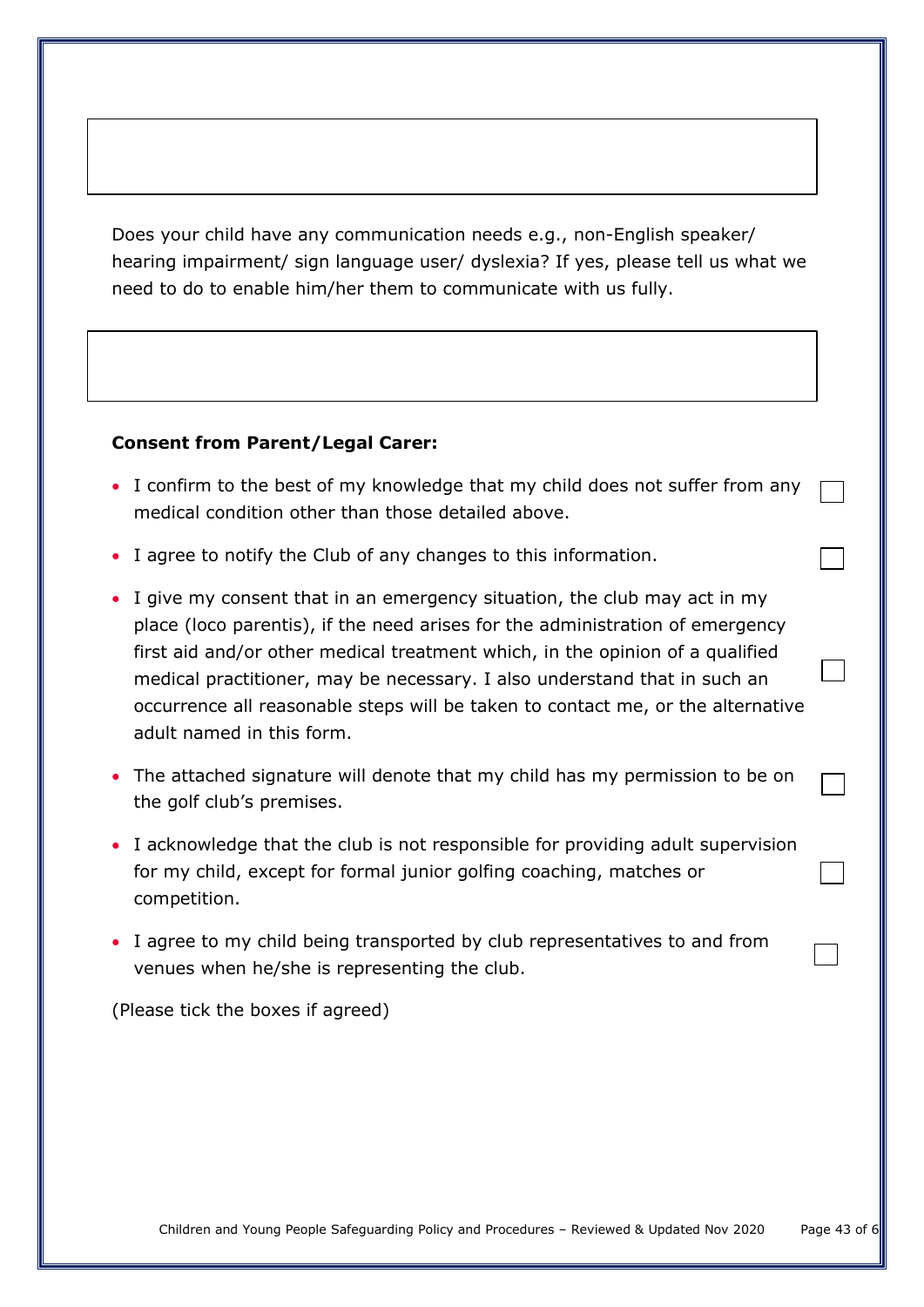| By signing this document, I confirm that I have legal responsibility for |  |
|--------------------------------------------------------------------------|--|
|                                                                          |  |

………………………………………………………; I am entitled to give this consent and I am aware of how the information I have provided may be used.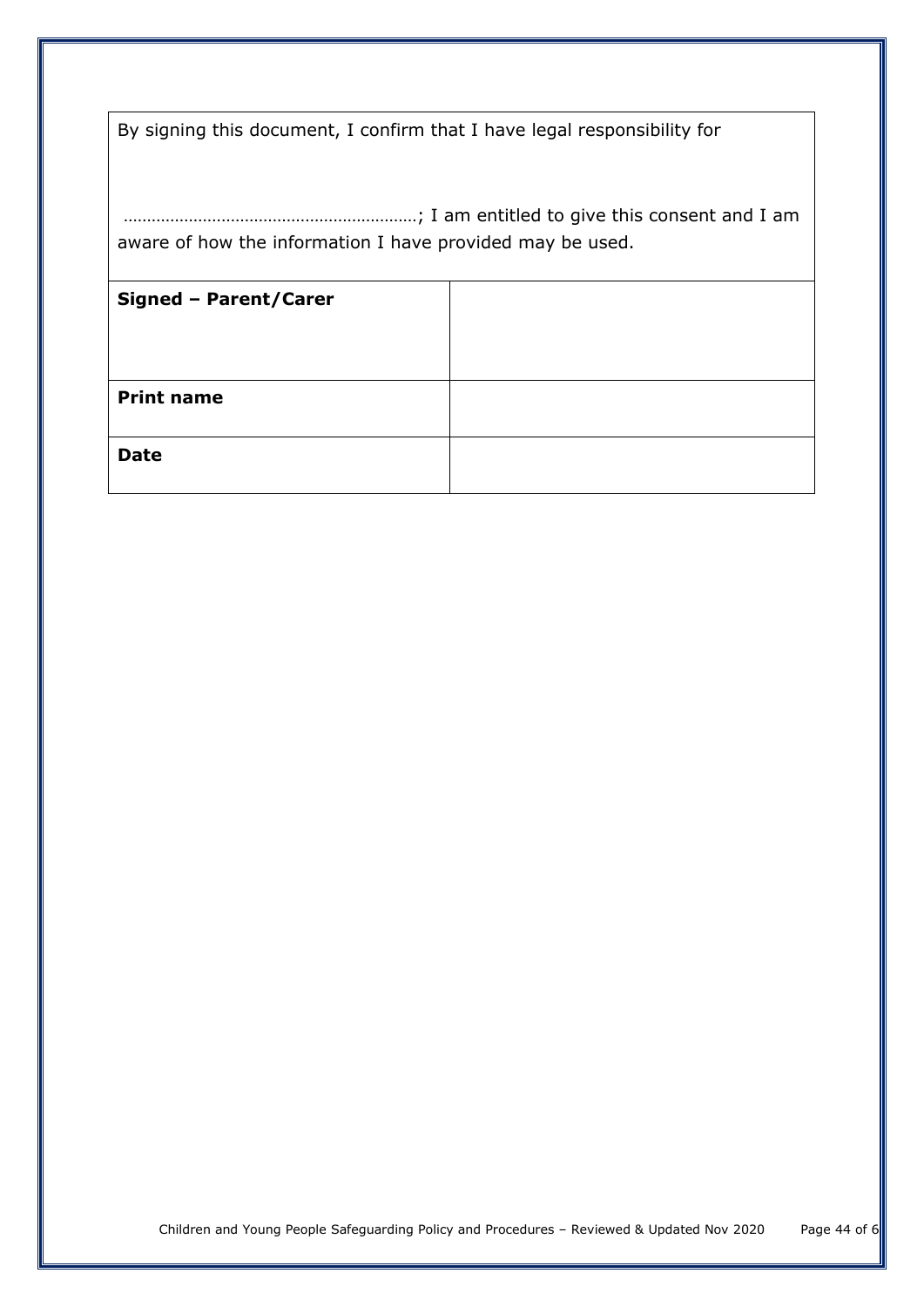## <span id="page-44-0"></span>**Photography Consent**

This form is to be signed by the legal carer of a child under the age of 18, together with the child. Please note that if you have more than one child registered you will need to complete separate forms for each.

Willingdon Golf Club recognises the need to ensure the welfare and safety of all children in golf. As part of our commitment to ensure their safety we will not permit photographs, video images or other images of your child to be taken (except where some incidental inclusion may not be possible to avoid) or used without your consent.

Willingdon Golf Club will ensure that any image of a child where consent has not been obtained will not be published.

Willingdon Golf Club will follow the guidance for the use of images of children as detailed within the Club's Safeguarding Children and Young People Policy.

Willingdon Golf Club will take steps to ensure these images are used solely for the purposes for which they are intended i.e., the promotion and celebration of the activities of the club.

If you become aware that these images are being used inappropriately you should inform the Club Welfare Officer immediately.

The photographs may be available on the website http://\_\_\_\_\_\_\_\_\_\_\_\_\_ for the golf season 20xx. If at any time either the parent/ carer or the child wishes the data to be removed from the website, 7 days' notice must be given to the Club Welfare Officer after which the data will be removed.

## **To be completed by parent/carer**

|                    | (Parent full name) consent to                                                        |  |  |
|--------------------|--------------------------------------------------------------------------------------|--|--|
|                    | (name of organisation) photographing or videoing                                     |  |  |
|                    | (name of child) under the stated rules and conditions,                               |  |  |
| give this consent. | and I confirm I have legal parental responsibility for this child and am entitled to |  |  |
|                    |                                                                                      |  |  |
|                    |                                                                                      |  |  |

Signature \_\_\_\_\_\_\_\_\_\_\_\_\_\_\_\_\_\_\_\_\_\_\_\_ Date \_\_\_\_\_\_\_\_\_\_\_\_\_\_\_\_\_\_\_\_

Children and Young People Safeguarding Policy and Procedures - Reviewed & Updated Nov 2020 Page 45 of 6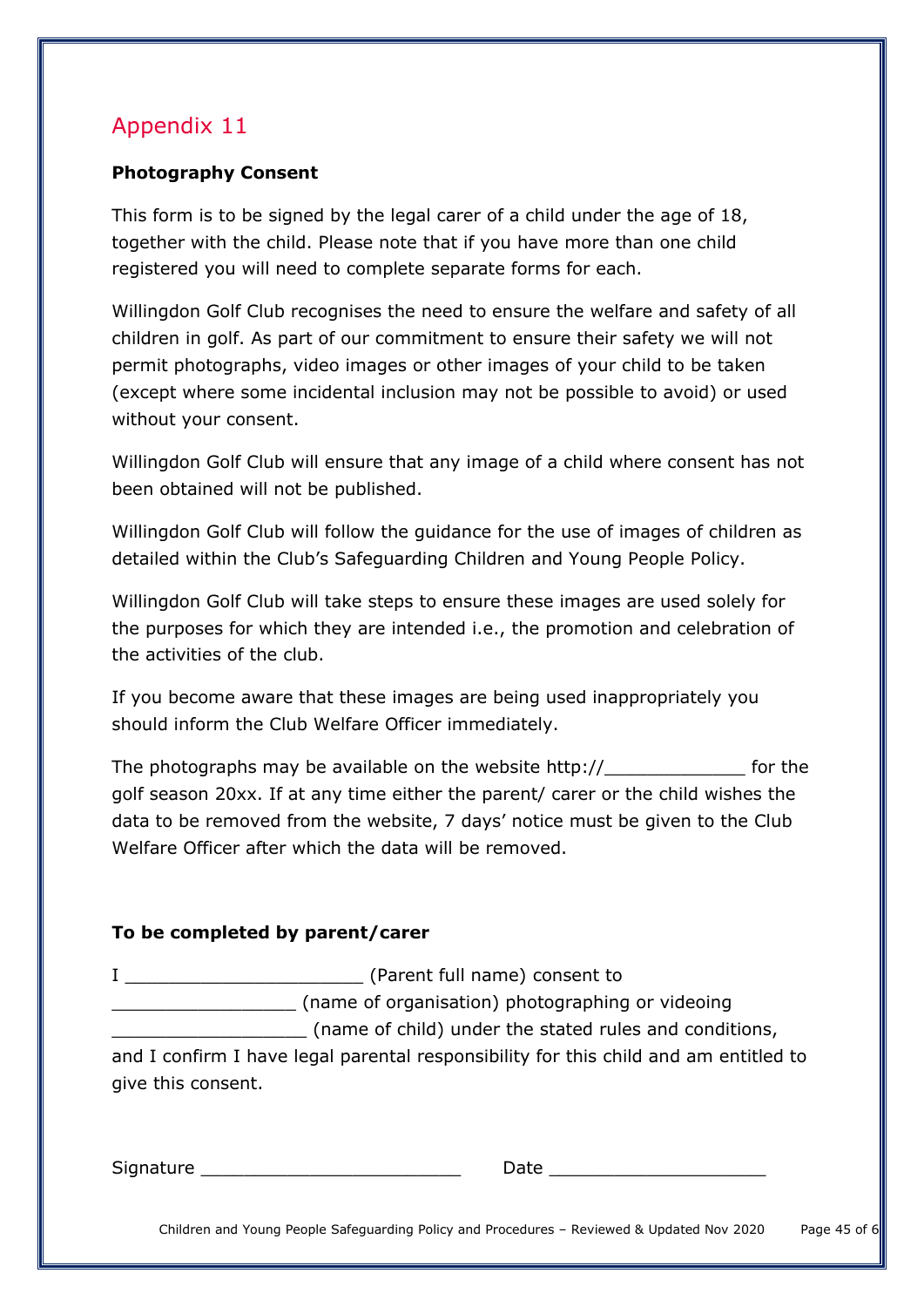# **To be completed by child**

I \_\_\_\_\_\_\_\_\_\_\_\_\_\_\_\_\_\_\_\_\_\_ (Child full name) consent to \_\_\_\_\_\_\_\_\_\_\_\_\_\_\_\_\_ (name of organisation) photographing or videoing child under the stated rules and conditions.

<span id="page-45-0"></span>

| $\sim$<br>Signature |  |
|---------------------|--|
|                     |  |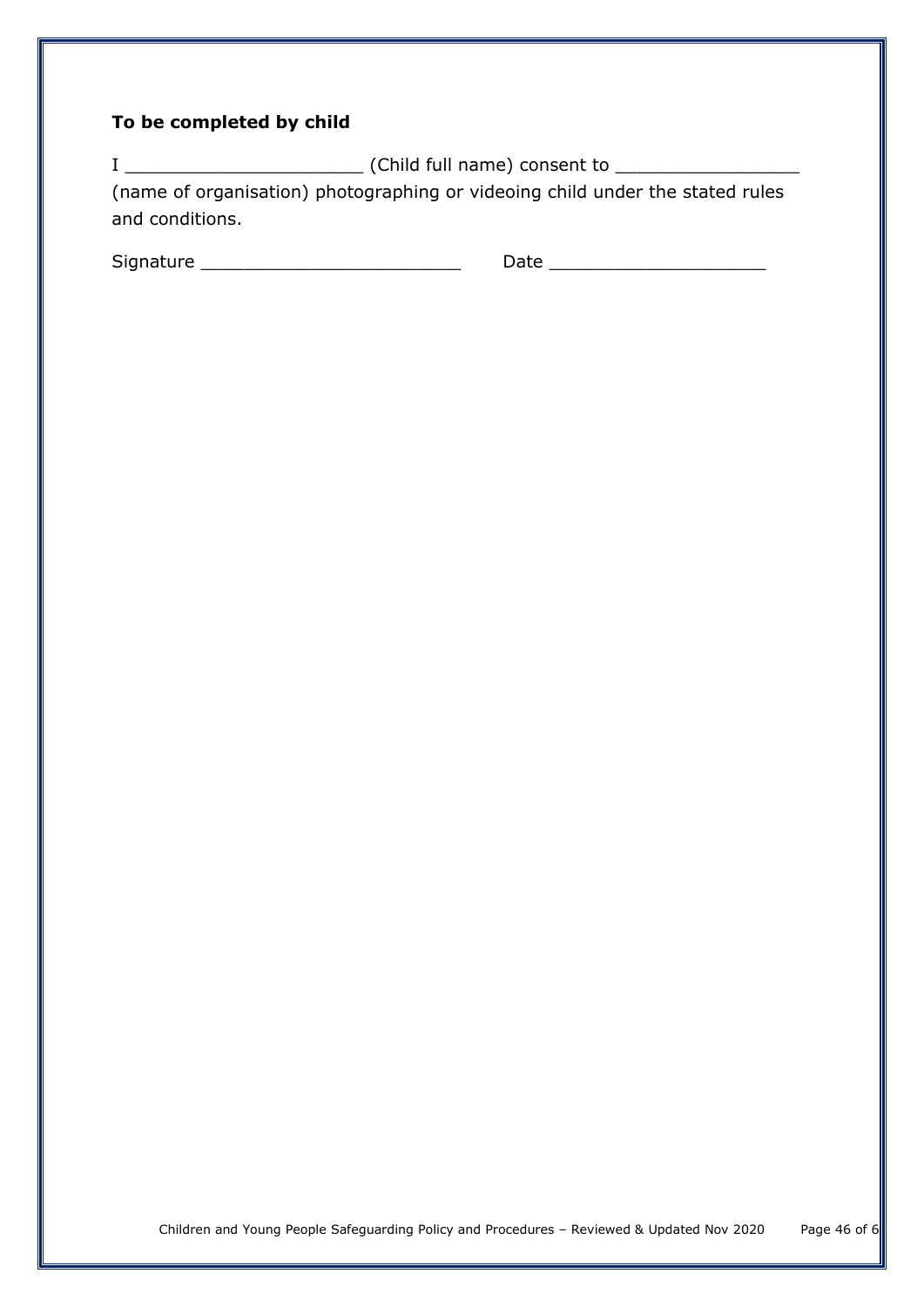## **Guidance for parents**

Willingdon Golf Club is delighted to welcome you and your child to what we hope is the first of many events that you will be taking part in.

The positive effect of your support, as a parent, cannot be overstated. Your behaviour has a real influence on the way your child experiences golf.

First things first – why is your child showing an interest in the sport? Is it to learn a new game? To hang out with their friends. Because they did it in school and liked it? Or because you play?

Make sure they are playing for their own reasons, not yours.

To enable us to provide the best possible experience for you and your child, we kindly request that you read through the following guidance and complete the attached forms.

- Take an interest in your child's activity and progress and be supportive.
- Familiarise yourself with Willingdon Golf Club Safeguarding Policy (attached).
- Familiarise yourself with
	- A. Codes of Conduct for parents, coaches, children, and young people.
	- B. Transport Policy.
	- C. Changing Room Policy.
	- D. Photography, Videoing, and the use of Social Media Policies.
- Complete the attached Parental Consent Form which will enable event organisers to cater for any particular needs that your child may have (e.g., medical conditions and medications, allergies, learning difficulties etc.), as well as contact you in the unlikely event of an emergency.
- Go through the attached Code of Conduct **with** your child and return a signed copy to the club/event organiser.
- Be punctual when dropping off and picking up your child from coaching/ events. It is important to communicate with the club if collecting your child after an event/coaching session may cause a problem.
- Introduce yourself to the adults involved in the supervision of your child.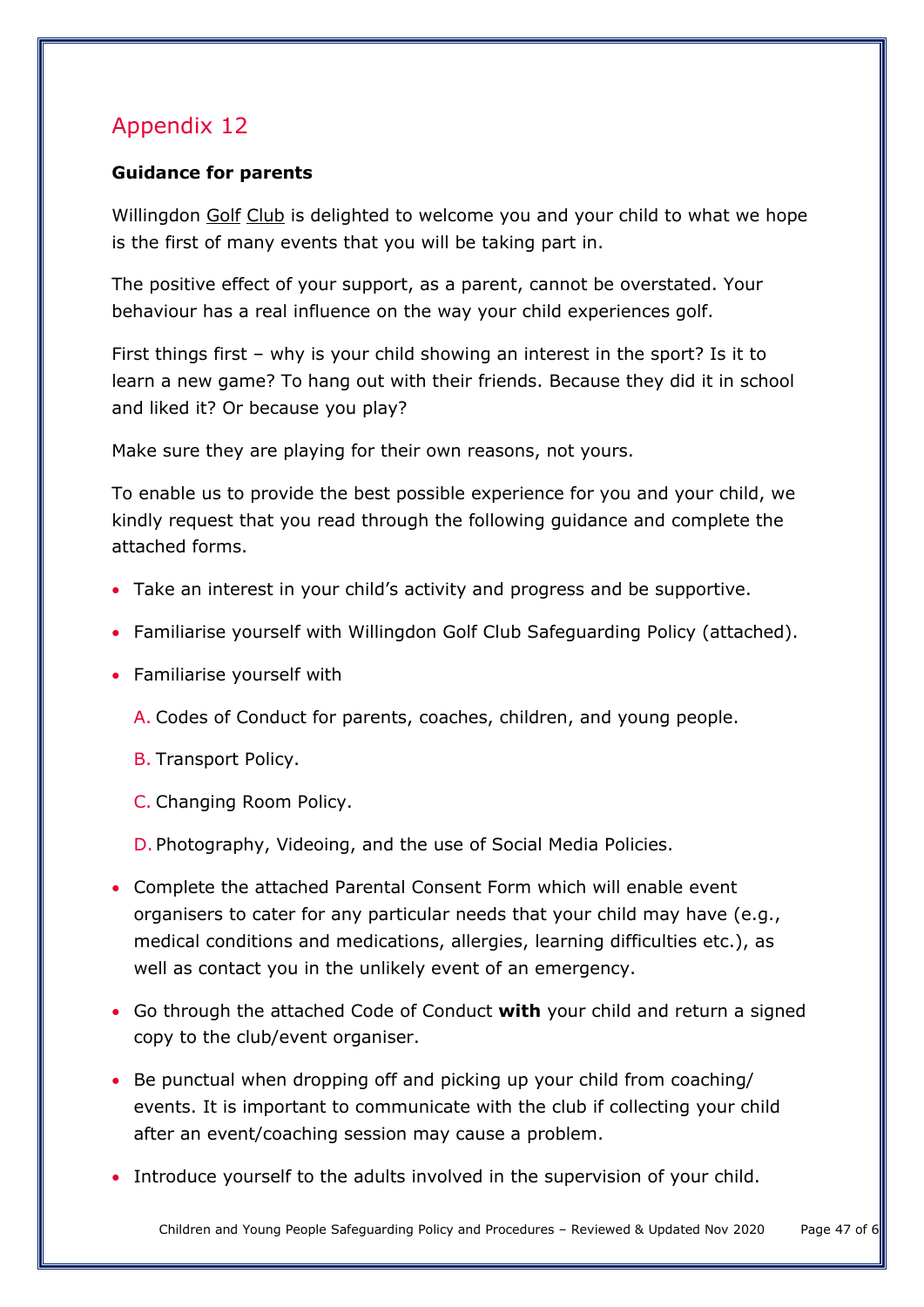- When leaving your child, make sure they have the necessary provisions for the day, including the ability to meet the requirements of changing weather conditions. Please ensure that your mobile is switched on when you are away from the club, so that you can be contacted in an emergency.
- Encourage your child to take part and support club activities such as coaching & competitions.
- Help your child to arrange golf with other juniors away from club organised activities so they have someone to play golf with.

As a parent/carer you are encouraged to:

- Discuss any concerns regarding the organisation of activities or the behaviour of adults towards your child with the Club Welfare Officer, who will treat any concerns you or your child may have in the strictest confidence
- England Golf Lead Safeguarding Officer is also available for advice: 01526 351824

#### <span id="page-47-0"></span>**Club Welfare Officer**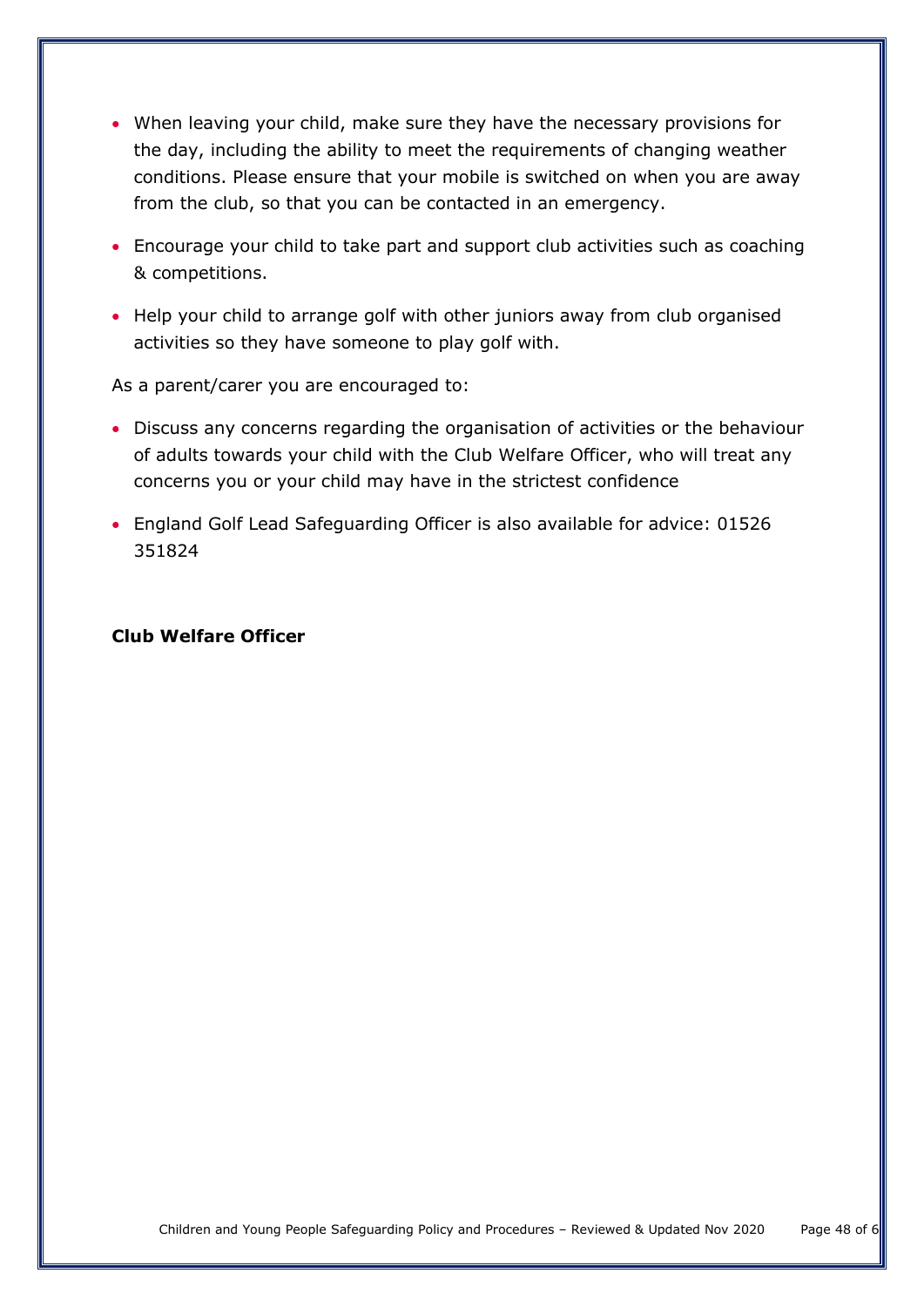# **Managing Young People on Away Trips – Willingdon Golf Club**

The following provides good practice guidance for taking teams on an away fixture for a day (not overnight)

- appoint a team manager with clear roles and responsibilities
- appoint a designated safeguarding lead contact (not the team manager) who is appropriately trained and competent for the role and responsibilities
- establish well in advance where the fixture is
- ensure you have sufficient staff to manage and look after the young people
- obtain written permission from the parents/carers or carers for participation, transporting and supervising. An up-to-date photograph of each child must be attached to the child's consent form (for use in the event of any child going missing)
- ensure that a welfare plan has been written and communicated to staff, participants and carers
- ensure all staff responsible for the young people have been DBS checked to the appropriate level and staff have had appropriate safeguarding training
- ensure that a risk assessment has been conducted
- ensure that there is a contact available e.g., a staff member who is not travelling away, who will act as the key contact point if required.

## **Accommodation**

Whatever the accommodation, the team manager should ensure that the children are safe. Discuss your code of conduct and discipline policy with the staff at the accommodation. All children must know which rooms staff are in and how to contact them if required.

If rooms are equipped with satellite TV, inappropriate programmes may be available. It may be possible to have these programmes disconnected.

If rooms have fridges, all alcohol must be removed.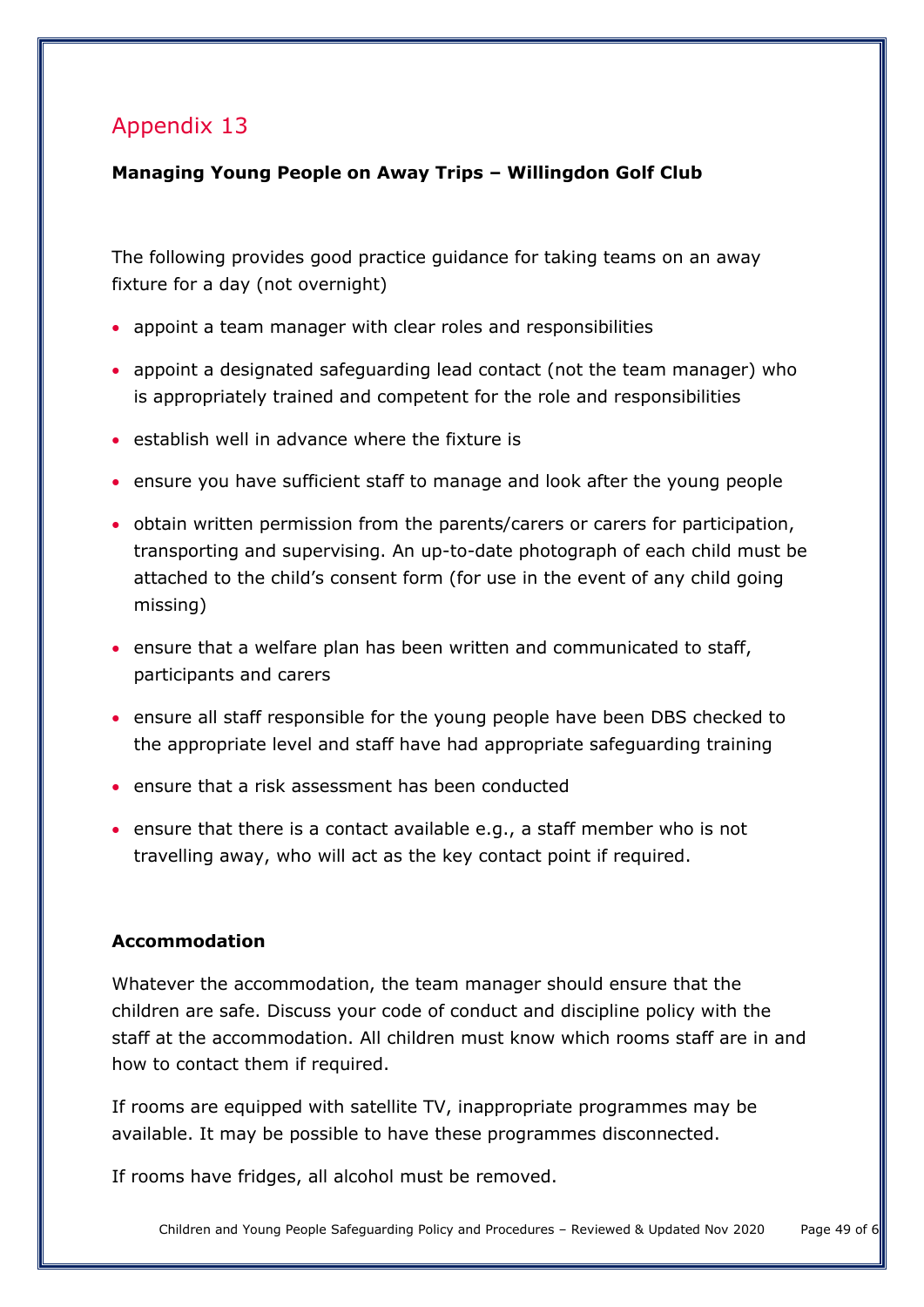Check the accommodation policy for extras on bills, breakages, and lost keys. All accommodation must be clean and with access to sufficient toilet and bathing facilities.

It is not acceptable:

- For children to share a bed
- For male and female children to share a room
- For staff to share a room with children

Checks must be made to ensure that the needs of children with disabilities are met. For wheelchair users, it is important to check access to the building, room, and bathroom facilities

#### **Overnight Stays**

Those responsible for organising overnight stays should establish the purpose of the trip, confirm the dates, location, and duration. You should also conduct a risk assessment, identify suitable venues and facilities for both fixtures and accommodation and consider the following:

- Purpose of the trip.
- Who will be going, children? Staff?
- How much will it cost? How much spending money is required?
- What insurance cover is required?
- Supervision of children, both playing and non-playing time.
- Catering for all food requirements.
- Communication with parents (see above)
- Ensure a list of the team and staff is left, with contact number and address of the accommodation
- Ensure that there are emergency contact numbers for all the team and staff.
- An itinerary giving as much detail as possible.
- Emergency procedures and telephone contacts.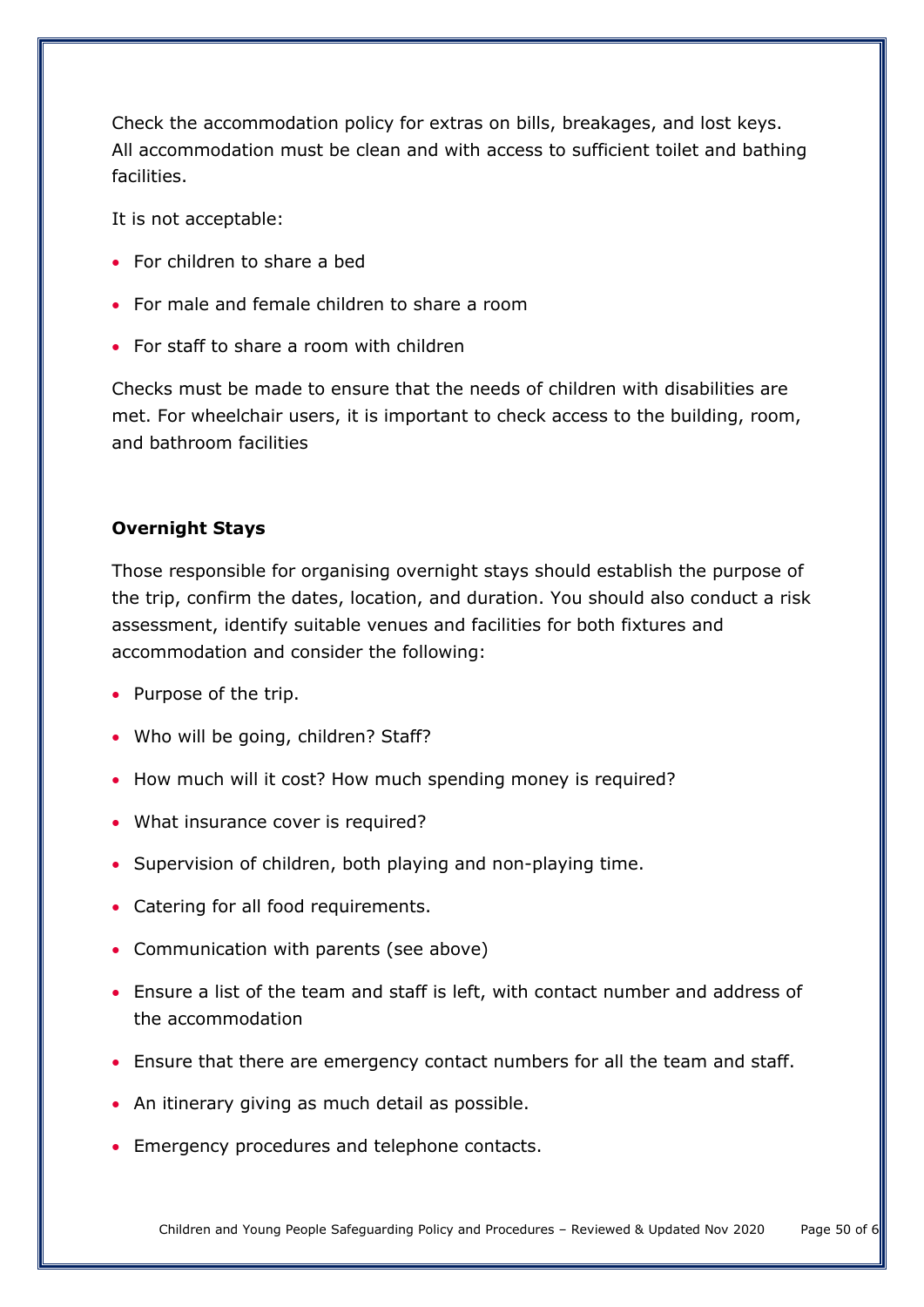- Codes of contact for both staff and children.
- <span id="page-50-0"></span>• Welfare and child protection procedures.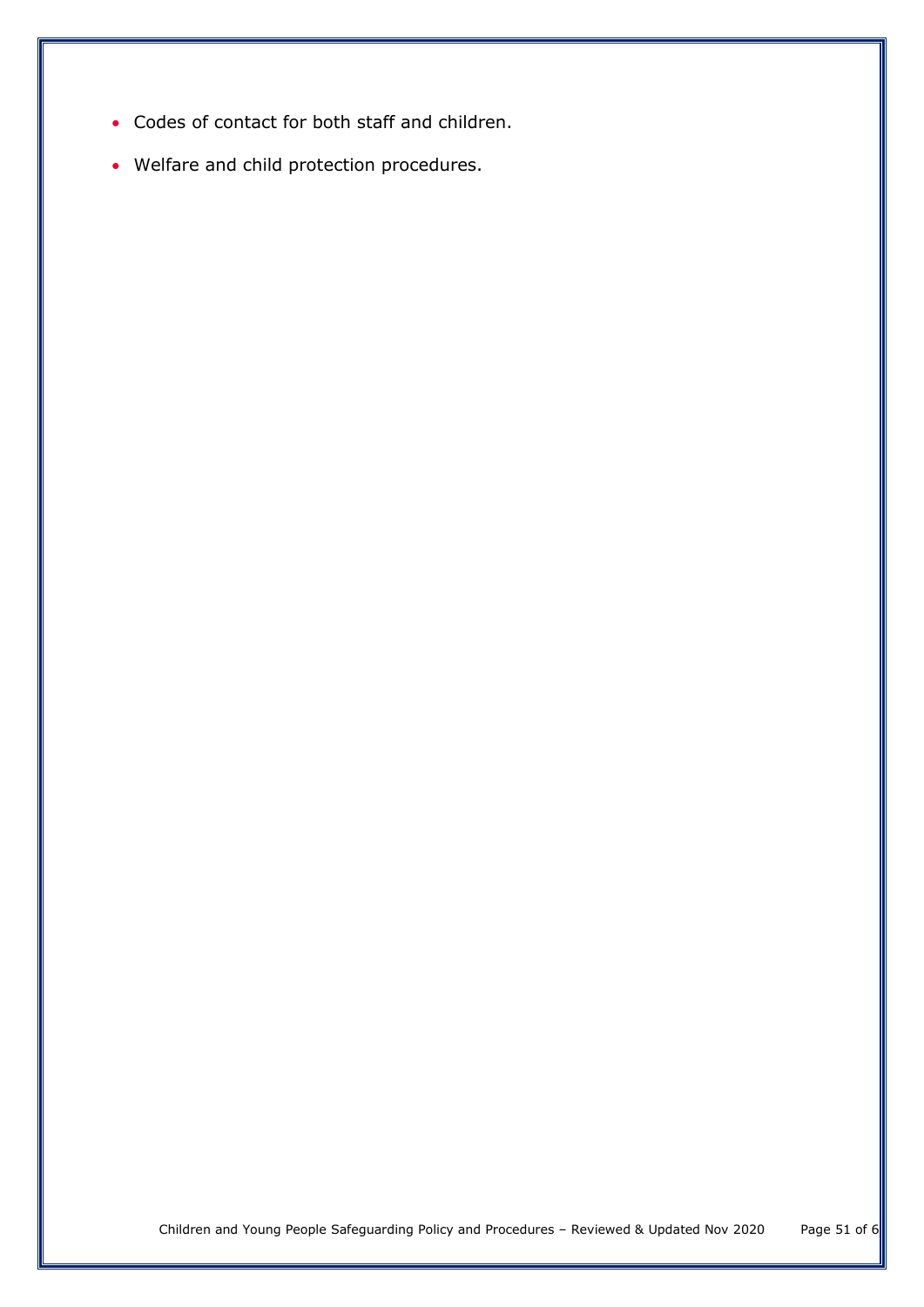## **Social Media Guidance – Willingdon Golf Club**

This guidance gives procedures that will support and underpin the use of social networking and other online services within **Willingdon Golf Club**. It is important that all members, staff, volunteers, coaches, officials/referees, board members, or anyone working on behalf of **Willingdon Golf Club** are aware of this policy and agree to the following terms.

## **Advice for Individual**

- Do not accept children as contacts on social networking sites if you hold a position of trust with children/young people.
- Where contact through social networking sites is used for professional reasons, restrict the communication to professional content and obtain written consent from parents prior to establishing contact.
- Include a third party in any communications to children, e.g., copy parents into communications.
- Use the privacy settings on the various sites to ensure that your content will only be viewed by appropriate people.
- Ensure that any content you place on a social networking site is age appropriate. Do not use the site to criticise or abuse others.
- Know where to direct junior members and their parents for information.
- Know how to report concerns.
- Know how to keep data safe and secure. This should include the personal contact data of individuals, such as mobile numbers, email addresses and social networking profiles.

## **Advice for Children**

• Consider carefully who you invite to be your friend online and make sure they are who you actually think they are.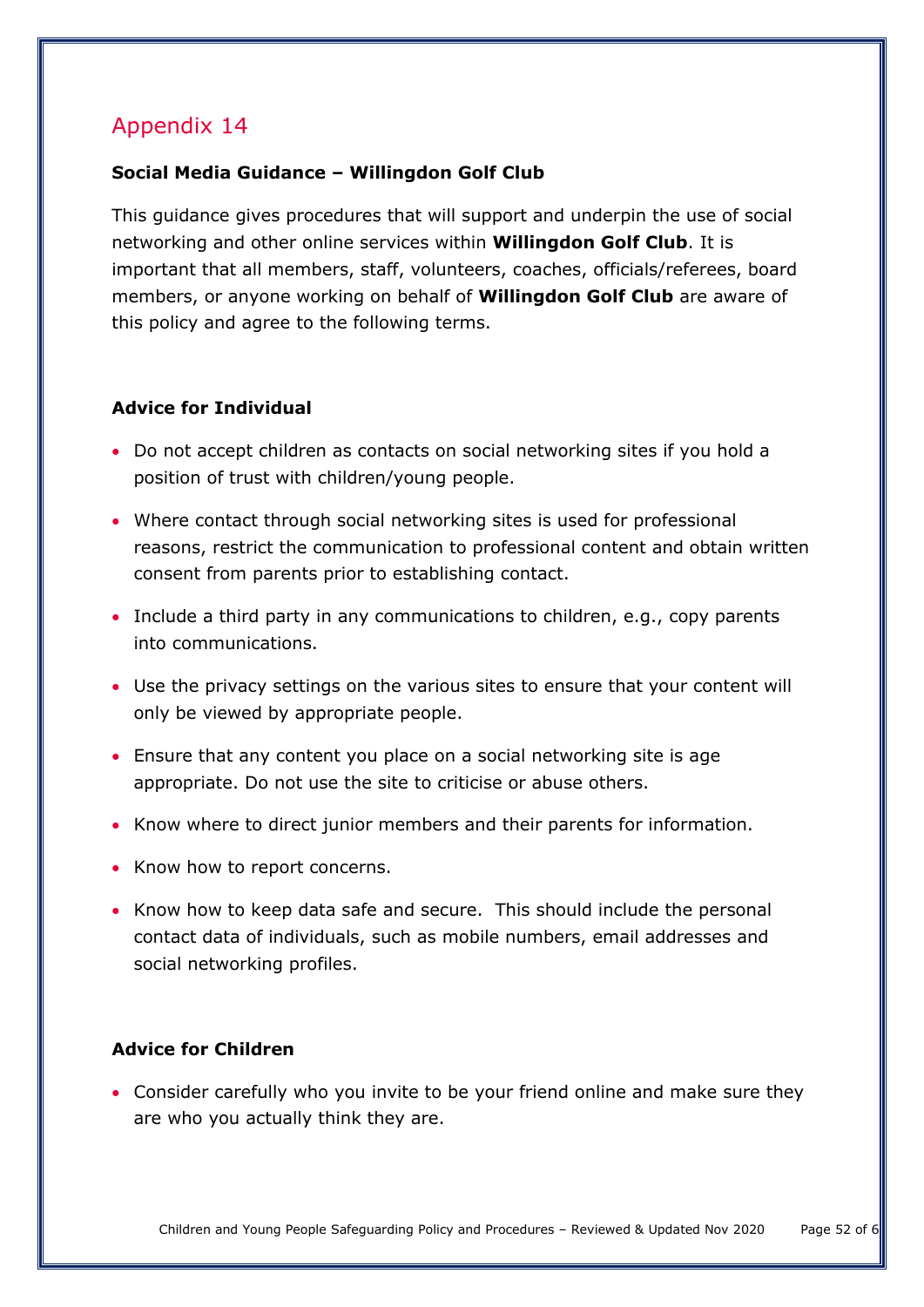- There are websites that offer advice about protecting yourself online, such as [www.ceop.gov.uk](http://www.ceop.gov.uk/) and [www.childnet.com](http://www.childnet.com/)
- Make sure you use privacy settings so that only friends can view your profile.
- Remember that anything you post on websites may be shared with people you don't know.
- Never post comments, photos, videos, etc., that may upset someone, that are untrue or that are hurtful. Think about whether you may regret posting the content at a later date.
- If you are worried or upset about something that's been posted about you, or by texts you receive from other juniors or adults involved with the club, raise this with your Club Welfare Officer. Alternatively contact your National Governing Body Lead Safeguarding Officer (England Golf 01526 351824). Do not suffer alone. You will be listened to, and your concerns will be taken seriously.
- If you want to talk to someone anonymously, call Childline on 0800 1111, or contact them on the web at [www.childline.org.uk.](http://www.childline.org.uk/) You can also call the NSPCC on 0808 800 5000.

## **Advice for Parents**

- Make yourself knowledgeable about social networking platforms and how they work.
- Go on the internet with your child and agree what sites are acceptable to visit. Regularly check that they are staying within the agreed limits.
- Encourage your child to talk to you about what they have been doing on the internet.
- Make sure they feel able to speak to you if they ever feel uncomfortable, upset, or threatened by anything they see online.
- Encourage children to look out for each other when they're online. Explain that it's all part of staying safe and having fun together.
- Explain to children that it's not safe to reveal personal information, such as their name, address, or phone number on the internet. Encourage them to use a cool nickname rather than their own name.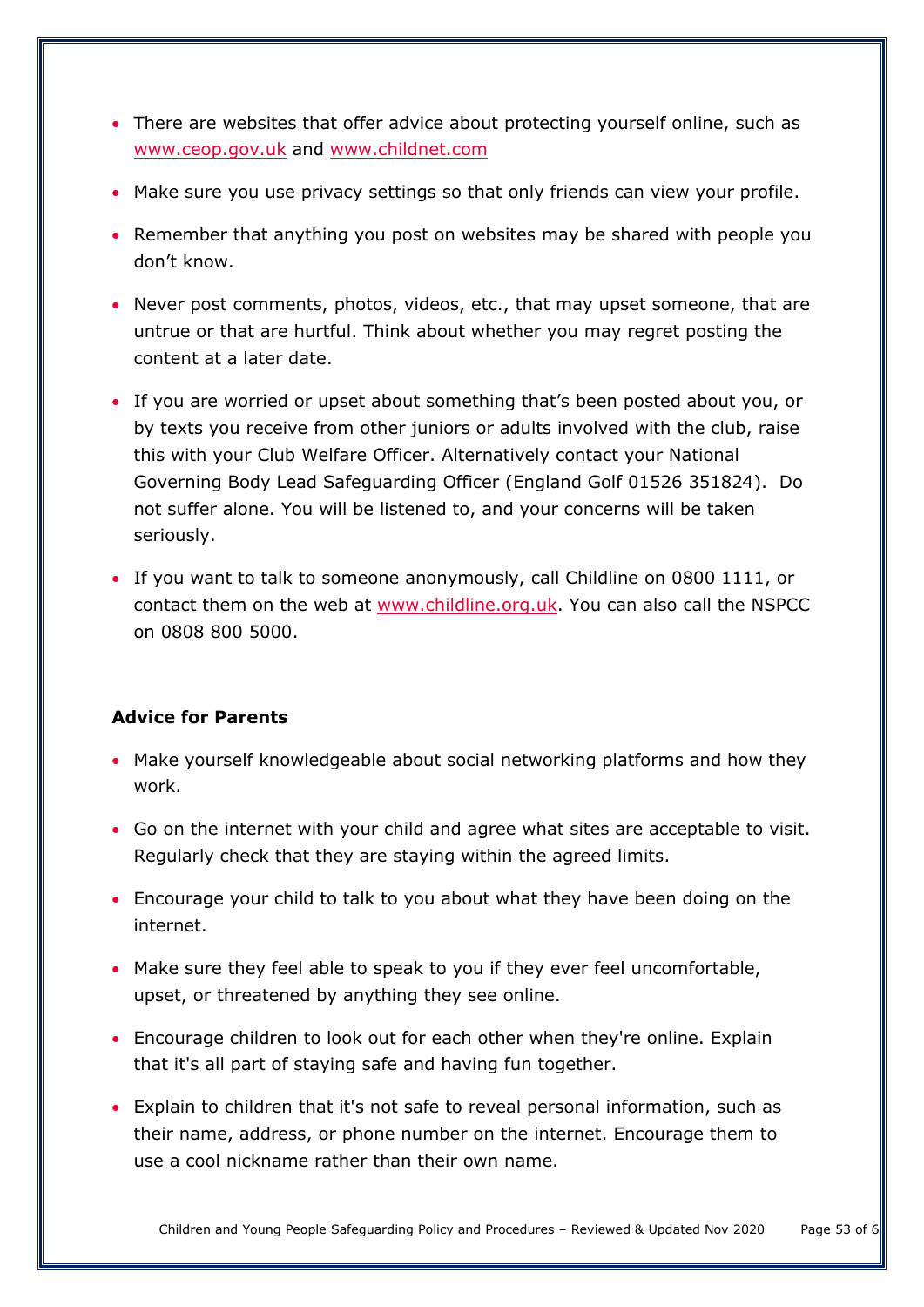• Attachments and links in emails can contain viruses and may expose children and young people to inappropriate material. Teach children to only open attachments or click on links from people they know.

#### **Further Advice for Parents of Young Golfers**

- If you are concerned about any texts, social networking posts or any other use of communication technology by members of the golf club, volunteers, or members of staff, raise this with the Club Welfare Officer. They will look into the matter and take appropriate action. Alternatively contact England Golf Lead Safeguarding Officer Tel 01526 351824.
- In addition to reporting concerns to England Golf (National Governing Body), you should immediately report possible online abuse to the Child Exploitation and Online Protection Centre (CEOP) or the police. Law enforcement agencies and the internet service provider may need to take urgent steps to locate a child and/or remove the content from the internet. Where a young person may be in immediate danger, dial 999.
- Do not post/send negative or critical comments or messages about other children in the club, staff, or volunteers. If you have concerns about a person, these should be raised using appropriate channels within the club and not using social media.
- <span id="page-53-0"></span>• If you wish to speak to an external organisation for advice, you can contact the NSPCC helpline on 0808 800 5000.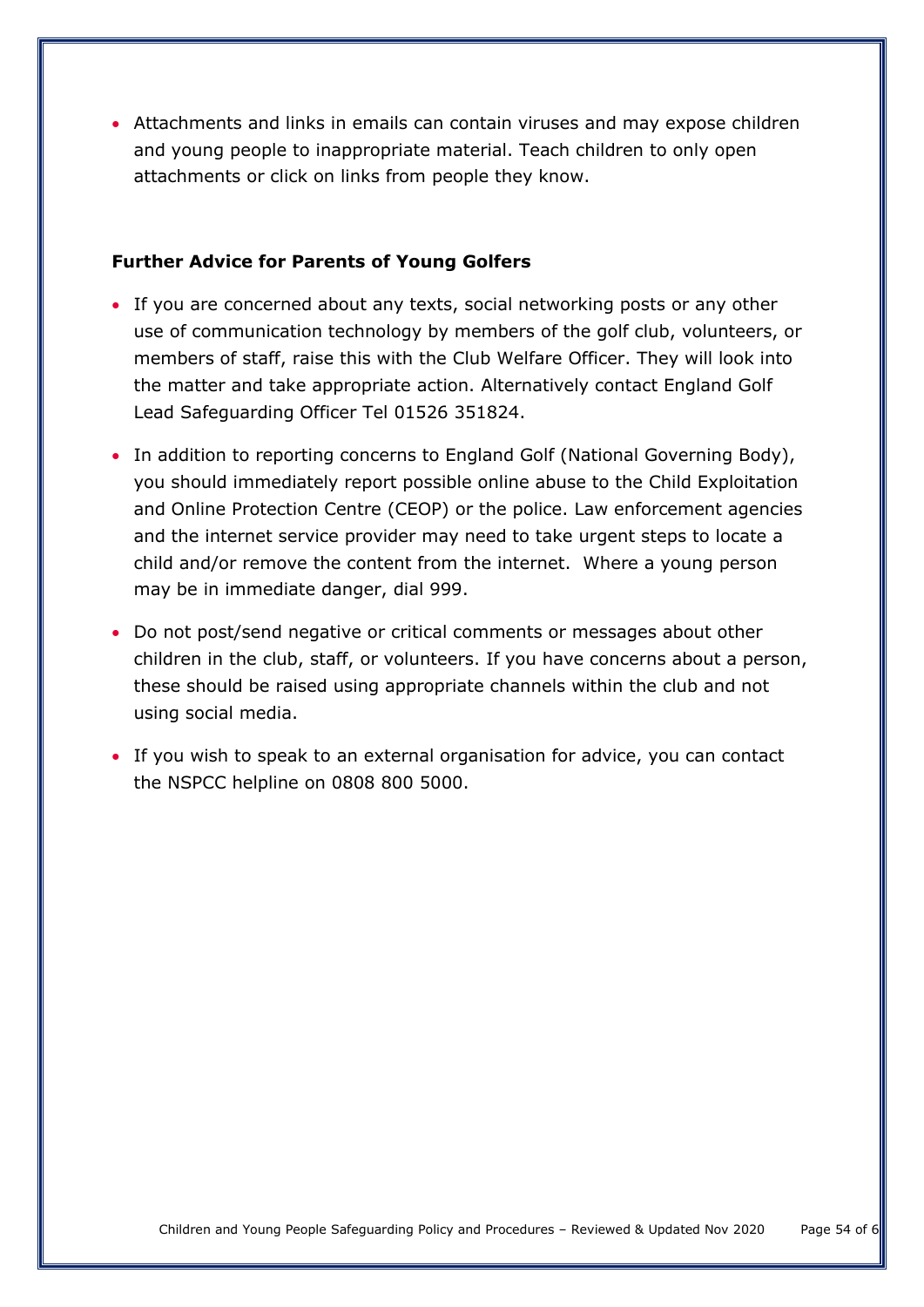## **Whistleblowing Policy – Willingdon Golf Club**

Safeguarding children, young people and adults at risk requires everyone to be committed to the highest possible standards of openness, integrity, and accountability.

As a club, we are committed to encouraging and maintaining a culture where people feel able to raise a genuine safeguarding concern and are confident that it will be taken seriously.

You may be the first to recognise that something is wrong but feel that you cannot express your concerns as this may be disloyal to your colleagues or you may that you will be the victim of harassment or victimisation as a result.

Children, Young People and Adults at risk need someone like you to safeguard their welfare.

## **What is whistle blowing?**

In the context of safeguarding, "whistle blowing" is when someone raises a concern about the well-being of a child or an adult at risk.

A whistle blower may be:

- a player.
- a volunteer.
- a coach.
- another member of staff.
- an official.
- a parent.
- a member of the public.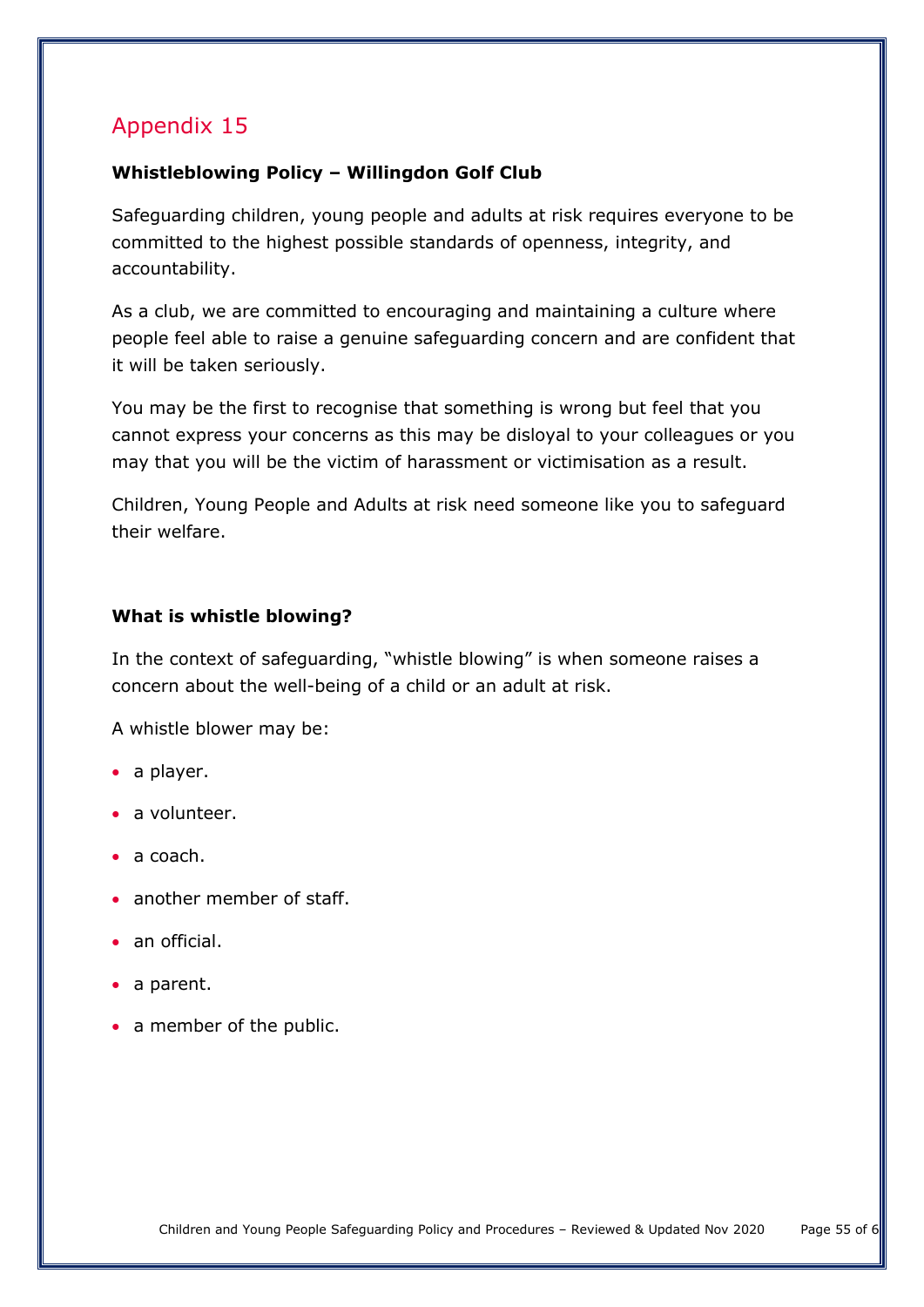## **Reasons for whistle blowing:**

Those involved in sport must acknowledge their individual responsibilities and bring matters of concern to the attention of the relevant people and/or agencies. Although this can be difficult it is particularly important where the welfare of children may be at risk.

Each individual has a responsibility for raising concerns about unacceptable practice or behaviour:

- To protect or reduce risk to others
- To prevent a problem from becoming worse or more widespread
- To prevent becoming implicated yourself

#### **What prevents those individuals from whistle blowing: -**

- Starting a chain of events that they have no control of
- Disrupting work or training
- Fear of getting it wrong or making a mistake
- Fear of repercussions
- Fear of damaging careers
- Fear of not being believed.

If a child or an adult at risk is in immediate danger or risk of harm, the police should be contacted by calling 999.

Where a child or an adult at risk is not in immediate danger the first person you should report your suspicion or allegation to is your Club Welfare Officer. If for any reason you cannot, or do not wish to report the matter to your Club Welfare Officer please contact the England Golf Lead Safeguarding Officer on 01526 351824 or email [safeguarding@englandgolf.org](mailto:safeguarding@englandgolf.org)

Alternatively, you can contact the Local Authority Designated Officer (LADO) or the NSPCC on 0808 800 5000.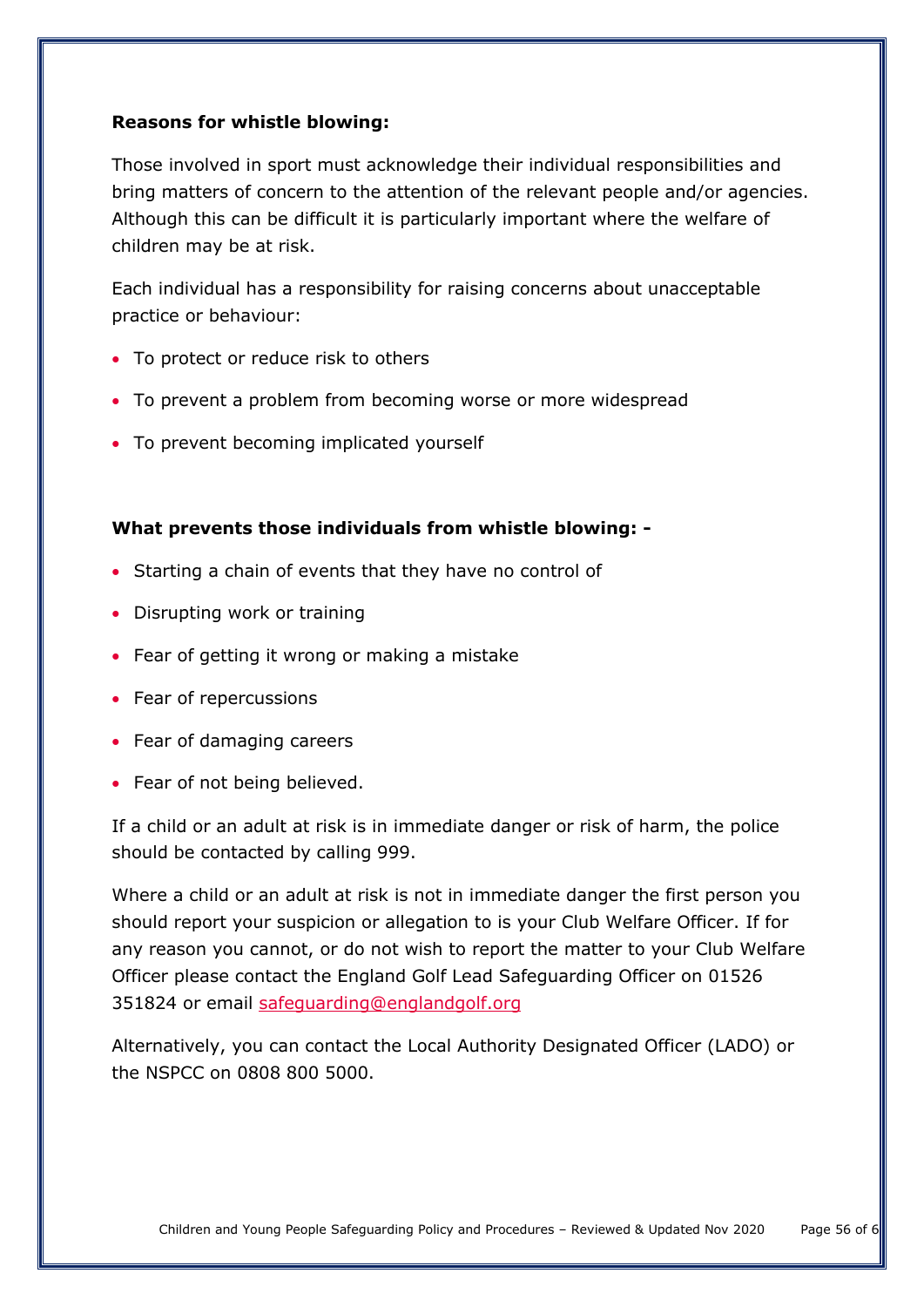## **Information to include when raising a concern**

The whistle blower should provide as much information as possible regarding the incident or circumstance which has given rise to the concern, including:

- their name and contact details (unless they wish to remain anonymous).
- names of individuals involved.
- date, time, and location of incident/circumstance; and
- whether any witnesses were present.

Willingdon Golf Club assures that all involved will be treated fairly and that all concerns will be properly considered. In cases where suspicions prove to be unfounded, no action will be taken against those who report their concerns, provided they acted in good faith and without malicious intent.

#### **What happens next?**

- You should be given information on the nature and progress of any enquiries – this may vary depending on the nature and result of the investigations.
- All concerns will be treated in confidence. During the process of investigating the matter, every effort will be made to keep the identity of those raising the concern to the minimum number of individuals practicable.
- Your Club has a responsibility to protect you from harassment or victimisation
- No action will be taken against you if the concern proves to be unfounded and was raised in good faith
- Malicious allegations may be considered a disciplinary offence

The Public Interest Disclosure Act 1998 protects whistle blowers from victimisation, discipline, or dismissal where they raise genuine concerns of misconduct or malpractice.

If the whistle blower does not believe that the concern has been dealt with appropriately and wishes to speak to someone outside the club or the England Golf Governance Department the NSPCC Whistleblowing advice line should be contacted on 0800 028 0285 or by emailing [help@nspcc.org.uk.](mailto:help@nspcc.org.uk)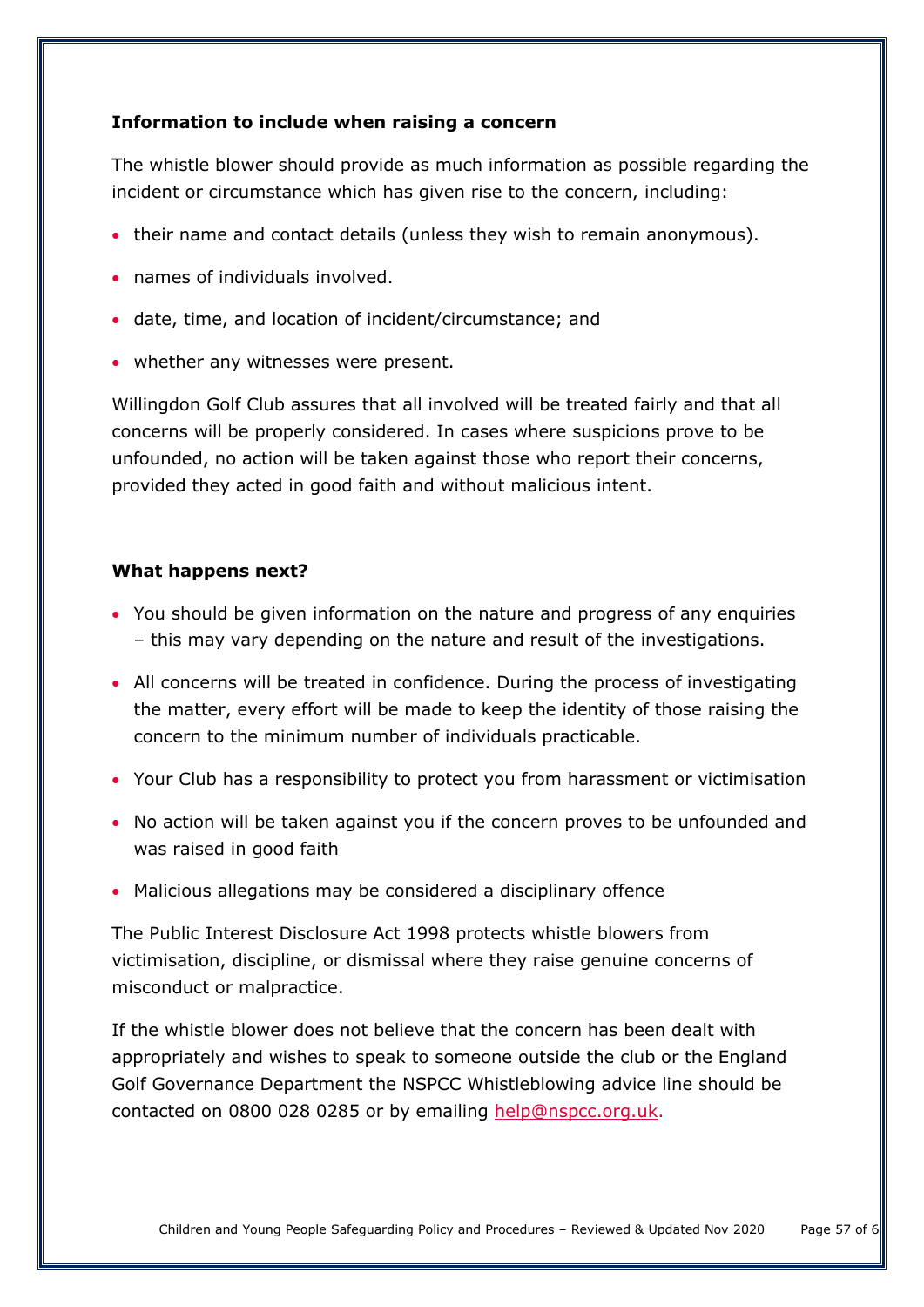<span id="page-57-0"></span>

\* Regular is open to definition - it is suggested

that annually would be insufficient but an argument for eligibility could be made if the individual does an activity once a month or a number of times over the summer period, for example.

\*\*Supervision must be 'reasonable in all the circumstances to ensure the protection of children'. It must be 'regular and day to day' (supervision must not be concentrated in first few weeks and then tail off). Supervision must be undertaken by someone who is in Regulated Activity themselves.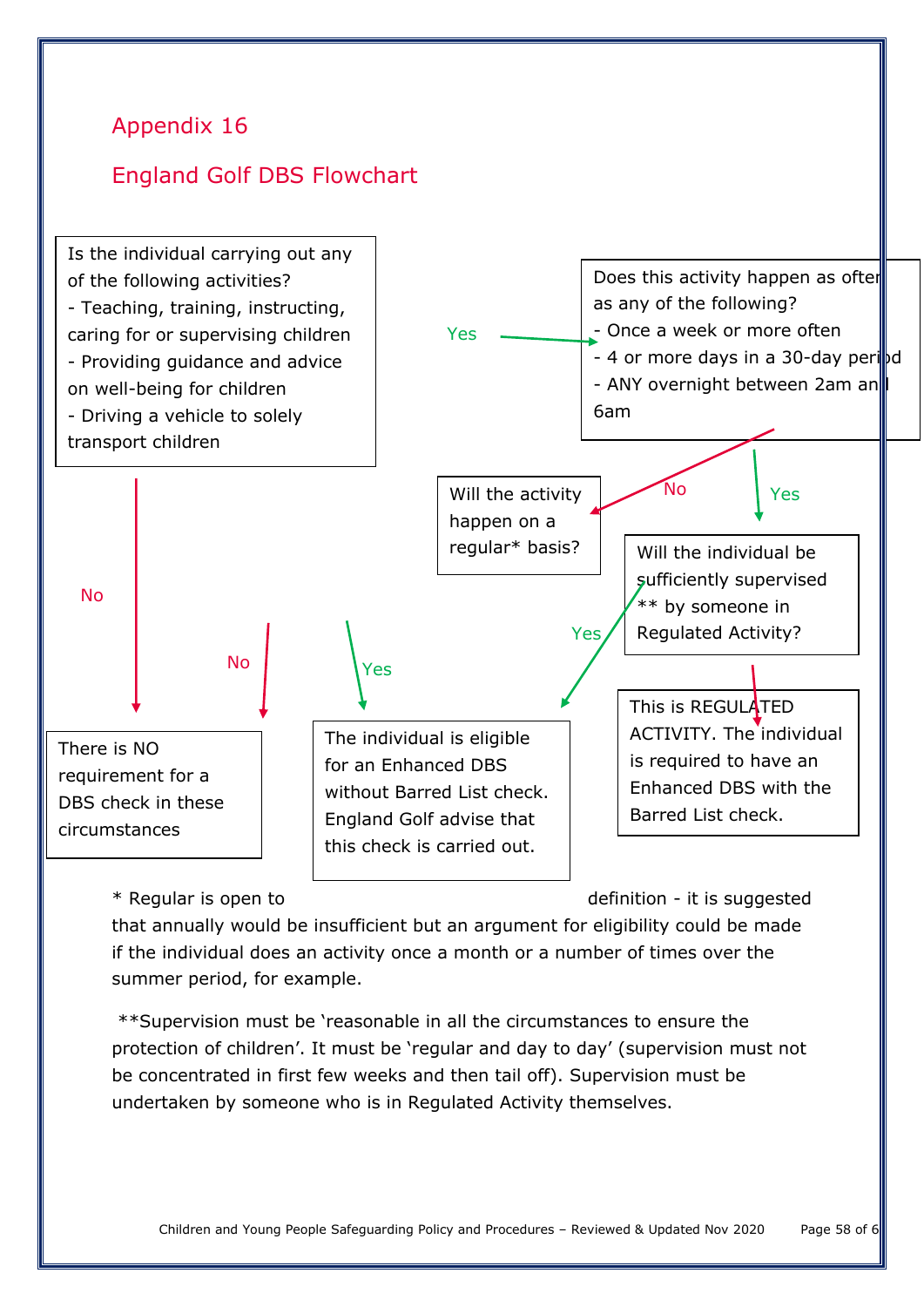## **Categories of child abuse**

# **Abuse can happen on any occasion or in any place where children and young people are present.**

Child abuse is any form of physical, emotional, or sexual mistreatment or lack of care that leads to injury or harm. Children may be abused in a family or in an institutional or community setting by those known to them or, more rarely, by a stranger. Children can be abused by adults, either male or female, or by other children.

Safeguarding is defined as:

- Protecting children from maltreatment.
- Preventing impairment of children's health or development.
- Ensuring that children are growing up in circumstances consistent with the provision of safe and effective care; and
- Taking action to enable all children to have the best life chances.

Child Protection is the activity that is undertaken to protect specific children who are suffering or are likely to suffer significant harm.

There are 4 main types of abuse: neglect, physical abuse, sexual abuse, and emotional abuse. Children and young people can also be harmed through poor practice and bullying within a sport setting.

**Neglect** is when adults consistently or repeatedly fail to meet a child's basic physical and/or psychological needs which could result in the serious impairment of the child's health or development e.g., failure to provide adequate food, shelter, and clothing; failing to protect a child from physical harm or danger; or the failure to ensure access to appropriate medical care or treatment. It may also include refusal to give love, affection, and attention.

Examples in sport could include a coach or supervisor repeatedly failing to ensure children are safe, exposing them to undue cold, heat or extreme weather conditions without ensuring adequate clothing or hydration; exposing them to unnecessary risk of injury e.g., by ignoring safe practice guidelines, failing to ensure the use of safety equipment, or by requiring young people to participate when injured or unwell.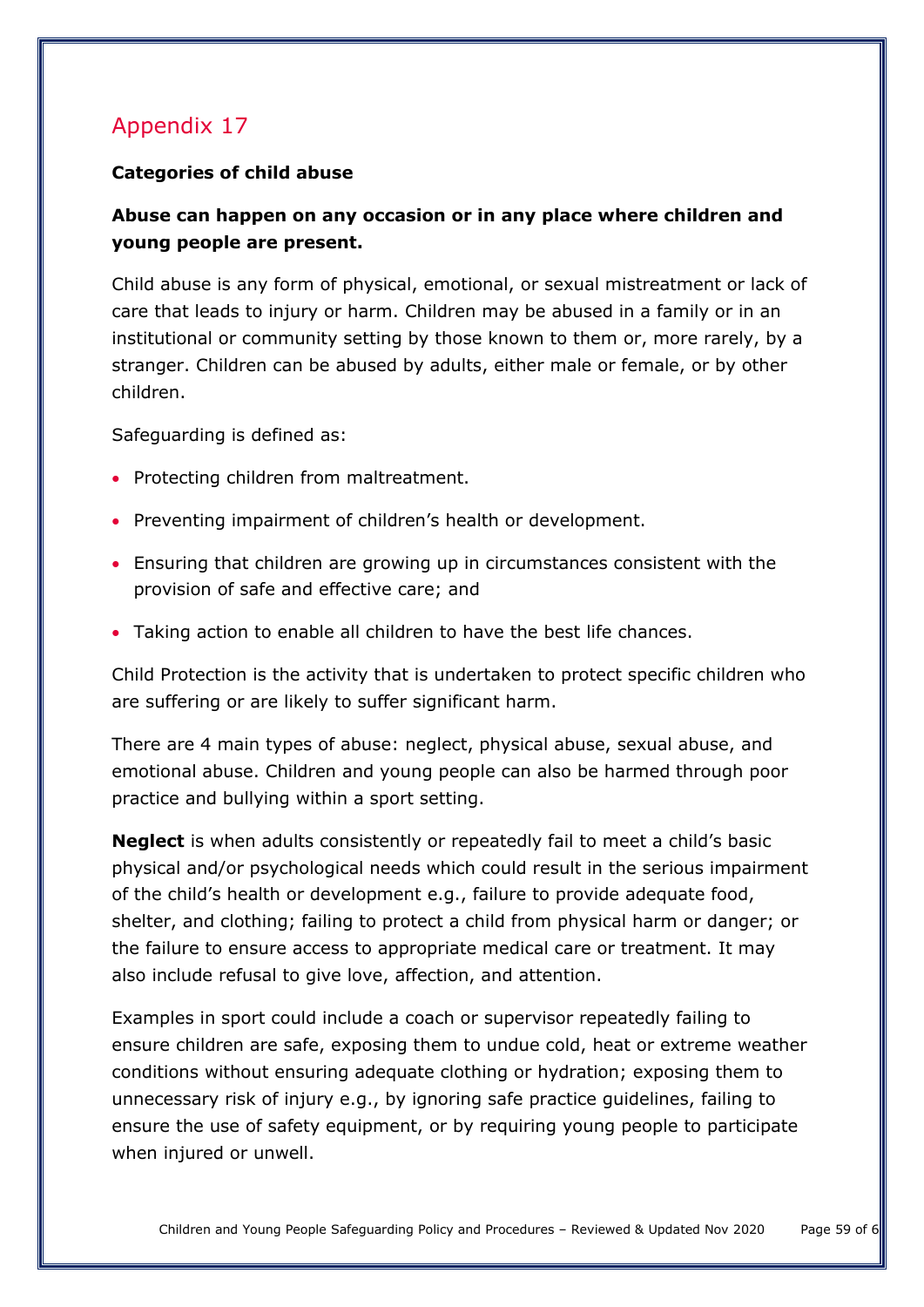**Physical abuse** is when someone physically hurts or injures children by hitting, shaking, throwing, poisoning, burning, biting, scalding, suffocating, drowning or otherwise causing harm. Physical harm may also be caused when a parent or carer feigns the symptoms of, or deliberately causes, ill health to a child whom they are looking after.

Examples in sport may be when the nature and intensity of training or competition exceeds the capacity of the child's immature and growing body; where coaches encourage the use of drugs or harmful substances to enhance performance or delay puberty; if athletes are required to participate when injured; or when sanctions used by coaches imposed involve inflicting pain.

**Sexual abuse** is where children and young people are abused by adults (both male and female) or other children who use them to meet their own sexual needs. This could include full sexual intercourse, masturbation, oral sex, anal intercourse, kissing and sexual fondling. Showing children pornographic material (books, videos, pictures) or taking pornographic images of them are also forms of sexual abuse.

Sexual abusers groom children, protective adults, and clubs/organisations in order to create opportunities to abuse and reduce the likelihood of being reported.

Examples in sport may include coaching techniques involving physical contact with children creating situations where sexual abuse can be disguised and may therefore go unnoticed. The power and authority of, or dependence on, the coach if misused, may also lead to abusive situations developing. Contacts made within sport and pursued e.g., through texts, Facebook or Twitter have been used to groom children for abuse.

**Child Sexual Exploitation** is a form of child sexual abuse. It occurs where an individual or group takes advantage of an imbalance of power to coerce, manipulate or deceive a child or young person under the age of 18 into sexual activity

(a) in exchange for something the victim needs or wants, and/or

(b) for the financial advantage or increased status of the perpetrator or facilitator.

The victim may have been sexually exploited even if the sexual activity appears consensual. Child sexual exploitation does not always involve physical contact; it can also occur through the use of technology.

Children and Young People Safeguarding Policy and Procedures – Reviewed & Updated Nov 2020 Page 60 of 69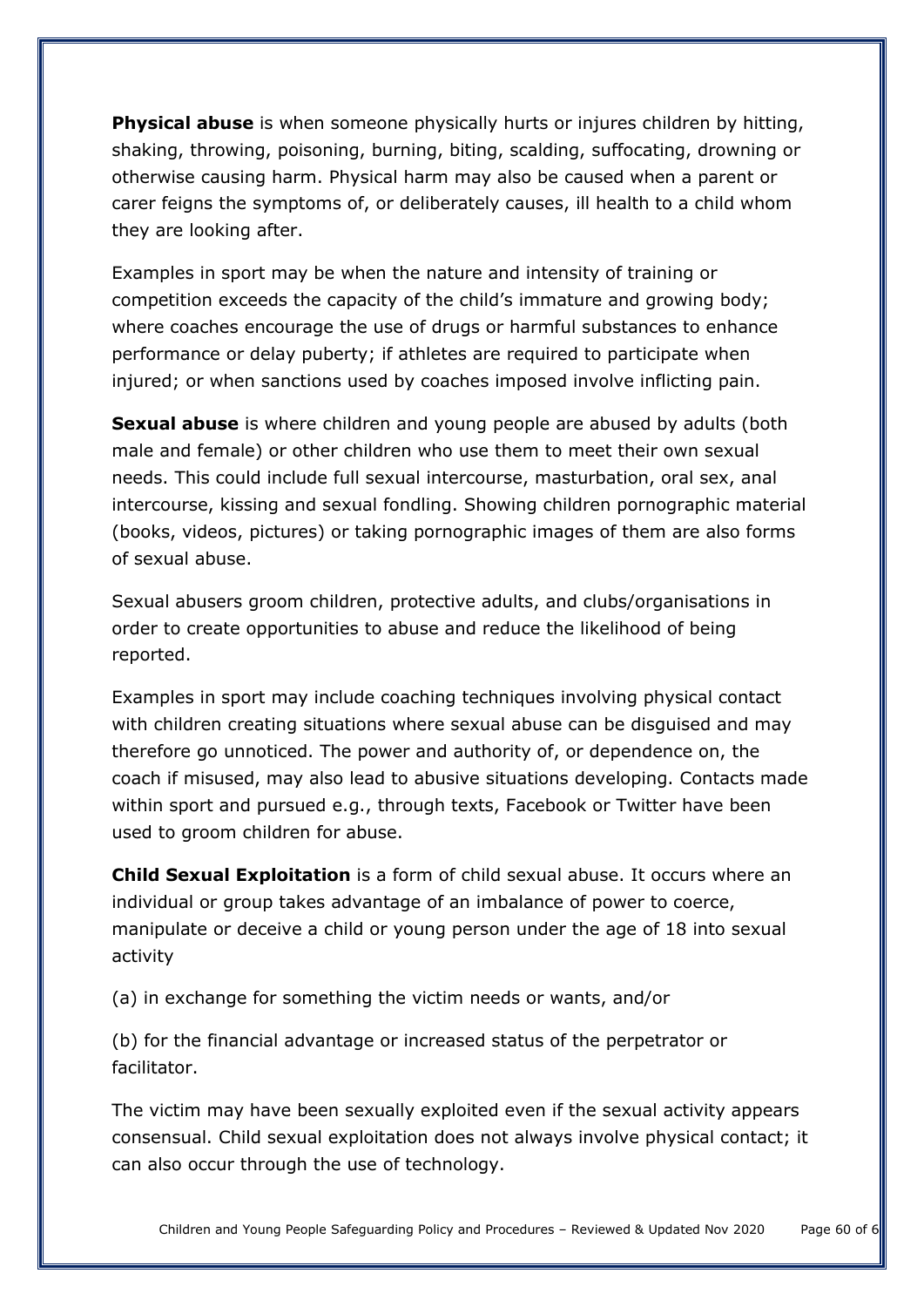**Emotional abuse** is the persistent emotional ill-treatment of a child so as to cause severe and persistent adverse effects on the child's emotional development. It may involve conveying to children that they are worthless or unloved, inadequate, or valued only insofar as they meet the needs of another person.

It may feature age or developmentally inappropriate expectations being imposed on children or even the over protection of a child. It may involve causing children to feel frightened or in danger by being constantly shouted at, threatened, or taunted which may make the child very nervous and withdrawn. Some level of emotional abuse is involved in all types of ill-treatment of a child.

Examples in sport may include children who are subjected to constant criticism, name-calling, sarcasm, bullying, racism, or pressure to perform to unrealistically high expectations; or when their value or worth is dependent on sporting success or achievement.

# <span id="page-60-0"></span>Appendix 18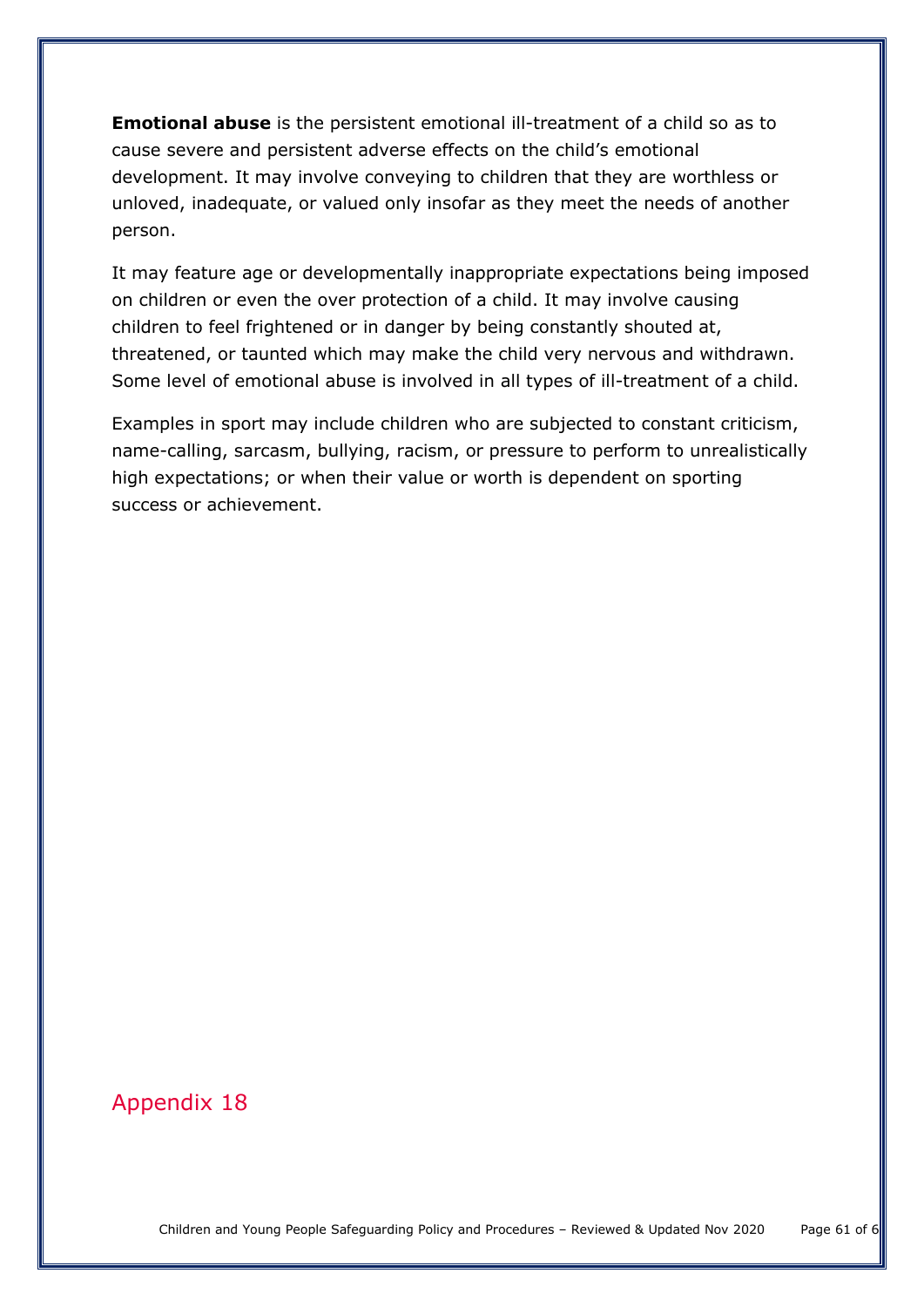



# **Committed to** delivering a safe environment for golf

# **Club WELFARE officer**

Is something worrying you? Do you need someone to talk to?

Speak to your club welfare officer



Alternatively, you can speak to someone at

**ChildLine 0800 1111** NSPCC 0808 800 5000 England Golf 01526 351851

## GRAHAM WESTROPE

01323 410981

accounts@willingdongolfclub.co.uk

#### ABOUT ME

I have been a member of Willingdon Golf Club for 25 years and a member of staff for just over 2 year. My office is located upstairs.

#### www.safegolf.org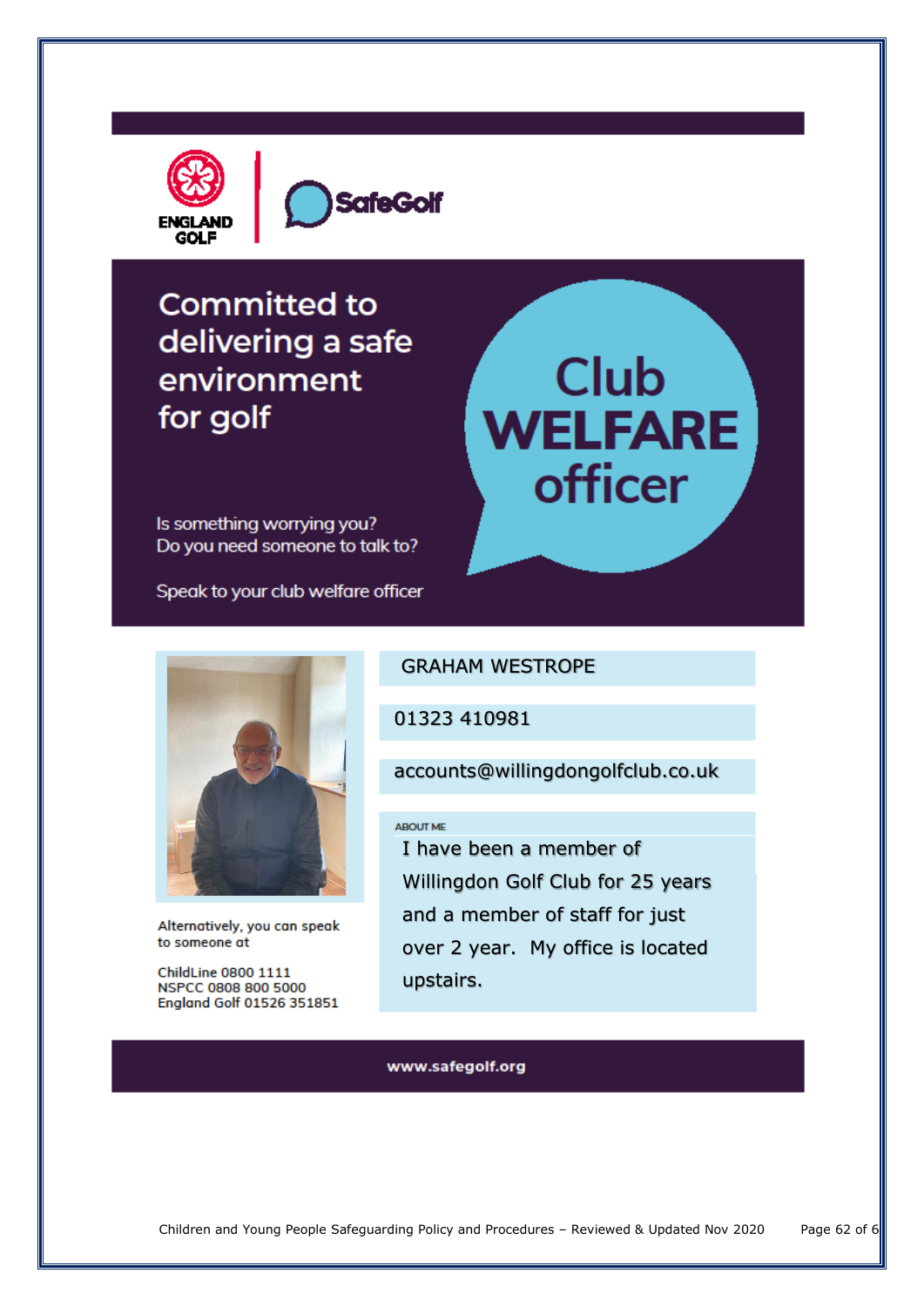## **Willingdon Golf Club**

# **Safeguarding Children and Young People – A Short Guide for Club Members**

Willingdon Golf Club is committed to ensure that the sport of golf is one within which children and young people involved can thrive and flourish in a safe environment and that all children, young people and adults at risk have a fun, safe and positive experience when playing golf.

Willingdon Golf Club is an affiliated member of England Golf and follows the England Golf Safeguarding Children and Young People Policy and procedures.

You might be thinking "**What has safeguarding got to do with me?"**

Government guidance makes it clear that 'Safeguarding is everyone's responsibility'.

Anyone who has a negative experience of sport at a young age is less likely to become a regular long-term participant. It's important for the future of your club and the sport as a whole that children and young people have an enjoyable experience.

## **All club members have a part to play in making that happen.**

All adults should contribute to the club meeting its overall duty of care, be aware of our club's safeguarding policy, and know what to do if they are concerned about a young person.

Willingdon Golf Club asks our members to

## • **Familiarise yourself with Willingdon Golf Club Safeguarding Policy.**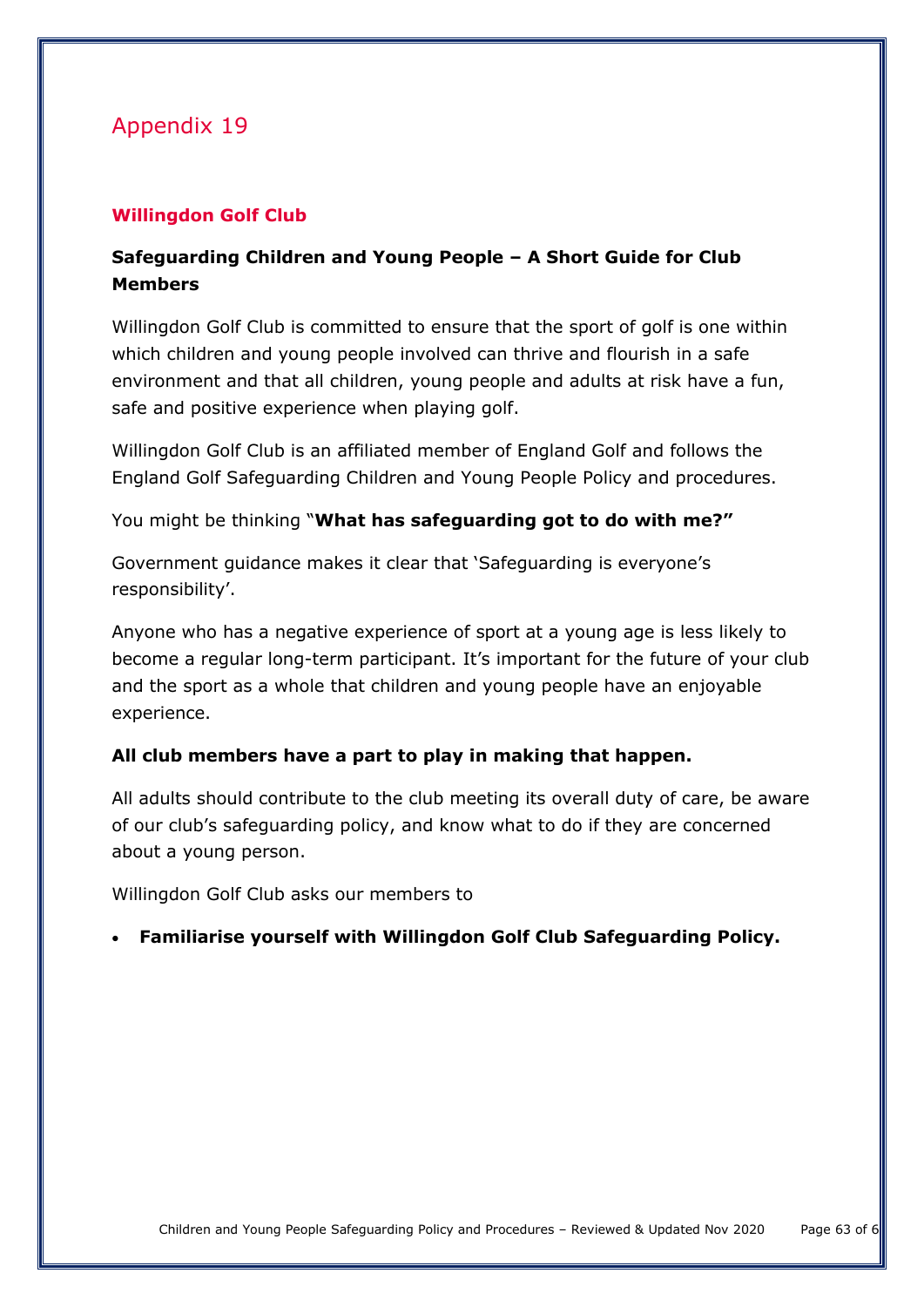• In particular familiarise yourself with:

## **1. Willingdon Golf Club Codes of Conduct**

- **2. Anti-Bullying Policy**
- **3. Transport Policy**
- **4. Changing Room Policy**

## **5. Photography, Videoing, and the use of Social Media Policies**

## **What should I do if I'm concerned about a child or young person?**

A concern may involve the behaviour of an adult towards a child at the club, or something that has happened to the child outside the club.

Children and young people may confide in adults they trust, in a place where they feel comfortable.

An allegation may range from verbal bullying to inappropriate contact online, to neglect or emotional abuse, to physical or sexual abuse.

If you are concerned about a child, it is not your responsibility to investigate further, but it is your responsibility to act on your concerns and share them.

Pass the information to Willingdon Golf Club's Welfare Officer who will follow the club's Safeguarding procedures.

Name: Graham Westrope

Email Address: accounts@willingdongolfclub.co.uk

Telephone Number: 01313 410981

If you believe the child is at immediate risk of harm, call the Police.

Other useful contacts:

NSPCC 24-hour helpline Tel: 0808 800 5000 | England Golf Lead Safeguarding Officer 01526 351824

Children and Young People Safeguarding Policy and Procedures - Reviewed & Updated Nov 2020 Page 64 of 6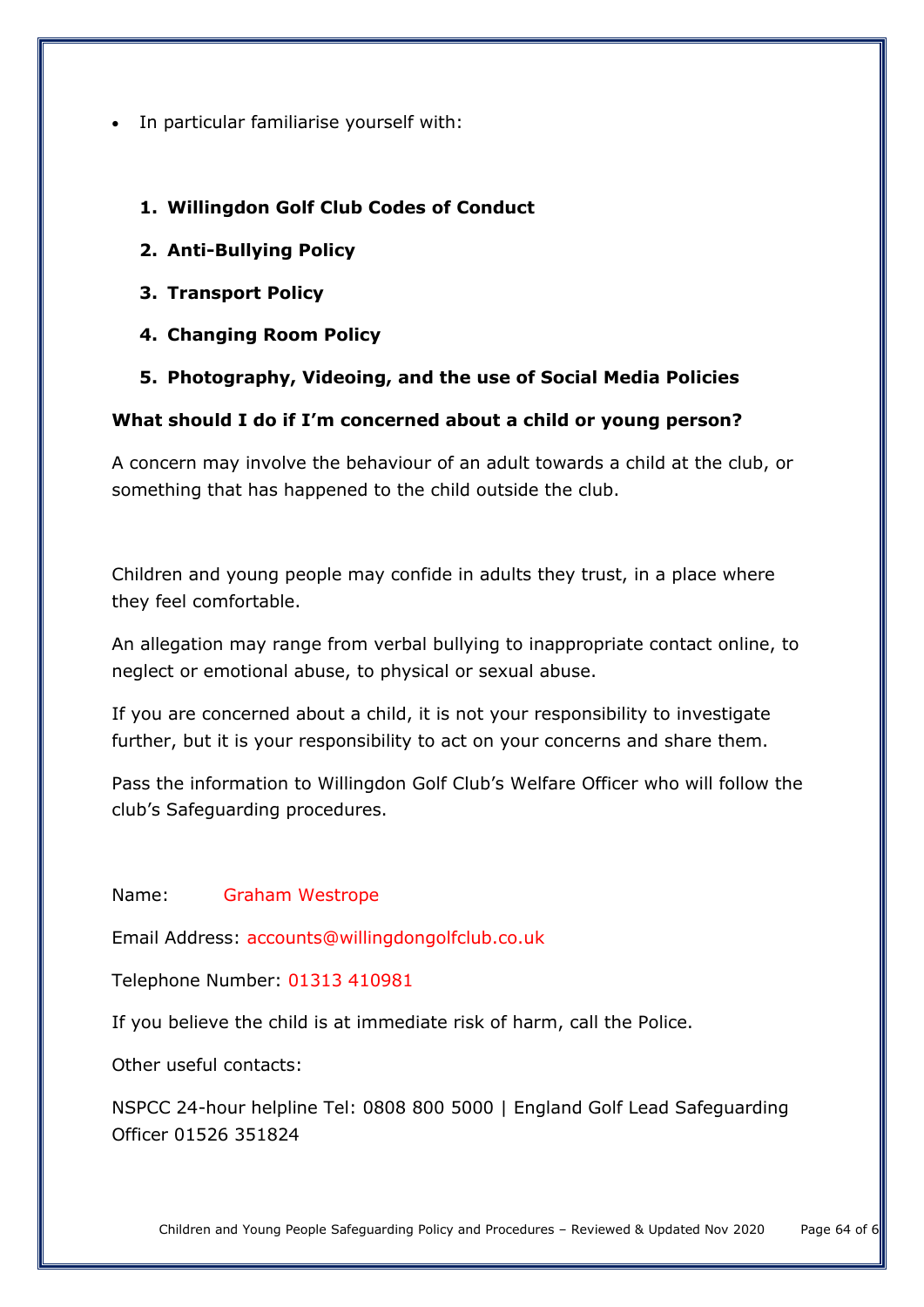# <span id="page-64-0"></span>**Photography Policy – Willingdon Golf Club**

Whilst Willingdon Golf Club does not seek to prohibit those with a legitimate interest in filming or photographing children participating in sporting activities it recognises that such activity should take place within an appropriate policy framework.

This policy applies at any Willingdon Golf Club event at which children under the age of 18 are participating.

# **Policy**

Willingdon Golf Club's policy is as follows.

The welfare of children taking part in golf is paramount.

Children and their parents/carers and/or Willingdon Golf Club should have control over the images taken of children at Willingdon Golf Club events.

The golfing activity should not be misused purely for the purpose of obtaining images of children.

Images should not be sexual or exploitative in nature or open to misinterpretation and misuse.

The identity of children in a published image should be protected so as not to make the children vulnerable. (If the name of an individual golfer is published with their photograph to celebrate an achievement other personal contact details should never accompany the picture).

## **Procedure**

# **Official/professional photographers and those using 'professional' equipment**

Willingdon Golf Club requires that anyone wishing to take photographic or video images, at any Willingdon Golf Club event at which children under the age of 18 are participating, in an official or professional capacity or using 'professional' camera or video equipment registers their details with Willingdon Golf Club Office. This must be done before carrying out any such activity on the golf course (including the practice ground) or surrounding area or in the clubhouse.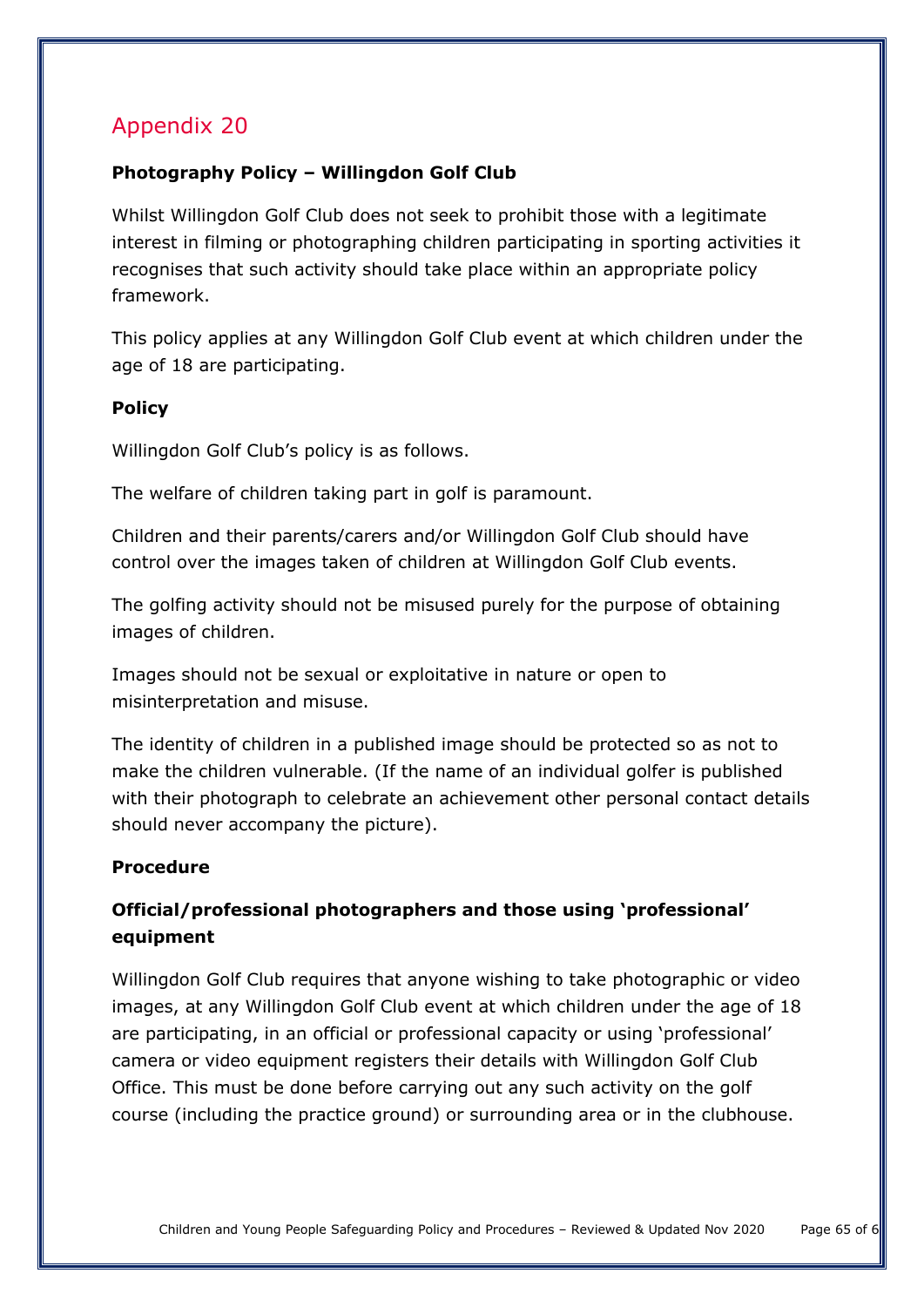Once registered an identification label will be issued as confirmation of registration. Anyone found using photographic or video equipment without an appropriate identification label will be questioned.

Willingdon Golf Club reserves the right to refuse to grant permission to take photographic or video images if it sees fit.

Photographers must obtain consent from parents to take and use their child's image.

## **Parents/carers/family members of competitors**

Parents, carers, and family members taking occasional informal photographs with mobile devices of their own child, ward or family member at a Willingdon Golf Club event do not need to register their details with Willingdon Golf Club.

If such photographs include other children (e.g., at a prize presentation) they should not be publicly displayed or published on social media unless the prior permission of the parents/carers of all the children in the photographs has been obtained.

#### **Concerns**

If competitors or parents have any concerns, they should raise them by contacting Willingdon Golf Club Office immediately.

Willingdon Golf Club will notify the relevant authorities should it have any doubts as to the authenticity of any individual taking photographs.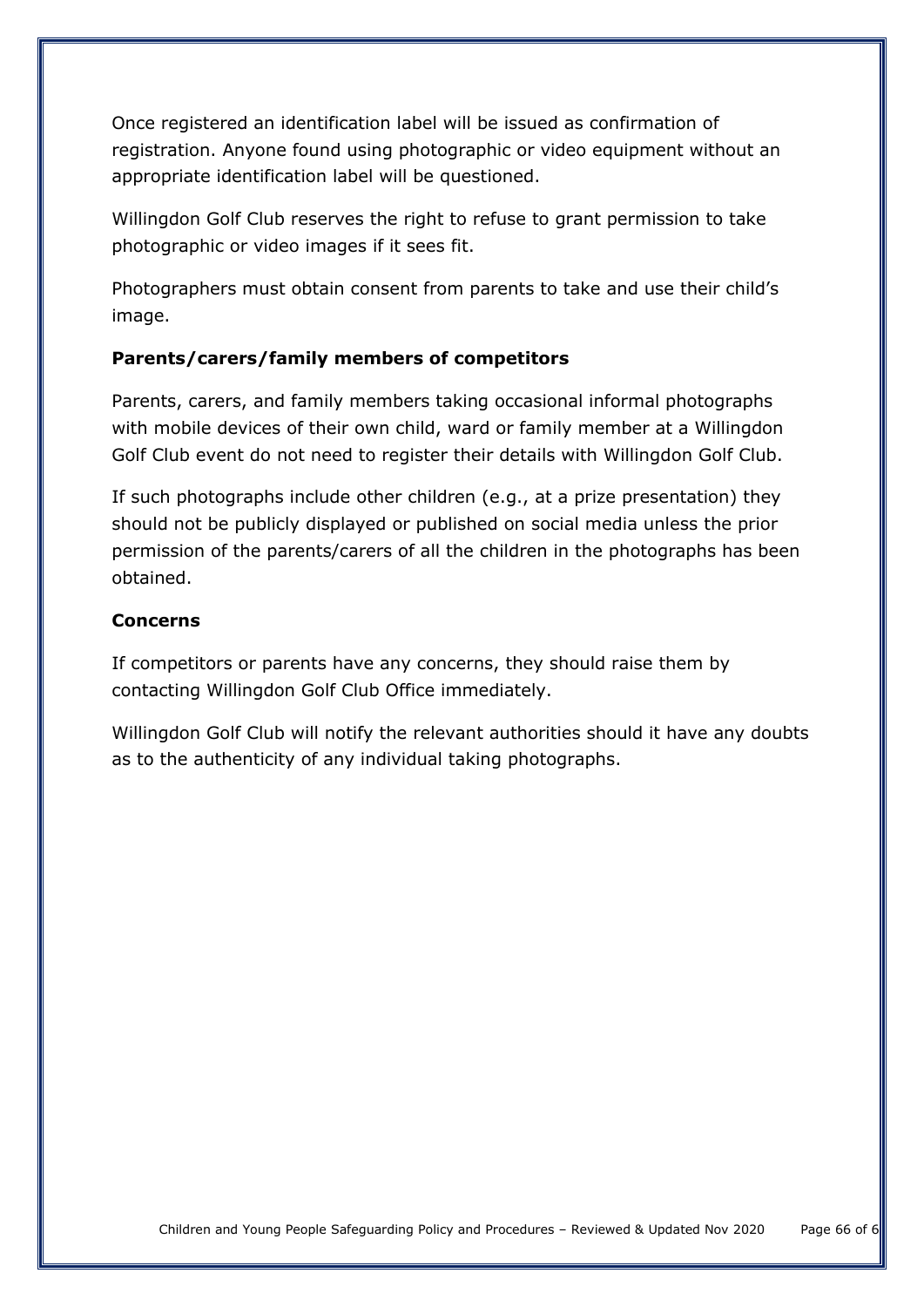## <span id="page-66-0"></span>**Anti-bullying policy – Willingdon Golf Club**

## **Willingdon Golf Club will:**

- recognise its duty of care and responsibility to safeguard all participants from harm
- promote and implement this anti-bullying policy in addition to our safeguarding policy and procedures
- seek to ensure that bullying behaviour is not accepted or condoned
- require all members of Willingdon Golf Club to be given information about, and sign up to, this policy
- take action to investigate and respond to any alleged incidents of bullying
- encourage and facilitate children and young people to play an active part in developing and adopting a code of conduct to address bullying
- ensure that staff, volunteers, and coaches are given access to information, guidance and/or training on bullying.

## **Each participant, coach, volunteer, or official will:**

- respect every child's need for, and rights to, a play environment where safety, security, praise, recognition, and opportunity for taking responsibility are available
- respect the feelings and views of others
- recognise that everyone is important and that our differences make each of us special and should be valued
- show appreciation of others by acknowledging individual qualities, contributions, and progress
- be committed to the early identification of bullying, and prompt and collective action to deal with it
- ensure safety by having rules and practices carefully explained and displayed for all to see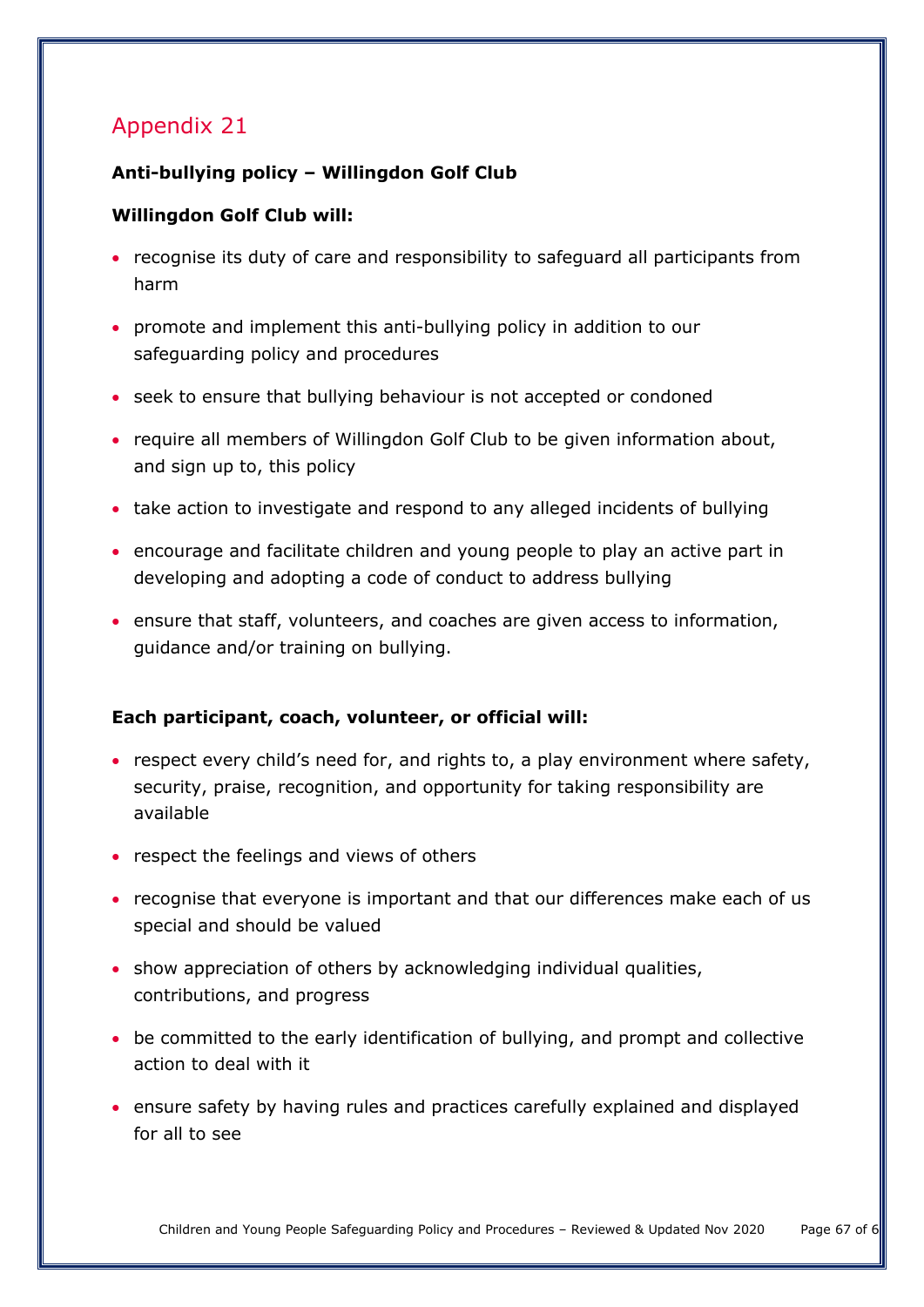• report incidents of bullying they see – by doing nothing you are condoning bullying.

## **Bullying**

- all forms of bullying will be addressed
- everybody in Willingdon Golf Club has a responsibility to work together to stop bullying
- bullying can include online as well as offline behaviour
- bullying can include:
	- physical pushing, kicking, hitting, pinching etc.
	- name calling, sarcasm, spreading rumours, persistent teasing and emotional torment through ridicule, humiliation or the continual ignoring of individuals
	- posting of derogatory or abusive comments, videos, or images on social network sites
	- racial taunts, graffiti, gestures, sectarianism sexual comments, suggestions, or behaviour
	- unwanted physical contact
- children with a disability, from ethnic minorities, young people who are gay or lesbian, or those with learning difficulties are more vulnerable to this form of abuse and are more likely to be targeted.

## **Support to the child**

- children should know who will listen to and support them
- systems should be established to open the door to children wishing to talk about bullying or any other issue that affects them
- potential barriers to talking (including those associated with a child's disability or impairment) need to be identified and addressed at the outset to enable children to approach adults for help
- children should have access to helpline numbers